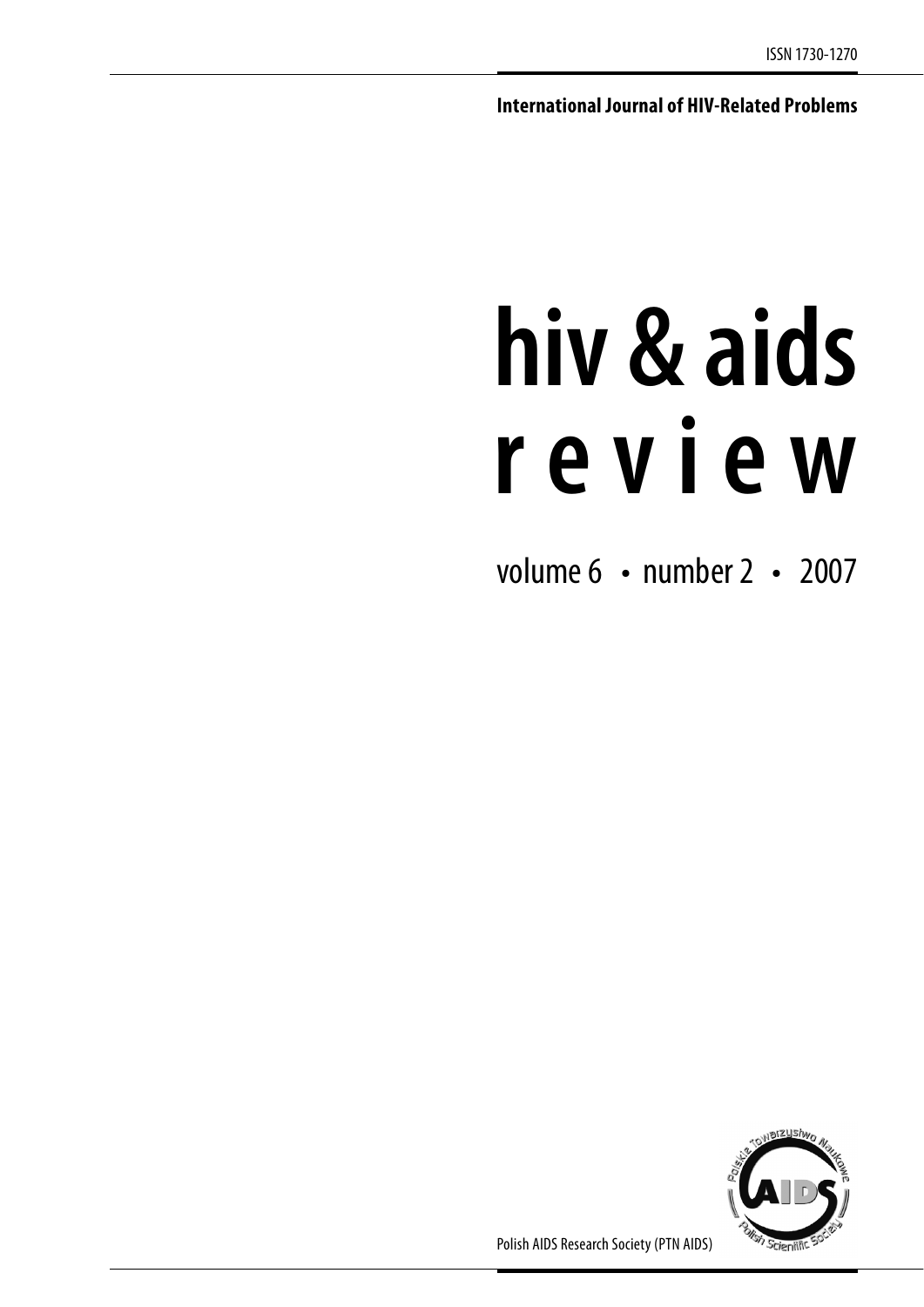### **Editorial Board Editorial Staff**

Arvyds Ambrozaitis (Lithuania) Laurent Andreoletti (France) Keikavus Arasteh (Germany) Dorota Bander (Poland) Giuseppe Barbaro (Italy) Anna Boroń-Kaczmarska (Poland) Adeel A. Butt (USA) Janusz Cianciara (Poland) Veli Duyan (Turkey) Maurizio Federico (Italy) Lutz Guertler (Germany) Waldemar Halota (Poland) Andrzej Horban (Poland) Joerg Klewer (Germany) Yen-Hong Kuo (USA) Alvydas Lajszkonis (Lithuania) Joep Lange (Holland) Magdalena Leszczyn-Pynka (Poland) Yves Levy (France) Reza Nassiri (USA) Catriona Ooi (Australia) Giuseppe Pantaleo (Switzeland) Liron Pantanowitz (USA) Bharat S. Parekh (USA) Om Prakash (USA) Roger J. Pomerantz (USA) Federico Pulido (Spain) Dorota Rogowska-Szadkowska (Poland) Daniele Scevola (Italy) Krzysztof Simon (Poland) Daniel Skiest (USA) Wojciech Służewski (Poland) Issiaka Sombie (Burkina Faso) Catherine Tamalet (France) Eli Tshibwabwa (Canada) Bharat S. Perekh (USA) Dr Umezulike (Nigeria) Ludmila Viksna (Lithuania) Yasuhiro Yamamura (USA)

Editor-in-Chief: **Alicja Wiercińska-Drapało**

Project of the book cover: **Krystyna Krakówka**

Composition: **Agencja Wydawniczo-Edytorska EkoPress Andrzej Poskrobko** Poland, Białystok, Brukowa 28 Str., phone (085) 7421113

Print and binding: **Libra S.C.** Poland, Białystok, Mickiewicza 33 Str., phone (085) 6525230

#### **Published for:**

**Polish AIDS Research Society (PTN AIDS)** Wolska 37 Str., Warsaw, Poland phone +48 22 33 55 225

Address of the Editorial Office: **Department of Infectious Diseases Medical University of Bialystok** Zurawia 14 Str., 15-540 Bialystok, Poland

copyrighy © by: Polish AIDS Research Society

ISSN: 1730-1270, Warszawa-Białystok 2007

All rights reserved; no part of this publication may be reproduced, stored in retrieval system, or transmitted in any form or by any means, mechanical, photocopying, recording or otherwise without the prior written permission of the Publisher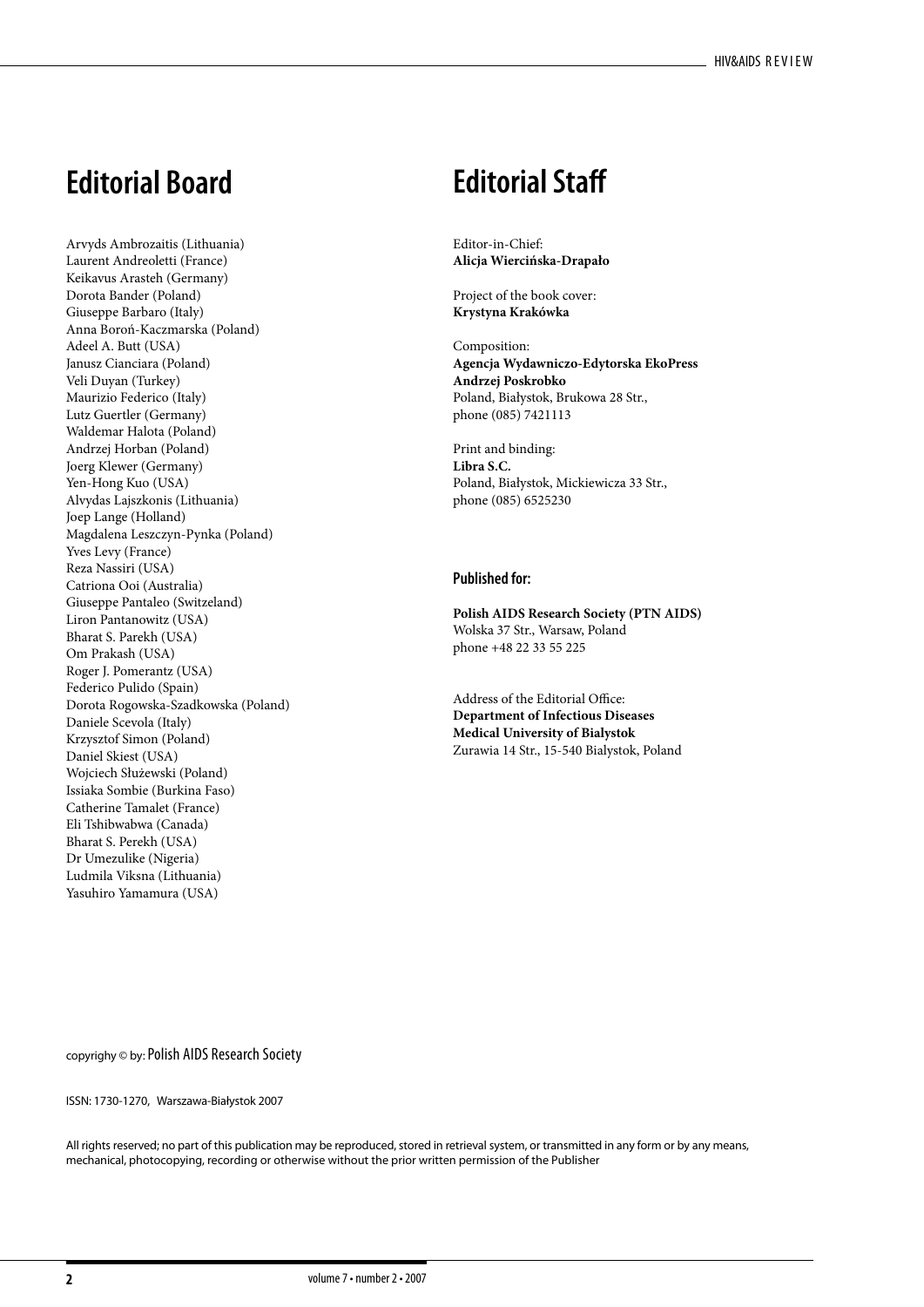## **Contents** 5 Małgorzata Inglot • Aleksandra Szymczak • Bartosz Szetela  **Chronic hepatitis C treatment in patients with HIV co-infection – results of the latest clinical trials** 9 Grażyna Cholewińska  **Pharmacogenetics in HIV Clinical Practice 15** Maciej R. Nowacki<br> **Lopinavir/ritonavir** and rifampin: is coadministration possible? 19 Jerzy Jaroszewicz • Alicja Wiercinska-Drapalo • Danuta Prokopowicz  **The influence of protease inhibitors on a frequency of lipid metabolism disturbances occurrence in HIV-1 infected patients** 24 Jacek Gąsiorowski • Brygida Knysz • Paweł Piszko • Bartosz Szetela •<br>Małgorzata Zalewska • Andrzei Cładysz Małgorzata Zalewska • Andrzej Gładysz  **Assessment of metformin therapy effect on selected parameters of glucose and lipid metabolism and the course of lipodystrophy in HIV-1 infected patients receiving protease inhibitors – pilot study** 29 Liron Pantanowitz • John P. Doweiko • Julia Braza •<br>German Pihan • Bruce I Dezube German Pihan • Bruce J. Dezube  **HIV-Associated Plasmablastic Lymphoma Following HAART-Related Immune Reconstitution** 33 Anna Parfieniuk • Ewa Barbara Siwak • Jerzy Jaroszewicz • Małgorzata Jankowska • Joanna Pogorzelska • Małgorzata Jankowska  **Slowly progressing cutaneous T-cell lymphoma in HIV infected individual**

Full Text of Articles Avaiable on the Internet: **http://www.ptnaids.info**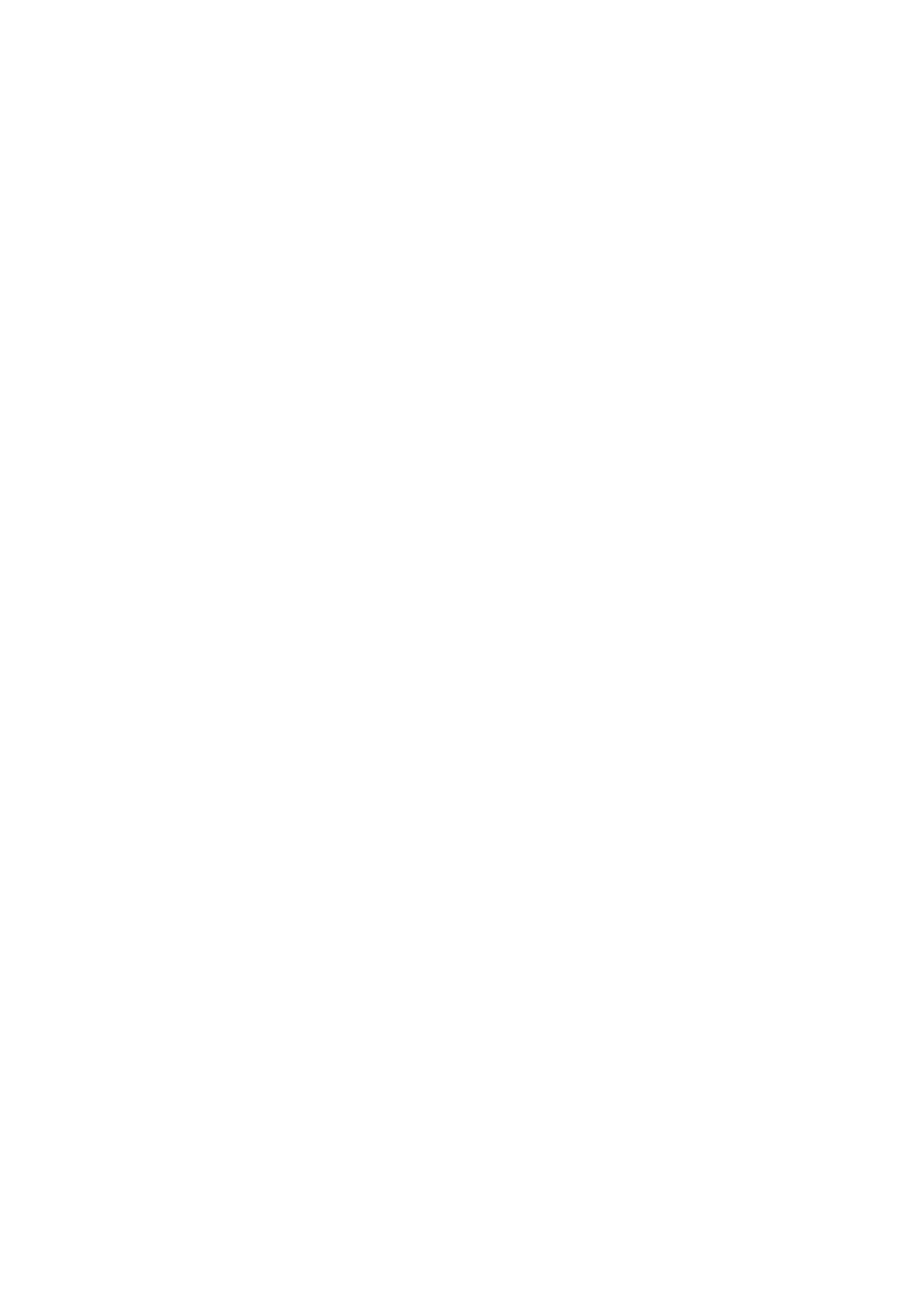| title     |                                                                                                                                                                                                                                                                                                                                                                                                                                                                                                                                                                                                                                                                                                                                                                                                                                                                                                              |
|-----------|--------------------------------------------------------------------------------------------------------------------------------------------------------------------------------------------------------------------------------------------------------------------------------------------------------------------------------------------------------------------------------------------------------------------------------------------------------------------------------------------------------------------------------------------------------------------------------------------------------------------------------------------------------------------------------------------------------------------------------------------------------------------------------------------------------------------------------------------------------------------------------------------------------------|
|           | <b>Chronic hepatitis C treatment</b><br>in patients with HIV co-infection $-$<br>results of the latest clinical trials                                                                                                                                                                                                                                                                                                                                                                                                                                                                                                                                                                                                                                                                                                                                                                                       |
| authors   |                                                                                                                                                                                                                                                                                                                                                                                                                                                                                                                                                                                                                                                                                                                                                                                                                                                                                                              |
|           | Małgorzata Inglot • Aleksandra Szymczak • Bartosz Szetela                                                                                                                                                                                                                                                                                                                                                                                                                                                                                                                                                                                                                                                                                                                                                                                                                                                    |
|           | Department of Infectious Diseases, Wroclaw Medical University, Poland                                                                                                                                                                                                                                                                                                                                                                                                                                                                                                                                                                                                                                                                                                                                                                                                                                        |
| summary   |                                                                                                                                                                                                                                                                                                                                                                                                                                                                                                                                                                                                                                                                                                                                                                                                                                                                                                              |
|           | Liver diseases, mainly viral hepatitis, recently have become the main cause of hospitalization and death in individu-<br>als with HIV infection. As HCV infection is predominant condition in this group of patients, treatment of hepatitis C is<br>extremely important in halting hepatic injury. Large clinical trials (APRICOT, RIBAVIC, ACTG 5071) showed satisfac-<br>tory efficacy and safety of therapy with pegylated interferon alpha and ribavirin. Other trials, searching ways to im-<br>prove efficacy of chronic hepatitis C treatment in HIV co-infected individuals, are still running. Management possi-<br>bilities include higher doses of ribavirin, prolonged course of treatment or higher doses of interferon in the early<br>phase of therapy.<br>The article summarizes current state of knowledge in the field of chronic hepatitis C treatment in HIV-infected indi-<br>viduals. |
| key words |                                                                                                                                                                                                                                                                                                                                                                                                                                                                                                                                                                                                                                                                                                                                                                                                                                                                                                              |
|           | HIV and HCV co-infection, chronic hepatitis C, pegylated interferon alpha, ribavirin                                                                                                                                                                                                                                                                                                                                                                                                                                                                                                                                                                                                                                                                                                                                                                                                                         |
| address   |                                                                                                                                                                                                                                                                                                                                                                                                                                                                                                                                                                                                                                                                                                                                                                                                                                                                                                              |
|           | Małgorzata Inglot, MD, PhD<br>Department of Infectious Diseases, Wroclaw Medical University                                                                                                                                                                                                                                                                                                                                                                                                                                                                                                                                                                                                                                                                                                                                                                                                                  |
|           | Poland • 51-149 Wroclaw • 5 Koszarowa Street                                                                                                                                                                                                                                                                                                                                                                                                                                                                                                                                                                                                                                                                                                                                                                                                                                                                 |
|           |                                                                                                                                                                                                                                                                                                                                                                                                                                                                                                                                                                                                                                                                                                                                                                                                                                                                                                              |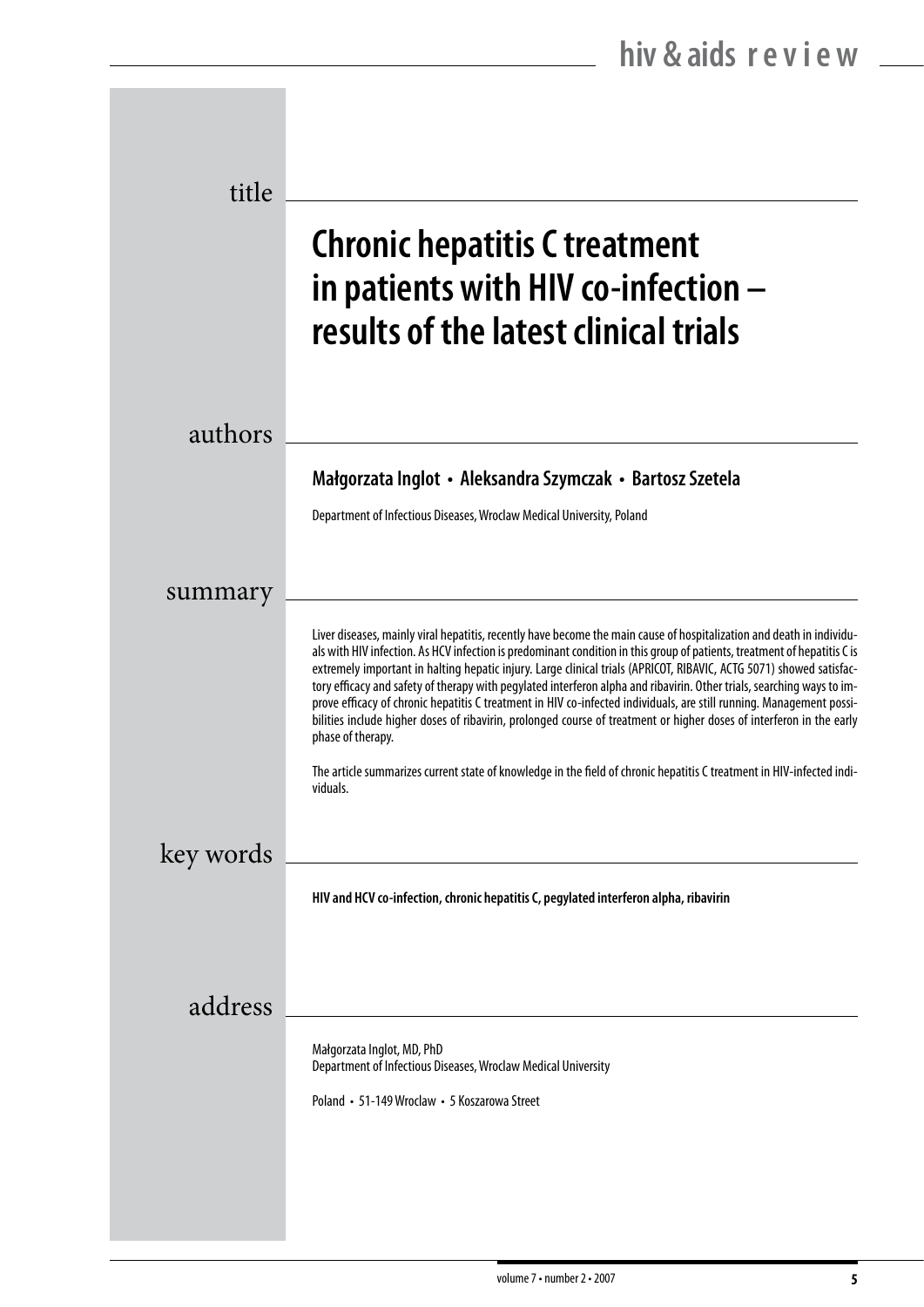Recently viral hepatitis in HIV-infected individuals has become the main cause of hospitalization and death. Prevalence of HCV infection among HIV positive patients correlates with the percentage of HIV infection among intravenous drug users (IDUs). The highest ratio (above 70%) of HCV infection among HIV-infected individuals in Europe can be seen in countries with IDU as the main way of HIV spread (Belarus, Ukraine), and the lowest (10-15%) in countries with dominating sexual spread of HIV, mainly Austria and Germany. According to the Eurosida study, 61,2% of all HIV infected patients in Poland are also anti-HCV positive [1].

The progression rate to cirrhosis among co-infected patients is about three times higher than among patients monoinfected with HCV [2,3]. Liver failure can be attributed mainly to hepatotoxic properties of used drugs (antiretroviral, tuberculostatic, psychotropic and other agents), increased replication of hepatotropic viruses, immune deficiency, metabolic complications due to HAART and also alcohol or drug abuse.

Thus, treatment of hepatitis C in patients co-infected with HIV should always be taken into consideration as an extremely important factor in prevention of hepatic injury. However, access to treatment is still not satisfactory. The most important reasons are lack of sufficient motivation on the patient's side, advanced immune deficiency, AIDS defining diseases, anxiousness about the side effects and physician's insufficient conviction on expediency of such treatment. All these factors contribute to the fact that only 10% of co-infected patients in western countries receive optimal treatment, whereas in Poland, where interferon therapy coverage is insufficient, the percentage is still smaller.

In 2004 three clinical trials results were published (Apricot, ACTG 5071, Ribavic), showing that patients co-infected with HIV/HCV can be successfully treated with pegylated interferon and ribavirin. These trials analyzed diverse groups of patients (different CD4 count, different percentage of patients on HAART, different progression of liver disease and other factors). The percentage of sustained virologic response (SVR) was also diverse: indifferent of the genotype it was 27-40% and with genotype 2 and 3 it was higher, reaching 43-73%. Apricot trial with the largest number of participants (n=289) had shown the best results with SVR being generally achieved in 40% of patients and in 29% with HCV genotype 1. One quarter of patients were withdrawn from trial prematurely (36% in RIBAVIC trial). Thus, the percentage of co-infected patients achieving SVR was lower than among patients with only HCV infection [4-6]. However, the results were still promising and became the basis for therapeutic guidelines in this group of patients [7,8] and the point of reference for many other clinical trials. In March 2005 pegylated interferon alpha 2a and ribavirin were approved as treatment for chronic hepatitis C in patients with HIV co-infection.

In the last few years many clinical trials investigating possibilities for improving efficacy of chronic hepatitis C treatment in HIV co-infected individuals have been conducted. Many of them are still on-going. Management possibilities include higher doses of ribavirin, prolonged course of treatment and higher doses of interferon in the early phase of therapy. Experience gathered during treatment of co-infected patients allowed for optimal HAART guidelines to be drawn up which would minimize antiretroviral drugs interaction with ribavirin and maximize the efficacy of treatment.

#### **Higher doses of ribavirin (RBV)**

Adequate ribavirin dosing according to body mass (above 11,5 mg/kg) is essential for achieving SVR and is most important in the first weeks of therapy. RBV enhances mutagenesis and selects defective HCV strains, more susceptible to interferon [9]. That is especially important in co-infected patients. However, anemia is more frequent and more pronounced side effect of RBV treatment in these patients, especially among the ones receiving zidovudine as part of their HAART regimen. The poor results observed in Apricot and Ribavic trials can be attributed to constantly low RBV dose of 800 mg and to a high percentage of dose reduction due to anemia. It is important to set optimal RBV dose: for both efficacy and safety of therapy.

The largest efficacy study of higher than usual RBV dosing was conducted in Spain. PRESCO study analyzed patients with HIV/HCV co-infection with CD4 lymphocyte count above 300 cells/mm<sup>3</sup>, non-cirrhotic and not receiving zidovudine or didanosine as part of their HAART regimen. Pegylated interferon alfa 2a (Pegasys) 180mcg once a week plus RBV 1000 mg for patients weighing below 75 kg and 1200 mg for patients above 75 kg were used. In the beginning the trial was supposed to last 48 weeks for patients infected with HCV genotype 1 and 4 and 24 weeks for genotype 2 and 3. In 2004 correction to the protocol was made, allowing treatment prolongation to 72 weeks with HCV genotypes 1 and 4 and to 48 weeks with genotypes 2 and 3. From all 398 patients taking part in the study, 192 infected with HCV genotypes 1 and 4 were treated for 48 weeks and 45 for 72 weeks while 96 infected with genotypes 2 and 3 continued therapy for 24 weeks and 56 for 48 weeks.

SVR has been achieved in 49,6% patients, 35,6% infected with HCV genotype 1, 32,6% with genotype 4 and 72,4% with genotype 3. The percentage of SVR was even higher with the prolonged treatment: 31% vs 53% in genotypes 1 and 4 and 67% vs 82% in genotype 3. However, the differences were not statistically important. On the other hand, using higher than usual doses of RBV (in RIBAVIC and APRICOT trials standard dose of RBV was 800mg) showed statistically significant higher efficacy. [10].

#### **The optimal period of treatment**

The optimal period of therapy in patients without HIV co-infection was set for HCV genotype 1 at 48 weeks and for genotypes 2 and 3 at 24 weeks. It is suggested (but still not recognized in therapeutic programmes) to shorten therapy period to 24 weeks with genotype 1 and to 12-16 weeks with genotypes 2 and 3 if rapid virologic response (RVR) has been achieved (negative HCV-RNA after 4 weeks of treatment). RVR is a very sensitive good prognostic feature and if it is achieved, there is a high and unchanged percentage of sustained virologic response even with preterm termination of therapy. Until recently, the decision to continue treatment was made upon virologic response after 12 weeks of therapy. However, RVR may become a useful parameter in this setting, allowing for individualizing therapy [11].

In the case of HIV co-infection setting the optimal period of therapy is especially important due to lower moti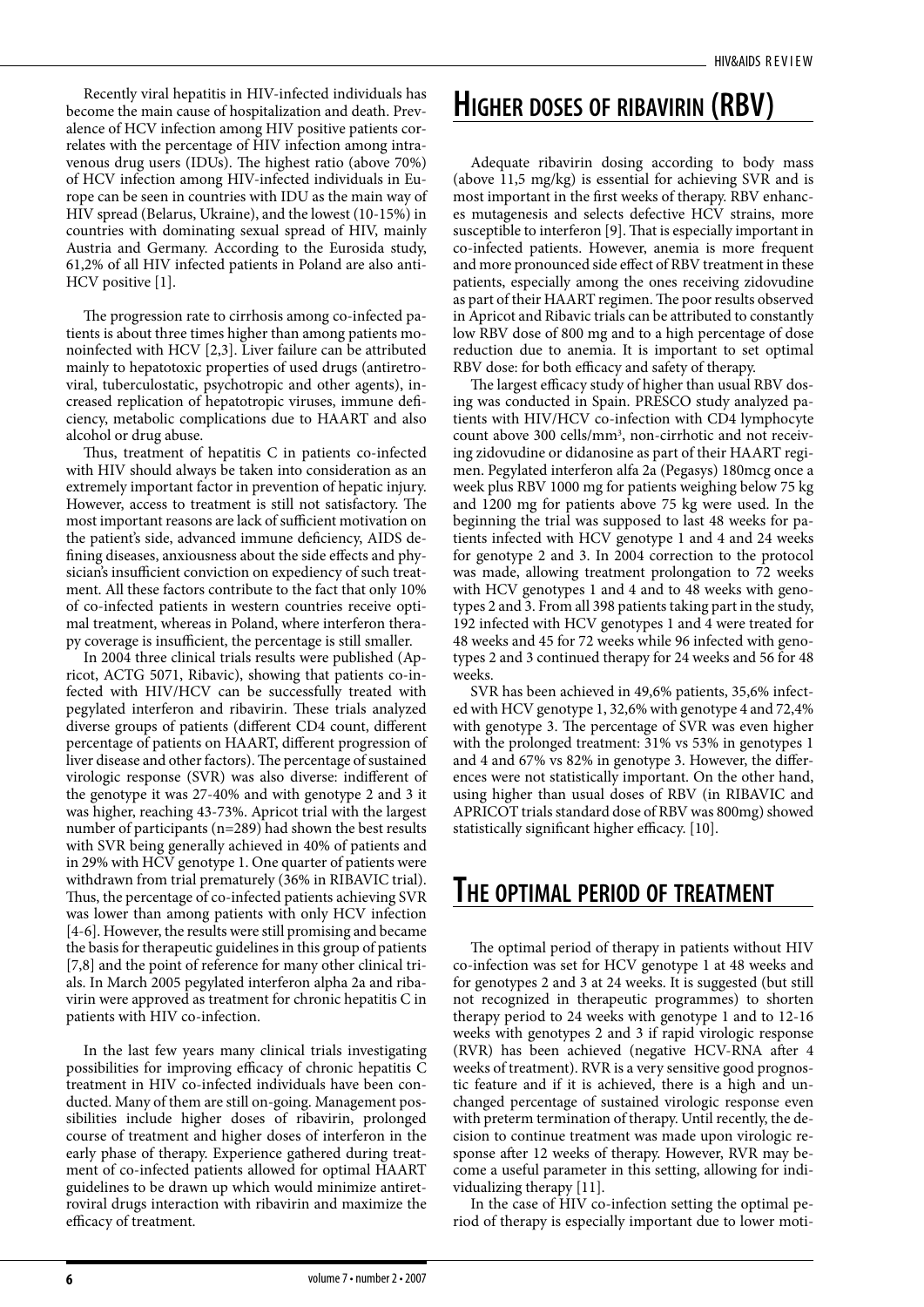vation for treatment, interactions with antiretroviral drugs, greater mood disorders and other side effects.

Therapeutic guidelines for this group of patients suggested 48-week therapy indifferent of HCV genotype (i.e. prolonging therapy with genotypes 2 and 3 to 48 weeks) due to high percentage of relapse [12]. Even though HCV viremia in individuals co-infected with HIV is usually higher and response to treatment may be thus slower, RVR analysis can also be utilized in this group of patients. Retrospective analysis of co-infected patients with HCV genotypes 2 and 3 who achieved RVR showed good results after 24 weeks, stressing no need for prolonging therapy in all patients [13]. The results of still running EXTENT trial may confirm the possibility of individualizing therapy period depending on the baseline viremia and type of response. New therapeutic guidelines, based on currently available results, are described below.

#### **Inducing doses of IFN**

The REPEAT trial conducted among patients infected with HCV only confirmed higher efficacy of larger than standard doses of PEG IFN alpha 2a used in the first weeks of treatment [14].

In the Coral trial the possibility of better response in HIV co-infected individuals had been ascertained. However, the observed group was small and the results did not favour the inducing doses of PEG IFN [15]. The use of inducing doses of interferon in HIV/HCV co-infected patients needs further study.

### **Treatment guidelines for chronic hepatitis in HCV/HIV co-infected patients as for 2007**

At The 3rd International HIV/HBV/HCV Co-infection Workshop the positive predictive value of RVR for achieving SVR led to the creation of new guidelines for treatment of chronic hepatitis C in HIV/HCV co-infected patients. Rapid virologic response as soon as in the 4<sup>th</sup> week of treatment was taken into account. In the case of negative HCV-RNA in patients infected with HCV genotype 2 or 3 treatment is continued for 24 weeks (only in patients with minimal baseline HCV replication and minimal histological liver changes), while in patients with genotypes 1 or 4 and others with the genotypes 2 or 3 the treatment is continued for 48 weeks with no further HCV viremia measurements in the course of therapy. In the case of positive HCV-RNA after 4 weeks of treatment, it should be assessed again after 12 weeks of therapy. If HCV-RNA falls at least 2 logs compared to baseline, therapy is continued and HCV-RNA assessed again after 24 weeks, however qualitatively this time. With negative HCV-RNA, therapy is continued until 48 weeks with genotypes 2 or 3 and until 72 weeks with genotypes 1 or 4. If the 24-week results are positive, therapy should be discontinued. It should also be discontinued if early virologic response (EVR) after 12 weeks of therapy is not achieved, meaning decrease of HCV-RNA by at least 2

logs compared with baseline viremia after 12 weeks of treatment [16].

### **Antiretroviral drugs (ARV) interactions with ribavirin**

As data from treatment of HIV/HCV co-infected patients receiving ARV accumulate, new interactions between ARV and ribivarin come to light. Some nucleoside reverse transcriptase inhibitors (NRTI) like didanosine, zidovudine and stavudine have been known to be more toxic when combined with ribavirin. The added toxicity can have negative effect on the efficacy of treatment due to anemia and RBV dose reduction as mentioned earlier. The latest published data on ARV interactions with RBV include abacavir (ABC), another NRTI guanosine analogue. Both drugs require cellular phosphorylation, both occurring on the same metabolic pathways, which can hinder synthesis of active metabolites.

In RIBAVIC trial analysis one of independent factors for lack of early virologic response (EVR) was the use of abacavir [17]. Also in Spanish retrospective multicenter study of 426 HCV/HIV co-infected patients treated with Peg IFN alpha plus RBV, abacavir use was one of independent factors predicting lack of achievement of SVR in logistic regression analysis (p=0.03). However, statistical relevance was present only in the group of low serum RBV concentration. It could indicate competitive inhibition of phosphorylation meaning inhibition of RBV active metabolites synthesis by ABC and thus leading to ineffective therapy [18].

A multicenter Spanish study analyzing the influence of different factors on SVR achievement has shown that nucleotide reverse transcriptase inhibitor (NtRTI) as part of HAART, namely tenofovir, in combination with lamivudine or stavudine, increases the SVR rate. In a multivariate analysis it was one of independent factors (apart from HCV genotypes 2 and 3, low baseline viremia, high CD4 count and good adherence) for achieving SVR [19].

Nucleoside analogue sparing HAART regimens had been used to minimize toxicities during Peg IFN alfa/RBV therapy. In a randomized prospective German study of 120 both HIV negative and positive patients, the observed differences in the percentage of SVR achievement between patients receiving (including regimens without NRTIs) and not receiving HAART treatment were statistically relevant [20]. On the other hand, in a small group of 10 patients receiving as part of their HAART regimen 2 boosted protease inhibitors (PI) a small number of side effects was seen during Peg IFN plus RBV treatment. Only in one patient was it necessary to reduce RBV dose due to anemia. Due to very few interactions between PIs and RBV, this regimen can be a useful therapeutic option increasing the efficacy of hepatitis treatment with adequate RBV dosing [21].

#### **Guidelines and clinical practice**

Guidelines based on clinical trials are not always in accordance with clinical practice. It may be in part caused by differences between patients taking part in clinical trials and patients in "real life". The patients should be qualified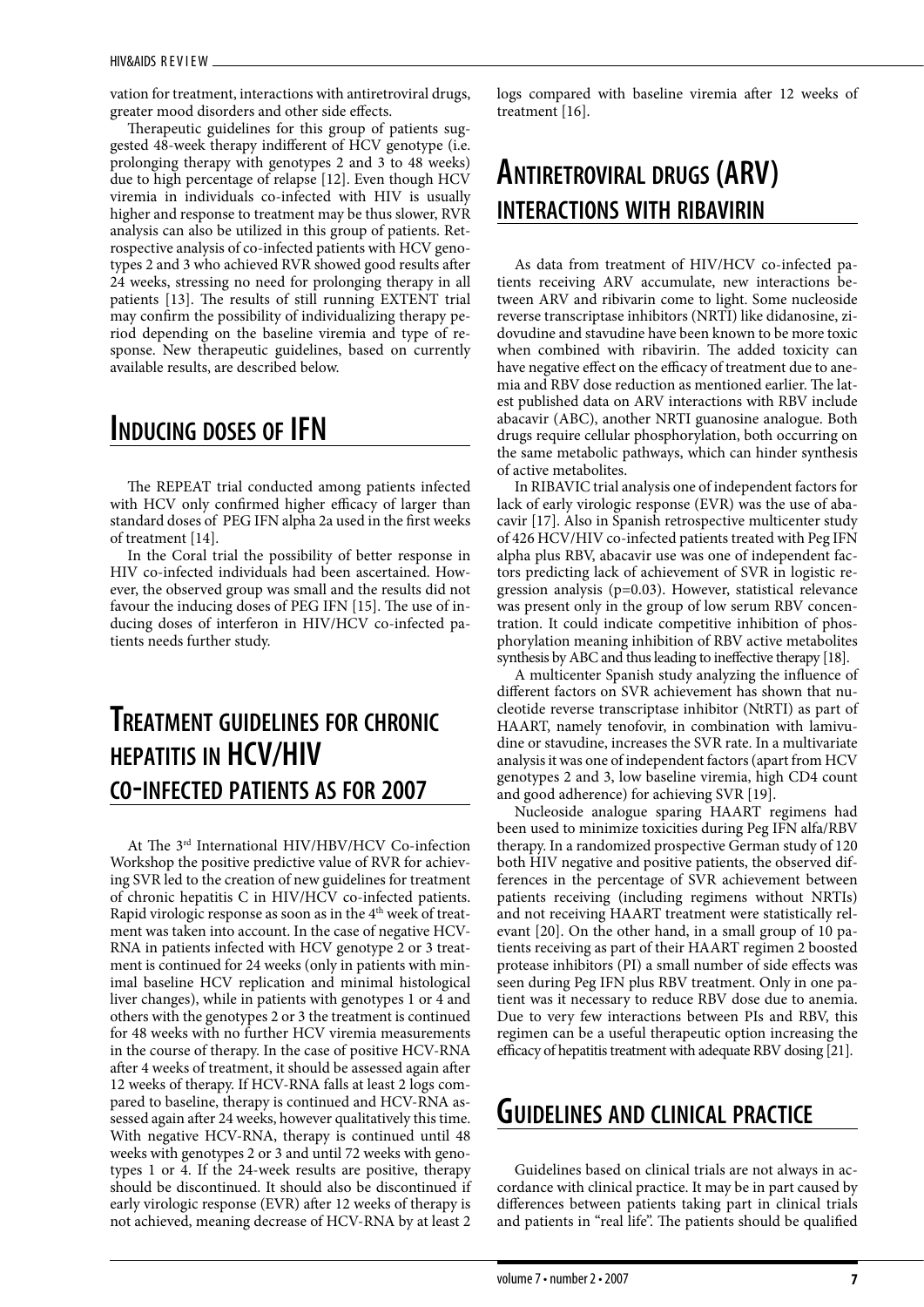for hepatitis C treatment very accurately. Not only immune status and previous ARV treatment have to be taken into consideration but also patient's mental status, his motivation to stay in treatment, drug-free period, social status and other factors. Many patients co-infected with HIV and HCV stop their interferon and ribavirin therapy especially in the second 6 months of treatment. The new algorithm proposed by Soriano making provision for shorter therapy in case of rapid response is a move towards solving the problems.

An interesting Italian multicenter prospective observational OPERA trial – analysis of practical implementation of guidelines from 2005 European Consensus Conference (ECC) was conducted on all HIV/HCV co-infected patients treated for hepatitis C since 2005. Dosing regimens of Peg IFN alpha and ribavirin used in the study were different. Most patients (74,7%) treated with Peg IFN alpha 2b received too low doses according to their body weight while there were only 3% of patients treated with too low Peg IFN alpha doses. 30% of patients infected with HCV genotype 1 and with high HCV viremia received 800 mg/d or less RBV even though ECC advocates 1000-1200 mg/d in this group of patients. The authors conclude that the above mentioned discrepancies may result from ambiguous data from previous trials and guidelines on dosing regimens in HIV/HCV co-infected patients and from fear of side effects [22]. Further studies, also observational ones, are necessary to unify therapeutic regimens.

Despite new data and advanced treatment regimens, hepatitis C treatment in HIV co-infected individuals still remains a complex and difficult field of expertise.

- 1. Rockstroh JK, Mocroft A, Soriano V, et al. Influence of hepatitis C virus infection on HIV-1 disease progression and response to highly active antiretroviral therapy. J Infect. Dis 2005; 192:992-1002.
- 2. Mocroft A, Soriano V, Rockstroh J, i in. Is there evidence for an increase in the death rate from liver-related disease in patients with HIV? AIDS 2005; 19:2117-2125.
- 3. Greub G, Ledergerber B, Battegay M, i in. Clinical progression, survival and immune recovery during antiretroviral therapy in patients with HIV-1 and hepatitis C coinfection: the Swiss HIV Cohort Study. Lancet 2000; 356:180-185.
- 4. Torriani FJ, Rodriguez-Torres M, Rockstroh JK, et al. Peginterferon alfa-2a plus ribavirin for chronic hepatitis C virus infection in HIV-infected patients. N Engl J Med 2004; 351:438- 50.
- 5. Chung RT, Andersen J, Volberding P, et al. Peginterferon alfa-2a plus ribavirin versus interferon alfa-2a plus ribavirin for chronic hepatitis C in HIV-coinfected persons. N Engl J Med 2004; 351:451-9.
- 6. Carrat F, Bani-Sadr F, Pol S, et al. Pegylated interferon alfa-2b vs standard interferon alfa-2b, plus ribavirin, for chronic hepatitis C in HIV-infected patients. JAMA 2004; 292:2839-48.
- 7. Alberti A, Clumeck N, Collins S, et al. Short statement of the first European Consensus Conference on the treatment of chronic hepatitis B and C in HIV co-infected patients. J Hepatol 2006; 55:403-8.
- 8. [Inglot M. Rekomendacje PTN AIDS dotyczące koinfekcji HIV/HBV/HCV. In: Zasady opieki medycznej nad pacjentami zakażonymi HIV. Rekomendacje PTN AIDS 2006. Polskie Towarzystwo Naukowe AIDS, Warszawa 2006, 37-40] Polish.
- 9. Parker WB. Metabolism and antiviral activity of ribavirin. Virus Res 2005; 107:165-71.
- 10.Soriano V., Nunez M., Miralles C. i wsp.: The PRESCO trial: Role of extended duration of therapy with PEG-IFN plus weight-based ribavirin doses in 389 HIV/HCV-coinfected patients. 8<sup>th</sup> International Congress on Drug Therapy in HIV Infection, November 12-15, 2006. Glasgow. Abstr. LB-2.
- 11.Nunez M, Marino A, Miralles C, et al. Baseline serum hepatitis C virus (HCV) RNA level and response at week 4 are the best predictors of relapse after treatment with pegylated interferon plus ribavirin in HIV/HCV-coinfected patients. J Acquir Immune Defic Syndr 2007; 45:439-44.
- 12.Zanini B, Puoti M, Quiros E, et al. The optimal duration of treatment for HIV-infected patients with chronic hepatitis C and genotypes 2 or 3 is 48 weeks: results of a randomized controlled trial. 3rd IAS Conference on HIV Pathogenesis and Treatment. Rio de Janeiro, 4-27 July 2005. Abstr. 678.
- 13.Crespo M, Esteban J, Ribera E, et al. Utility of week 4 viral response to tailor treatment duration in HCV genotype 3/HIVcoinfected patients. AIDS 2007; 21:477-81.
- 14.Marcellin P, Teuber G, Canva V, et al. Efficacy of standard dose and fixed dose induction PEG-IFNα-2a plus ribavirin among PEG-IFNα-2b/ribavirin nonresponders: interim analysis of the REPEAT study. J Hepatol. 2006; 44 (Suppl 2):7.
- 15.Sola R, Tural C, Rubio R, et al. Lack of benefit of an induction dose of PEG-IFNα-2a on early HCV kinetics in HIV/HCVcoinfected patients: results from the CORAL-1 pilot, multicenter study. 45<sup>th</sup> Interscience Conference on Antimicrobial Agents and Chemotherapy; Dec 16-19, 2005. Washington, DC. Abstr. 416b.
- 16.Soriano V, Puoti M, Sulkowski M, et al. Care of patients coinfected with HIV and hepatitis C virus: 2007 Updated recommendations from the HCV-HIV International Panel. AIDS 2007; 21:1073-89.
- 17.Bani-Sadr F, Denoeud L, Morand P, et al. Factors associated with virological non-response to Peg-interferon + ribavirin therapy in HIV/HCV co-infected patients: the role of abacavir. 14th CROI, Los Angeles 2007. Abstr. 897
- 18.Vispo E, Barreiro P, Maida I, et al. Abacavir-containing HAART reduces the chances for sustained virological response to pegylated-interferon plus ribavirin in HIV-infected patients with chronic hepatitis C. 3rd International Workshop on HIV and Hepatitis Co-infection. Paris 7-9.06.2007. Abstr. 46.
- 19.Mira J, Carrillo-Gómez R, Gutierrez-Valencia A, et al. ARV regimens including tenofovir or stavudine + lamivudine as NRTI backbone are associated with higher sustained virological response rate to pegylated interferon and ribavirin treatment in HIV/HCV co-infected patients. 14<sup>th</sup> CROI, Los Angeles 2007. Abstr. 898
- 20.Rockstroh J, Ahlenstiehl G, Vogel M, et al. The influence of nucleoside free HAART on the treatment of chronic hepatitis C with pegylated interferon/ribavirin combination treatment. 3rd International Workshop on HIV and Hepatitis Co-infection. Paris 7-9.06.2007. Abstr 48.
- 21.Carlebach A, Staszewski S, Dauer B, et al. 70% SVR boosted double PI without reverse transcriptase inhibitors coadministered with Peg-Inf plus ribavirin in 10 HIV/HCV coinfected patients: 72 week results. 3rd International Workshop on HIV and Hepatitis Co-infection. Paris 7-9.06.2007. Abstr. 49.
- 22.Puoti M, Nasta P, Suter F, et al. Impact of ECC guidelines on the prescription of treatment for HCV coinfection in HIV positive patients in the real practice. 3rd International Workshop on HIV and Hepatitis Co-infection. Paris 7-9.06.2007. Abstr. 18.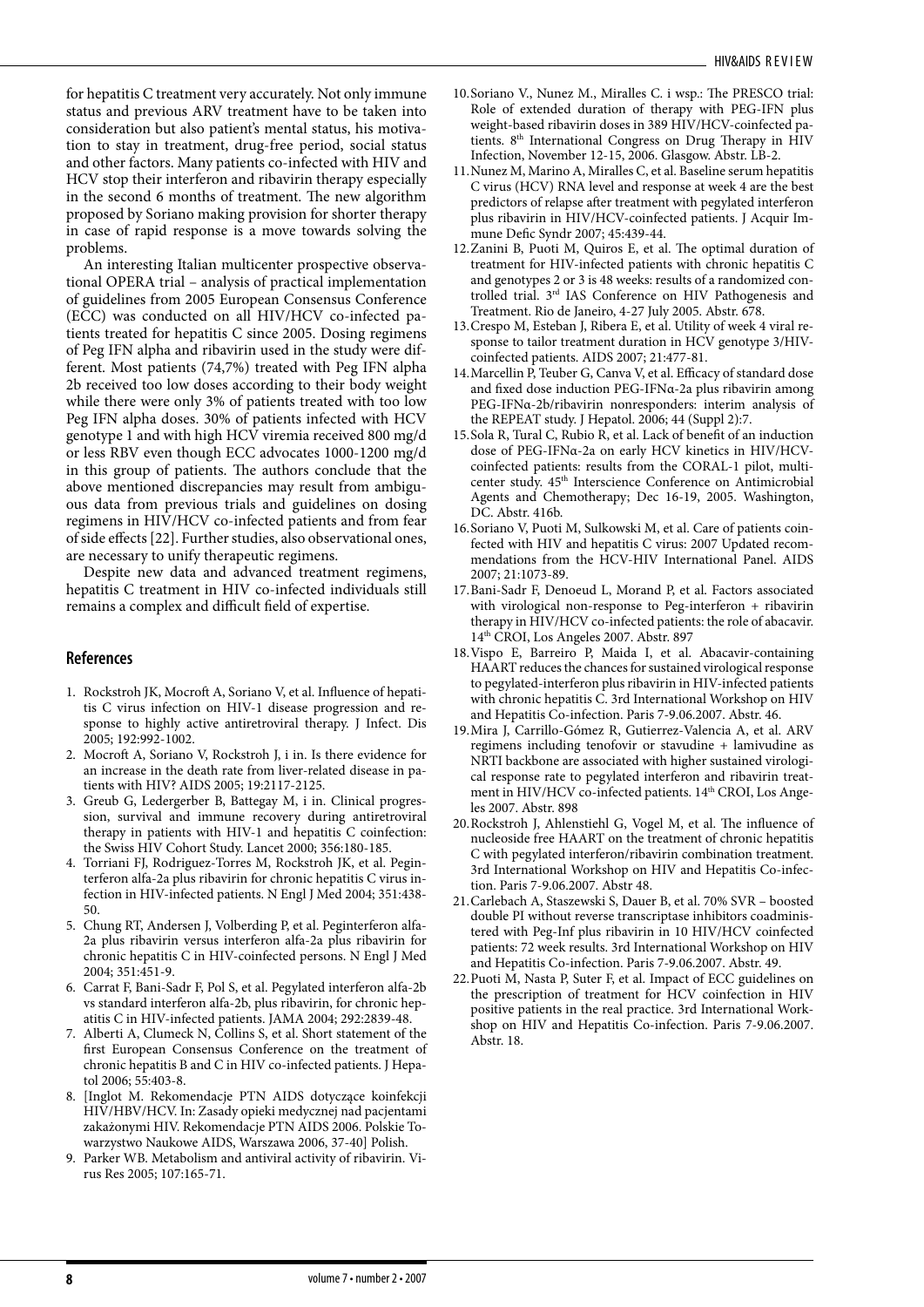| title     |                                                                                                                                                                                                                                                                                                                                                                                                                                                                                                                                                                                                                                                                                                                                                                                                                                                                                                                                      |
|-----------|--------------------------------------------------------------------------------------------------------------------------------------------------------------------------------------------------------------------------------------------------------------------------------------------------------------------------------------------------------------------------------------------------------------------------------------------------------------------------------------------------------------------------------------------------------------------------------------------------------------------------------------------------------------------------------------------------------------------------------------------------------------------------------------------------------------------------------------------------------------------------------------------------------------------------------------|
|           | Pharmacogenetics<br>in HIV Clinical Practice                                                                                                                                                                                                                                                                                                                                                                                                                                                                                                                                                                                                                                                                                                                                                                                                                                                                                         |
| authors   |                                                                                                                                                                                                                                                                                                                                                                                                                                                                                                                                                                                                                                                                                                                                                                                                                                                                                                                                      |
|           | Grażyna Cholewińska                                                                                                                                                                                                                                                                                                                                                                                                                                                                                                                                                                                                                                                                                                                                                                                                                                                                                                                  |
|           | Hospital for Infectious Diseases in Warsaw, Poland                                                                                                                                                                                                                                                                                                                                                                                                                                                                                                                                                                                                                                                                                                                                                                                                                                                                                   |
| summary   |                                                                                                                                                                                                                                                                                                                                                                                                                                                                                                                                                                                                                                                                                                                                                                                                                                                                                                                                      |
|           | The best choosing of antiretroviral therapy for an individual patient is one that physicians have always tried to prac-<br>tice, making use of whatever knowledge or tools are available to guide treatment decisions. Individual genetic varia-<br>tions provide scope for a wide range of host-drug interactions that will differentiate therapeutic outcomes within an<br>otherwise homogenous population. Pharmacogenetics looks set to become an increasingly important field to refine<br>the medical tools to personalize antiretroviral treatment. The integration of pharmacogenetic tests into routine pa-<br>tient management has a great challenge for HIV - guidelines and for clinical care. Pharmacogenetics will increas-<br>ingly impact on medical disciplines. The use of genetic tests in clinical practice improve drug prescribing holds great<br>promise to improve the lives of individuals affected by HIV. |
| key words |                                                                                                                                                                                                                                                                                                                                                                                                                                                                                                                                                                                                                                                                                                                                                                                                                                                                                                                                      |
|           | genetic screening, HLA allels, genetic factors in HIV, hypersensitivity reaction                                                                                                                                                                                                                                                                                                                                                                                                                                                                                                                                                                                                                                                                                                                                                                                                                                                     |
| address   |                                                                                                                                                                                                                                                                                                                                                                                                                                                                                                                                                                                                                                                                                                                                                                                                                                                                                                                                      |
|           | Grazyna Cholewinska                                                                                                                                                                                                                                                                                                                                                                                                                                                                                                                                                                                                                                                                                                                                                                                                                                                                                                                  |
|           | Poland • 01-201 Warsaw • 37 Wolska Street<br>e-mail: cholegra@cdit-aids.med.pl                                                                                                                                                                                                                                                                                                                                                                                                                                                                                                                                                                                                                                                                                                                                                                                                                                                       |
|           |                                                                                                                                                                                                                                                                                                                                                                                                                                                                                                                                                                                                                                                                                                                                                                                                                                                                                                                                      |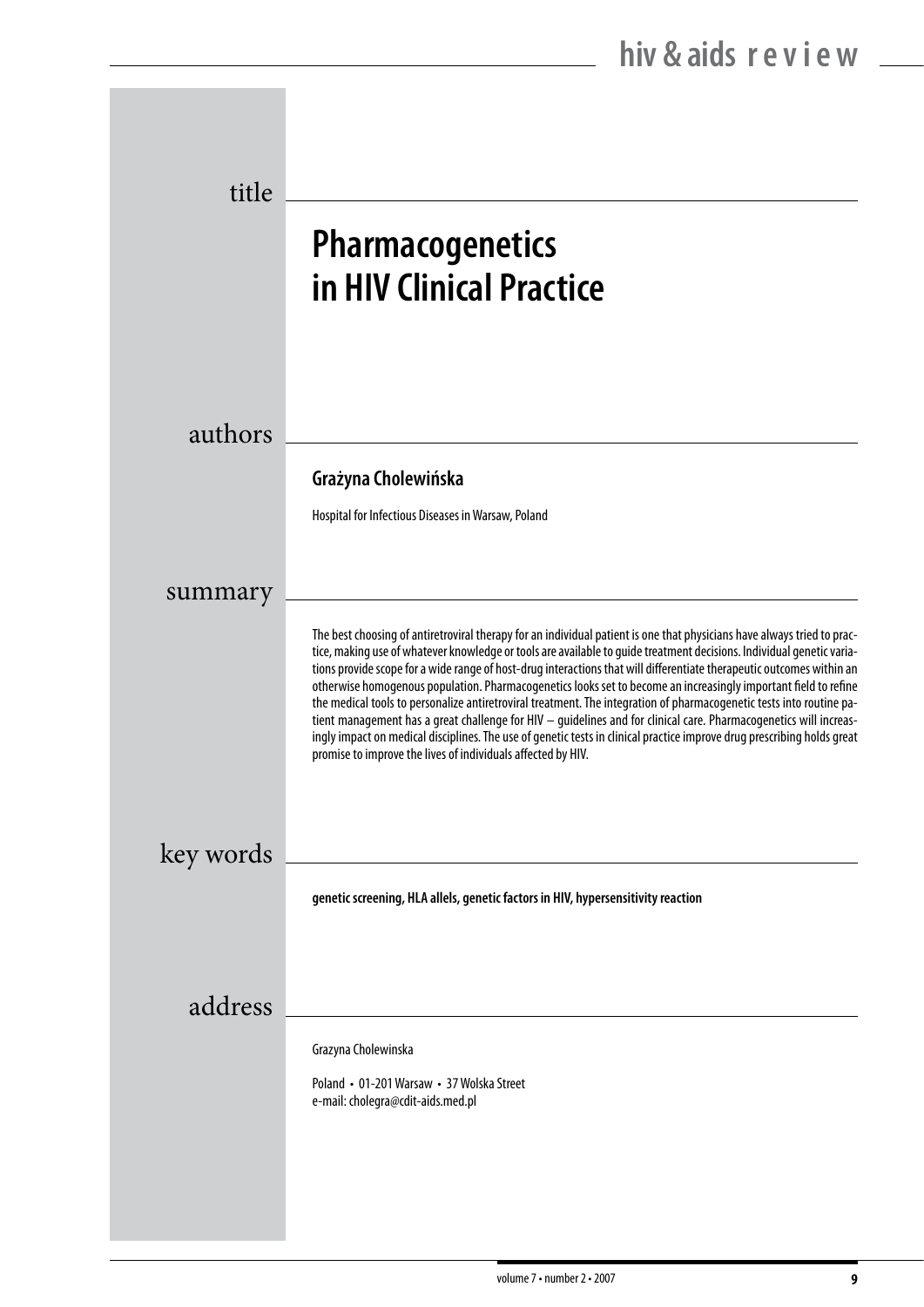#### **Introduction**

The term of "pharmacogenetics" was implemented by Friedrich Vogel in 1959 to denote the effects of polymorphism within a particular human gene on the disposition and action of drug [1]. It has long been recognized that individuals vary in their susceptibility to diseases and their response to drugs, but in the last years that progress has been made in elucidating the genetic basis of this phenomenon.

It is known numerous examples of polymorphisms in genes encoding drug-metabolising enzymes, drug transporters and drug targets (enzymes, receptors, etc.). Recent years have seen the mile stone in translating the pharmacogenetics into clinical practice through the use of molecular diagnostics (genotyping) to identify patients at risk of toxicity and drug reaction [2]. Pharmacogentetic tests to identify variations (polymorphism) in human genes can reliably predict the treatment efficacy and toxicity of clinically important medications. This is important area of intense research that is particularly relevant to HIV, given the need for chronic administration of multiple drugs to treat HIV infrction and the frequent need to discontinue or change regimens for the reason of safety and efficacy treatment. However, while multidrug of antiretroviral regimens provide considerable opportunity for host – drug interaction that may be affected by genetic variants, it is a challenge to elucidate the contribution of human genetic variability for each individual drug in the context of multidrug regimens.

Technological advances allowing the application of genome – wide approaches to identify the multiple genetic polymorphism that affect a drug response hold out promise for the identification of disease – susceptibility genes and genetic markers for drug efficacy, thereby opening the way for personalized drug therapy.

### **Genetic polymorphism**

An important of HIV research is the immune response and how HIV circumvents it to create a successful and chronic infection. Various studies have provided not only a basic understanding of " how HIV invade", but also clues for the development of vaccines to fight against AIDS. Although HIV initially evokes an immune system response, it later escapes and evades the immune system for a successful viral infection. Methods of escape from the immune response include rapid mutations altering the organization of cell surface receptors, alterations in the expression profile of human leucocyte antigen (HLA) and destruction of immune efector cells.

HIV infection of viral particles are counterattacked by CTL – mediated immune responses (CTL: cytotoxic T cells). Though the cellular immune response fails to control HIV infection completely in most infected individuals, its occurrence is evident in regulating viral load during chronic infection. The initial CTL response may be directed against a few epitopes, which subsequently broadens during prolonged antigen stimulation [3]. When CTL recognize self – HLA molecules loaded with foreign peptide, they activate *Fas* and secrete perforins and granzymes, which lyse target cell [4]. The CTL produces cytokines,

such as interferon-α (IFN α) and tumor necrosis factor (TNF), that affect viral replication. HIV-1 – specific CTL also produce the CC chemokines macrophage inflammatory protein 1-α and 1-β and "rantes" which suppress HIV-1 replication [5]. Even with these various effector functions, CTL cannot completely check viral intrusion in the immune system.

During HIV infection, selective pressure imposed by CTL leads to the generation of various escape mutations and these variants may constitute the majority of the total viral pool. The role of CTL is selection pressure for occurrence and than for maintenance of these mutations. Later on, evidence of escape mutations in HLA – B8 restricted epitope in *Nef*, HLA-B44 restricted epitope in *Env* and HLA – B27 restricted *Gag* epitope [6]. After CTL response, HIV inhibits surface expression of the host major histocompatibility complex (MHC) class I.

#### **The role of hla in hiv infection**

Through various genetic factors have been associated with susceptibility to HIV. Table No.1 has shown the genetic factors in HIV infection susceptibility (tab. 1).

**Table 1.** Genetic factors in HIV susceptibility

| Gene               | allele             | Impact on disease              |  |
|--------------------|--------------------|--------------------------------|--|
| CCR <sub>5</sub>   | Del 32             | <b>Prevent infection</b>       |  |
| CCR <sub>5</sub>   | P 1                | Progression of disease         |  |
| C(R <sub>2</sub> ) | V <sub>641</sub>   | Delayed disease progression    |  |
| (15)               | ln 1.1C            | Accelerate disease progression |  |
| $CXCI$ 12          | <b>CXCL 12 3'A</b> | Delayed disease progression    |  |
| HLA-A, B, C        | Homozygous         | Disease progression            |  |
| HI A-B             | $R*27$             | Delayed disease progression    |  |
|                    | $R*57$             | Delayed disease progression    |  |
|                    | $R*35$             | Rapid disease progression      |  |
| HI A-G             | $G*0105N$          | Decreased risk of infection    |  |
| HLA-E              | HLA-EG             | Decreased risk of infection    |  |

The role of HLA antigens has concentrated on three areas: zygosity of HLA loci, HLA-sharing alleles and specific HLA-allelic/halotyping association with the outcome of disease progression. It has been shown that homozygosity at the class I – loci is associated with relatively rapid progression to AIDS, compared with heterozygotes [7].

Another genetic component that predisposes to the progression to AIDS is HLA-sharing. If the MHC class I is common to the donor and recipient, the basis of successful transplantation, it would lead to increased susceptibility to viral infection. One natural model of viral transmission between HLA-sharing donor and recipient is mother-to-child transmission, which further supports increased transmission of HIV in these circumstances [8]. Significant increase in susceptibility to HIV has been shown to be associated with concordance at the HLA-B locus but not at HLA-A or HLA-C.

Various studies have confirmed the contribution of specific class I alleles and more particularly HLA-B alleles in the outcome of disease. This remarkable contribution of HLA-B may be because this group has the highest diversity among the class I antigens: approximately 661 alleles com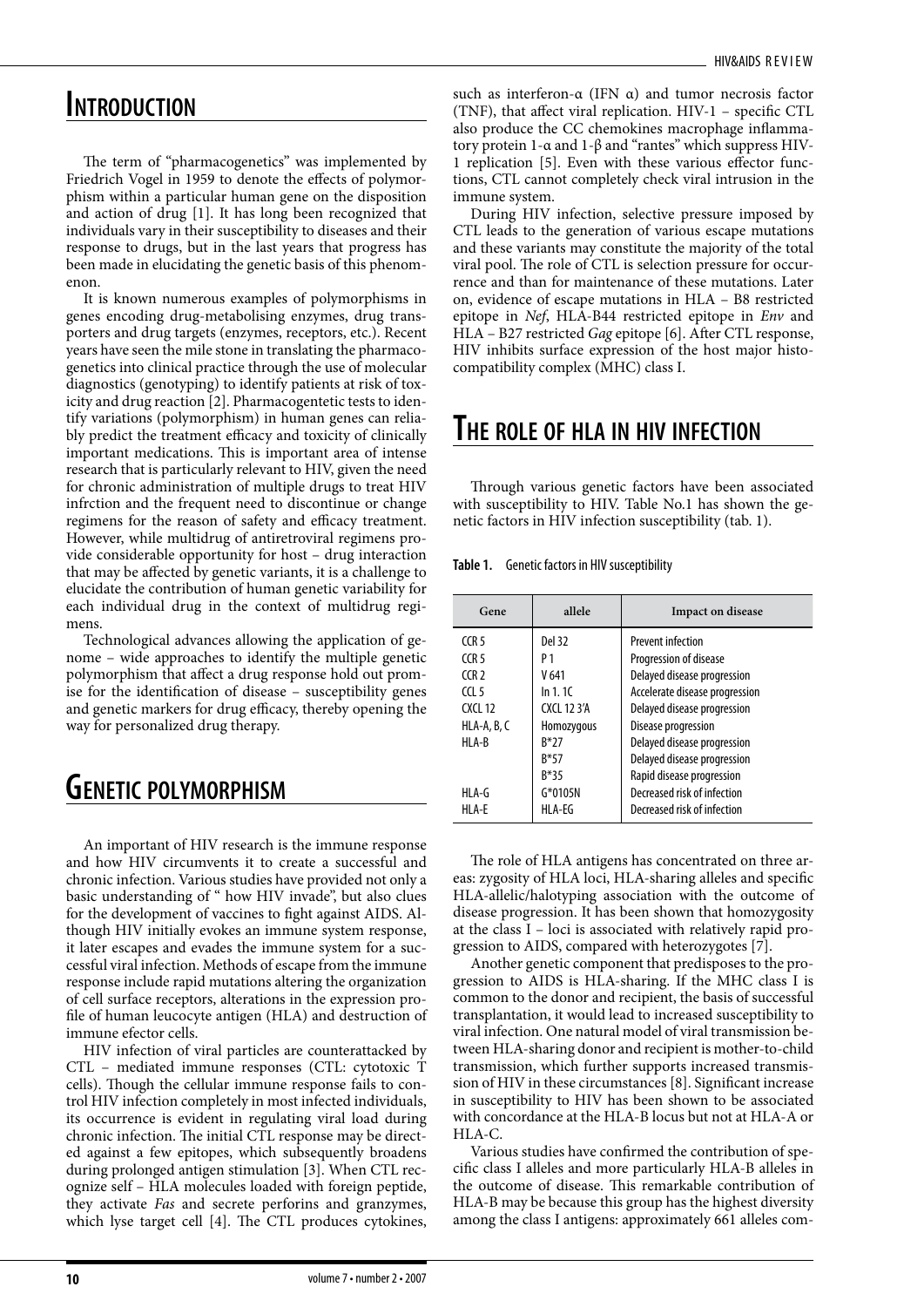pared with 372 in HLA-A and 190 alleles in HLA-C [9]. So, substantially, greater selection pressure would be imposed on HIV by HLA-B compared with other class I antigens. Delayed diseases progression has been seen with HLA-B\*27 and HLA-B\*57.

### **Pharmacogenetics and atiretroviral therapy**

Genetic markers that can predict drug safety are particularly promising as candidates for eventual translation into clinical practice. This is very strong associations between specific genetic polymorphism and drug safety and toxicity. A number of pharmacogenetic markers have been reported among antiretroviral drugs including genetic predictors of protease inhibitor – associated hyperbilirubinaemia and dyslipidemia, efavirenz – associated central nervous system side effects, NRTI's – associated lipoatrophy and neuropathy, tenofovir – associated renal dysfunction and hypersensitivity reaction associated with nevirapine and abacavir (tab. 2).

| drug                    | phenotype                                                            | gene                                                           |
|-------------------------|----------------------------------------------------------------------|----------------------------------------------------------------|
| abacavir                | Hypersensitivity                                                     | HLA-B*5701, hosp70 hom                                         |
| atazanavir<br>indinavir | Jaundice                                                             | <b>UGT 1 1A1</b>                                               |
| NRTI's                  | Lipoathrophy                                                         | TNF-a promoter                                                 |
| nevirapine              | <b>Hypersensitivity</b><br>Hepatotoxicity<br>Pharmacokinetics        | <b>HI A-DRR 1*01</b><br>MDR <sub>1</sub><br>CYP <sub>2B6</sub> |
| efavirenz               | CNS side-effects,<br>pharmacokinetics,<br>viral response, resistance | CYP <sub>2B6</sub><br>MDR <sub>1</sub>                         |
| nelfinavir              | Viral response, pharmacikinetics                                     | <b>CYP 2C19</b>                                                |
| PI's                    | Dyslipidemia                                                         | Apo C, Resistin                                                |
| NRTI's                  | Peripheral neuropathy                                                | Mitochondrial haplogroup T<br><b>HFF</b>                       |
| HAART                   | CD4 recovery                                                         | Proliferation and apoptosis                                    |

**Table 2.** Association between allelic variants and HIV treatment response

Clinical practice in HIV therapy includes several examples of applied pharmacogenetics, although prospective genetic screening remains to be validated in randomized and adequately powered clinical trials. Licensing authorities currently recommend genetic information of relevance to drug safety which is increasingly appearing in prescribing drugs such as cytostatics, oral anticoagulants, antiarrythmics and other metabolized by the polymorphic enzymes in cytochrome P-450 (CYP), especially by 2C9 and CYP 2D6 izoenzymes.

Currently, the most promising application of pharmacogenetics to the field of HIV medicine, and one that readily lends itself to clinical investigation of its utility as a patient-management tool, is the identification of those individuals at greatest risk of genetically influenced drug toxicities. Potential genotypic-phenotypic correlations for drug – associated adverse events, or potential mechanisms for such events, have been elucidated for several antiretroviral agents, including nevirapine, atazanavir, efavirenz, tenofovir and abacavir.

- **Nevirapine associated hypersensitivity.** Australian cohort study suggest that early hepatitis and hepatitis-associated rash with nevirapine have a strong immunogenetic basis, with HIV-infected patients exhibiting the HLA class II alleles – HLA-DRB1\*0101 and CD4+ cell count>25%, and having a 17-fold increased risk of developing these symptoms [10]. Recent data regarding Sardinian population indicate that the HLA class I alleles (HLA-Cw8 – B14) is additionally associated with hypersensitivity to nevirapine [11,12]. Moreover, nevirapine-related hypersensitivity appears to be susceptible to MDR1 gene polymorphism, with MDR1 3435 CT or TT genotypes conferring a significantly lower risk of hepatotoxicity than the CC genotype.
- **Atazanavir, Indinavir-related hyperbilirubinaemia and jaundice.** Hyperbilirubinaemia affects 20-50% of atazanavir and 5-25% of indinavir treated patients. This effect depends on competitive inhibition by drug uridine diphosphate glucuronosyl transferase 1A1 (UGT 1A1) – mediated bilirubine conjunction and clearance[13]. This metabolic adverse event is especially common in the 5-10% of the population with Gilbert's syndrome, who have underlying genetic defect in bilirubine conjugation. In these patients, the incidence of atazanavir – or indinavir – related hyperbilirubinaemia varies according to UGT 1A1 promoter genotype, ranging from  $\sim$  15% in those with the wild-type allele, to 90% in those homozygous for the UGT 1A1\*28 allele. This latter group is more likely to develop experience of bilirubine levels increasing.
- **Efavirenz related neurotoxicity.** Efavirenz is completely metabolised by CYP 2B6. The CYP 2B6 516G>T polymorphism, which occurs more frequently in African-Americns than in Caucasian (20% vs 3% respectively), have the 516 T/T genotype [14] – is associated with increased plasma efavirenz exposure and a higher incidence of adverse central nervous system (CNS) effects during treatment.
- **Ritonavir associated hyperglyceridaemia.** Using ritonavir as a booster of protease inhibitors, is frequently associated with atherogenic lipid abnormalities; increased plasma triglyceride, high-density-lipoprotein cholesterol and apolipoprotein B levels. Polymorphism in the genes encoding apolipoproteines E and C3 (APOE, APOC3) and the promoter region of the TNF-α gene have been linked to development of dyslipidaemia with protease inhibitors experienced patients. The presence of variant APOC3 (455 T/C, 482 C/T, Sstl) and APOE ( $\varepsilon$ 2,  $\varepsilon$ 4) alleles has been associated with increased risk of severe hyperglycerydaemia in Caucasian patients, whereas variant APOC3 (455 T/C, 482 C/T, Intron 1G/ C) alleles appear to confer protection against hyperglyceridaemia in Hispanic patients [15].
- **Tenofovir related renal proximal tubulopathy.** Renal proximal tubulopathy has manifested as acidosis, glycosuria and proteinuria. It is observed during long-term tenofovir therapy. The renal cytotoxicity has been asso-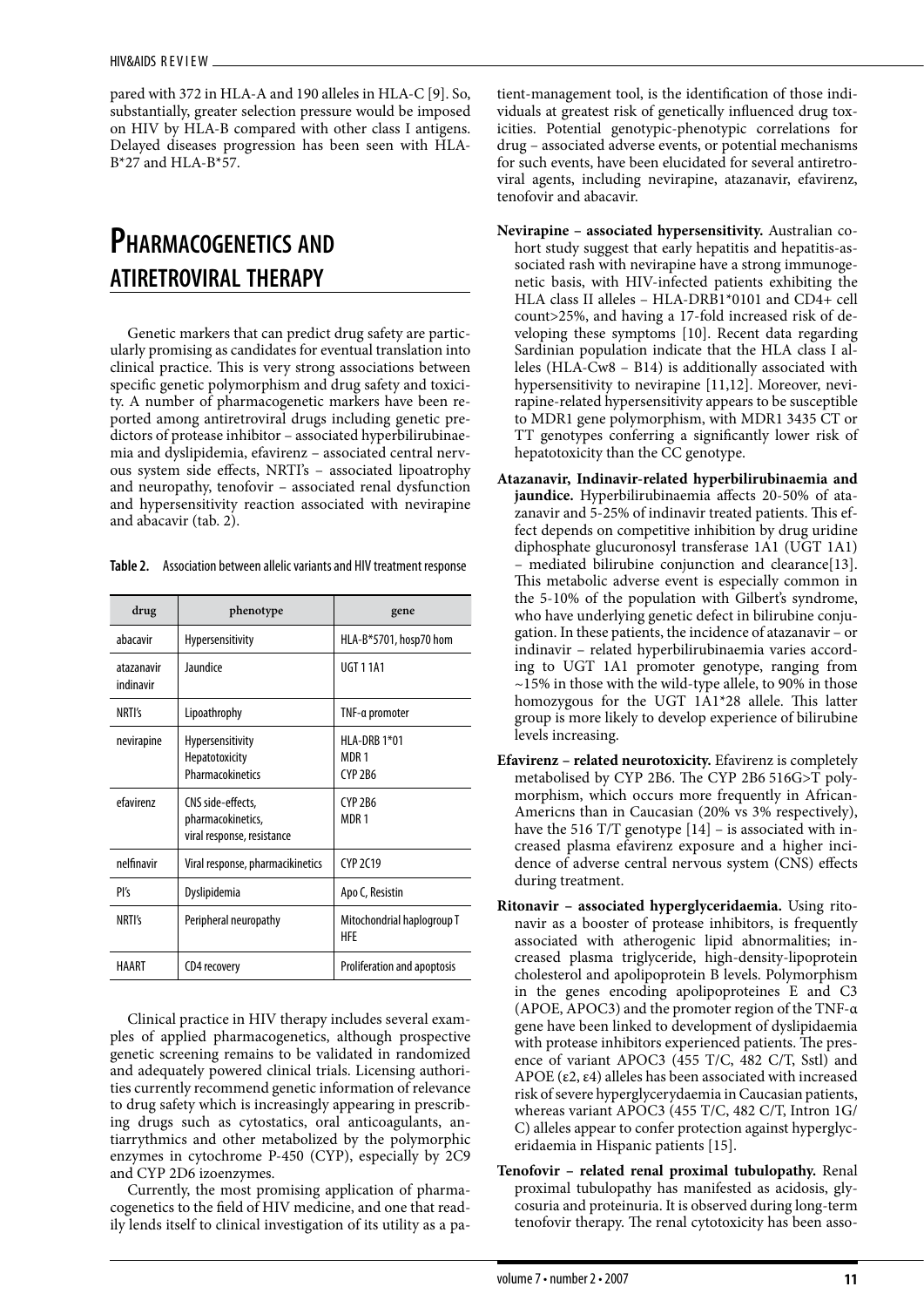ciated with a polymorphism of 1249 G/A in the ABC C2 gene encoding the MRP2 transporter [16]. ABC C2 halotype also appears to influence susceptibility to tenofovir – induced renal proximal tubulopathy.

- **Nucleoside reverse transcriptase inhibitors related lipodystrophy and peripheral neuropathy.** Lipodystrophy and peripheral neuropathy are manifestations of mitochondrial toxicity associated with NRTI's therapy, especially the thymidine analogues – stavudine, zidovudine, didanosine. In Caucasian, susceptibility to NRTI'sassociated lipodystrophy has been linked to a promoter polymorphism in the tumor necrosis factor TNF-α gene (TNF $\alpha$  – 238A) [17,18]. Also the susceptibility to stavudine and didanosine –related peripheral neuropathy has been associated with polymorphism in the mitochondrial genome, especially with the mitochondrial haplogroup  $T$  [19].
- **Abacavir related hypersensitivity.** Hypesensitivity reaction to abacavir (HSR) affect ~8% of treated patients, although symptoms are non-specific and can be difficult to distinguish from those of concomitant viral illness and/or similar reactions to concomitant antiretrovirals, other drugs etc. About 2-3% false-positive rate for diagnosis of clinical hypersensitivity to abacavir means that the true incidents of HSR is 5%. The syndrome of HSR is reversed on abacavir discontinuation. The genetic component of the syndrome was originally suggested by reports of a familial association and a lower incidence in men and individuals of African origin [20]. In Caucasians, abacavir hypersensitivity has been linked with HLA markers; with the HLA-B\*5701 allele being most strongly implicated [21,22,23]. Recombinant mapping of allele 57.1 halotype, as well as presence of HLA-B\*5701 in abacavir-tolerant individuals, suggests that HLA-B\*5701 is necessary, but not sufficient by itself for causing abacavir HSR [24,25].

In contrast, the association between HLA-B\*5701 genotype and abacavir hypersensitivity reaction appears to be appreciable weaker in individuals of African origin, although as wit the variable strength of association noted in Caucasians, it is currently unclear whether this is a true effect or a consequence of the difficulty of accurate clinical phenotyping. A retrospective analysis of 595 cases of suspected abacavir hypersensitivity indicated that no combination of markers offered superior predictive sensitivity of specificity to HLA-B\*5701 alone (50% and 90% respectively) among Caucasians [23].

The early studies have been limited by their retrospective design, as well as by problems in defining precisely the phenotype of abacavir HSR. Results from an Australian cohort indicated that the HLA-B\*5701, HLA-DR7 and HLA-DQ3 halotype, had a positive predictive value of 100% and a negative predictive value of 97% for abacavir hypersensitivity. In fact, the HLA-B\*5701 occur in > 90% of the abacavir –sensitivity patients compared with fewer than 0,4% of abacavir-tolerant individuals [24].

 Currently, two large studies has commissioned, which use abacavir skin patch testing to help provide greater diagnostic precision for HSR. The SHAPE study is a US-based retrospective case-control assessment of the association of HLA-B\*5701 with HRS in both White and Black patients, while the European/Australian PREDICT-1 study is the first randomized, blinded, prospective study of the impact of screening on HSR incidence against a contemporary control population.

- **The abacavir hypersensitivity screening test in practice.** Developing of HSR to abacavir can now be assessed with *a simple blood test.* This test meant to be used in individuals HIV-positive who have never previously been exposed to abacavir. The test should not be used in patients who has a diagnosis of abacavir toxicity reaction in the past. The test checks for the presence of specific genetic material: HLA-B\*5701. The result can appear in one of two ways:
- negative this does not meant that you will never get a HSR to abacavir. It does meant that there is a relatively low risk (less than 1%)
- positive there is a high risk of having a hypersensitivity reaction to abacavir and you should not use this drug or any other drug containing abacavir.

*A skin test,* called an epicutaneous patch test (EPT), was developed in Canada and has been used to confirm the clinical diagnosis of abacavir hypersensitivity. The patch test is being used as a part of two major studies.

SHAPE study: an American study has looking at association between HLA-B\*5701 and abacavir HSR in Black and White. The new preliminary study entitled "High sensitivity of HLA-B\*5701 in Whites and Blacks in immunologically-confirmed cases of abacavir hypersensitivity (ABC HSR)" has been shown in 4th IAS Conference on HIV Pathogenesis, Treatment and Prevention, Sydney 2007 by M. Saag group [26]. This study estimates the sensitivity of HLA-B\*5701 in Whites and Blacks using skin patch testing to supplement HSR diagnosis. These data suggest that prospective HLA-B\*5701 screening may reduce ABC HSR rates in Whites and Blacks. Not all HLA-B\*5701 positive patients were positive skin patch test. The authors conclude that HLA-B\*5701 screening may augment role in HSR management, but must never substitute for clinical vigilance.

To complement these results, a large prospective study PREDICT-1 evaluating the clinical utility of HLA-B\*5701 screening on ABC HSR has been completed. It was a first randomized, controlled study conducted throughout sities in Europe and Australia, to look at the usefulness of genetic screening for HLA-B\*5701 in preventing abacavir hypersensitivity [27,28]. The PREDICT-1 study recruited 1956 abacavir-naïve subjects from 314 centers in Europe and Australia. Patients were randomized to start an abacavir regimen under the standard of care or to start abacavir with the standard of care plus HLA-B\*5701 test got excluded, whilst those with a negative test continued treatment. For immunologically confirmed hypersensitivity, HLA-B\*5701 had a negative predictive value of 100%, and for clinically suspected hypersensitivity, the genetic test had a negative predictive value of 96%. The HLA-B\*5701 test is practically more useful for its negative predictive value; i.e. used to rule out patients (who are HLA-B\*5701 positive) from receiving abacavir. However, that HLA-B\*5701 negativity does not rule out the possibility of abacavir hypersensitivity.

Research on abacavir hypersensitivity reaction has been continued around the world with several teams, trying to find other ways of conducting genetic screening. Much of this work in Canada has involved collaboration with the Western Australian group to assess the quality and accuracy of diagnostics kits for HLA-B\*5701. The quality, quicker test and cheaper methods for HLA-B\*5701 will hopefully facilitate the incorporation to abacavir genetic screening into routine HIV care.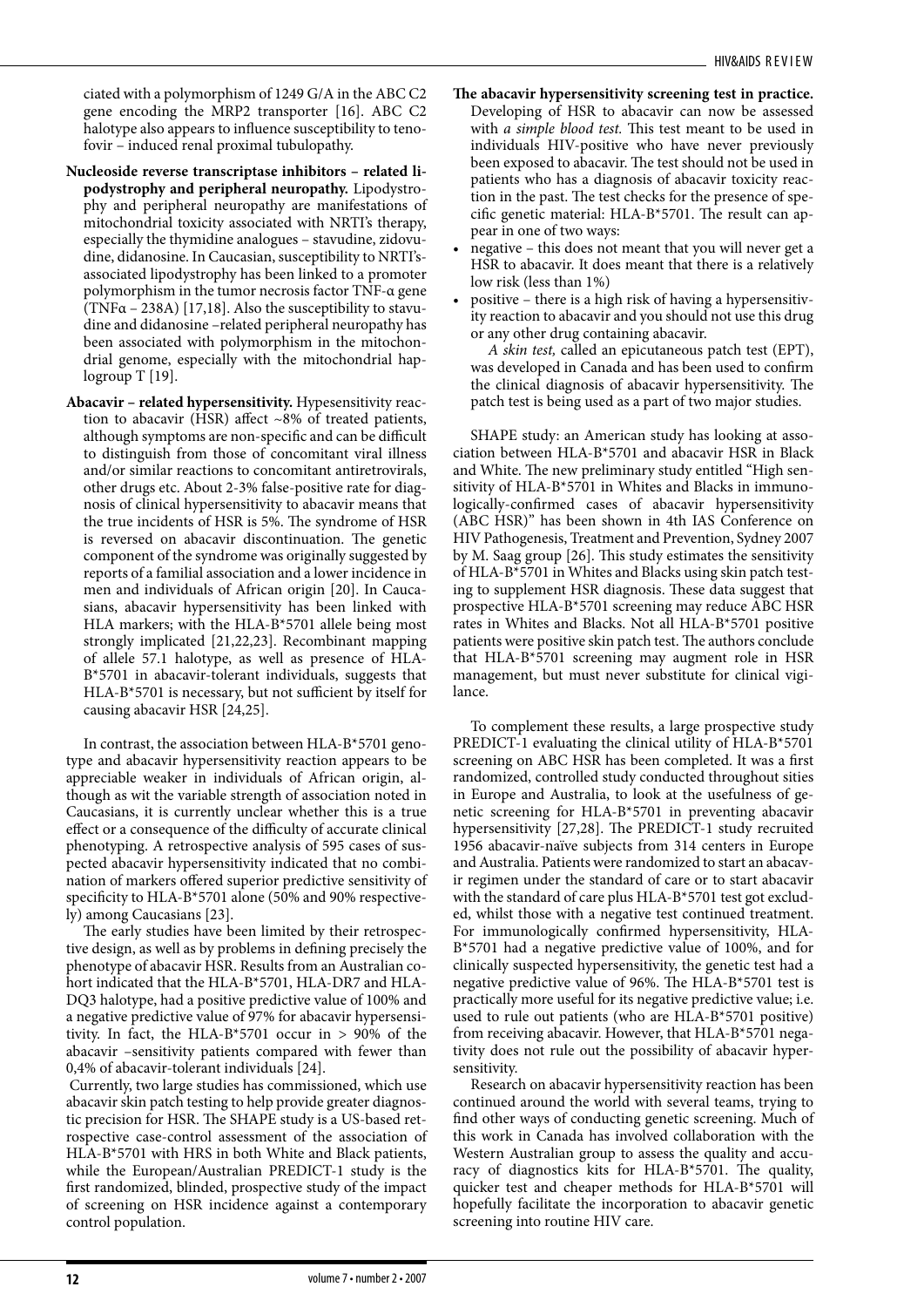### **Challenges for pharmacogenetics implementation into routine patient management**

The application of pharmacogenetics to clinical practice is complicated by the lack of correlation between single polymorphism and plasma drug exposure, drug efficacy and/or tolerability. Pharmacogenetic association are typically derived from small or stratified population samples, and diverse ethnic groups is not clear. Despite the previously described established associations between specific polymorphisms and drug safety outcomes, most come with challenges for their potential implementation as patient-management tool.

- **HLA-DRB 1\*0101 screening for nevirapine toxicity***.* The risk of nevirapine – related hepatitis and rash in Caucasian patients, suggesting that allele DRB 1\*0101 may serve as an immunogenetic marker for nevirapine hypersensitivity. However, the recent identification of a different allelic marker (HLA-Cw8) in at least this patients, may complicate efforts to establish the utility of a universal prognostic marker.
- **UGT 1A1\*28 screening for atazanavir/indinavir related hyperbilirubinaemia.** Prospective UGT 1A1\*28 genotyping has been proposed to identifying patients at risk of jaundice and hyperbilirubinaemia during drug treatment. But, the influence of the P-glycoprotein 3435 C>T polymorphism on plasma atazanavir exposure and plasma bilirubine level introduces a potential second mechanism that requires separate assessment [29].
- **CYP 2B6 genotyping for efavirenz-related neurotoxicity.**  The high degree of overlap between CYP 2B6 genotypes and the multiplicity of factors affecting efavirenz exposure are likely to limit the value of CYP 2B6 genotyping to identification patients at risk of neurotoxicity.
- **MRP 2 genotyping for tenofovir-related renal proximal tubulopathy.** In practice, the value of screening for the 1249 G>A polymorphism in the MRP2 transporter as a means risk tenofovir – related tubulopathy is uncertain, given the relatively low sensitivity of this marker.
- **HLA-B\*5701 screening for predisposition to abacavir hypersensitivity.** HLA-B\*5701 is the extensively studied pharmacogenetic marker. This marker is also currently the most clinically promising pharmacogenetic intervention for improving patient safety. Observational findings suggest that prospective HLA-B\*5701 genotyping and subsequent avoidance of abacavir use in HLA-B\*5701-positive patients can reduce the incidence of HSR to less that 2% in Caucasian population. Moreover, HLA-B\*5701 genotyping test appears to be a cost-effective strategy in this patients: result based on a metaanalysis of three cohorts showed that to prevent one case of hypersensitivity, eight HLA-B\*5701-positive patients would be denied abacavir and that, to identify them, 48 patients would require testing [30].

In some HIV centers now routinely screen patients for HLA-B\*5701, although the benefits of universal screening, particularly in non-Caucasian populations, are unclear. The predictive sensitivity of the HLA-B\*5701 test is appreciably lower in Hispanic and Black than in Caucasian people.

The success in translating pharmacogenetic knowledge into clinical practice has been limited now to date, and a number of factors complicate. Realization of the full potential of pharmacogenetics in the clinic will require attention to appropriate phenotypic definitions, completion of largescale well-controlled prospective studies and introduction of novel laboratory technologies.

- 1. Schmith V.D., Campbell D.A., Sehgal S., et al.: Pharmacogenetics and disease genetics of complex diseases. Cell Mol Life Sci, 2003; 60:1636-46.
- 2. Brazell C., Freeman A., Mosteller M.: Maximizing the value of medicines by including pharmacogenetic research in drug development and surveillance. Br. J Clin. Pharmacol. 2002; 53:224-31.
- 3. Hoehe M.R., Timmermann B., Lehrach H.: Human inter-individual DANN sequence variation in candidate genes, drug targets, the importance of halotypes and pharmacogenomics. Curr. Pharm. Biotechnology 2003; 4:351-78.
- 4. Lee C.G., Gottesman M.M., Cardarelli C.O., et al.: HIV-1 protease inhibitors are substrates for the MDR1 multidrug transporter. Biochemistry 1998; 37:3594-601.
- 5. Fellay J., Marzolini C., Meaden E.R., et al.: Response to antiretroviral treatment in HIV-1 infected individuals with allelic variants of the multidrug resistance transporter1: a pharmacogenetics study. Lancet 2002; 359:30-36.
- 6. Martin A., Nolan D., Gaudieri S., et al.: Pharmacogenetics of antiretroviral therapy: genetic variation of response and toxicity. Pharmacpgenetics. 2004; 5:643-55.
- 7. Wang J., Sonnenborg A., Rane A., et al.: Identification of a novel specific CYP 2B6 allele in Africans causing impaired metabolism of the HIV drug efavirenz. Pharmacogenet. Genom 2006;16:191-8.
- 8. Nolan D., Mallal S.: Antiretroviral-therapy-associated lipoatrophy: current status and future directions. Sex Health 2005; 2:153-63.
- 9. Sethi j., Hotamisligli G.: The role of TNF alpha in adipocyte metabolism. Semin. Cell Dev. Biol.1999;10:19-29.
- 10.Martin a.M., Nolan D., James I., et al.: Predisposistion to nevirapine hypersensitivity associated with HLA-DRB1\*0101and abrogated by low CD4T-cell count. AIDS 2005;19:97-9
- 11.Littera R., Carcassi C., Masala A., et al.: HLA-dependant hyprsensitivity to nevirapine in Sardinian patients. AIDS 2006;20:1621-6.
- 12.Gatanaga H., Yazaki H., Tanuma J., et al.: HLA-Cw8 primarily asssociated with hypersensitivity to nevirapine. AIDS 2007;21:264-5.
- 13.Zucker S.D., Qin X., Rouster S.D.: Mechanism of indinavirinduced hyperbilirubinemia. Proc. Natl. Acad Sci USA. 2001;98:12671-6.
- 14.Haas D.W., Ribaudo H., Kim R., et al.: Pharmacogenetics of efavirenz and central nervous system side effects: an Adult AIDS Clinical Trial Group Study. AIDS 2004;18:2391-400.
- 15.Foulkes A.S., Wohl D.A., Frank I., et al.: Associations among race/ethnicity, apoC-III genotypes and lipids in HIV-1-infected individuals on antiretroviral therapy. PLoS Med. 2006;3:0337-47.
- 16.Izzedine H., Hulot J.S., Villard E., et al.: Association between ABC C2 gene halotypes and tenofovir-induced proximal tulopathy. J Infect. Dis. 2006;194:1481-91.
- 17.Maher B, Alfrevic A., Viler F.J., et al.: TNF alpha promoter region gene polymorphisms in HIV-positive patients with lipodystrophy. AIDS 2002;16:2013-18.
- 18.Nolan D., Moore C., Castley A., et al.: Tumor necrosis factor alpha gene 238 G/A promoter polymorphism associated with a more rapid onset of lipodystrophy. AIDS 2003;17:121-3.
- 19.Hulgan T., Haas D.W., Haines J.L., et al.: Mitochondrial haplo-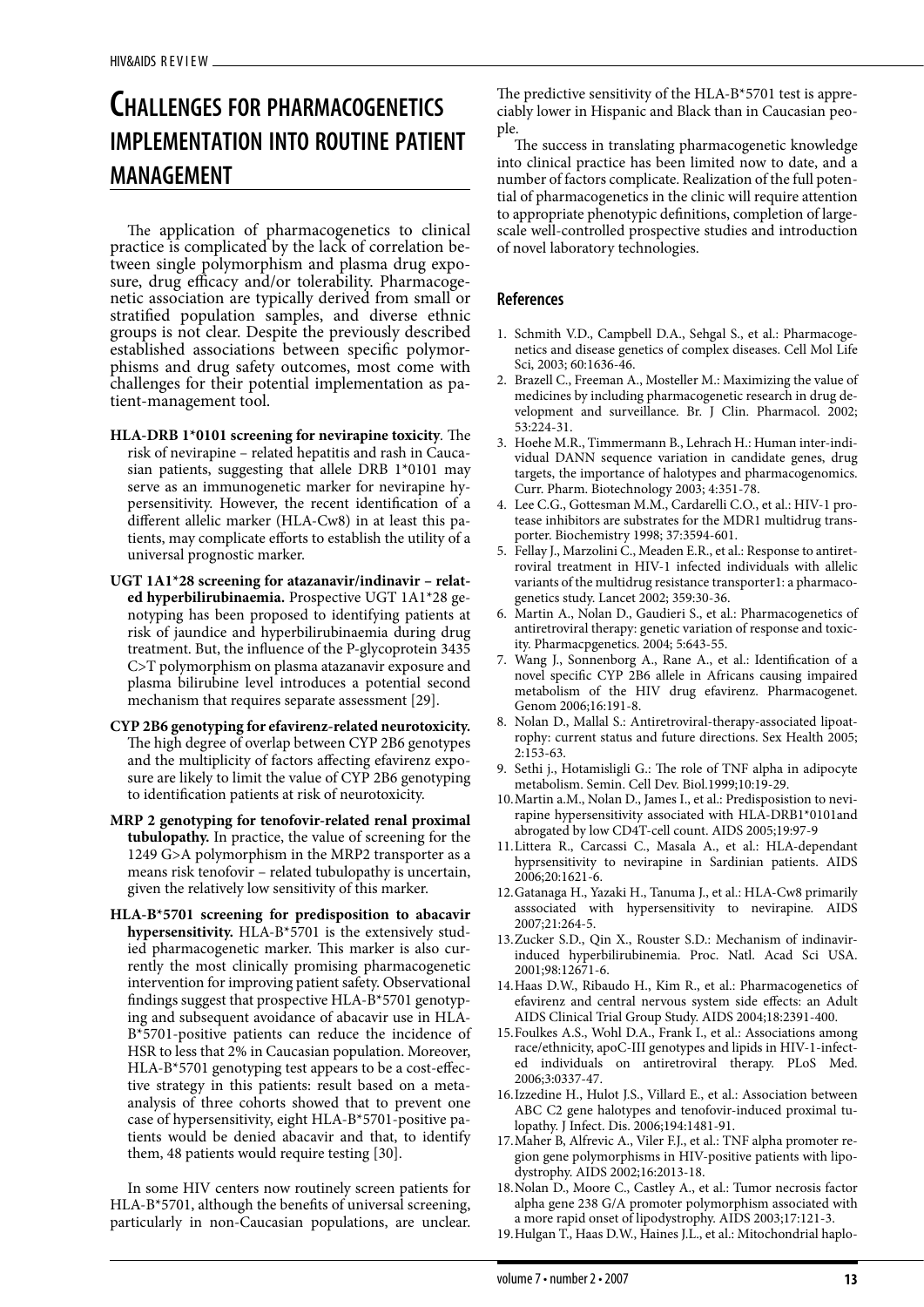groups and peripheral neuropathy during antiretroviral therapy: an Adult AIDS Clinical Trial Group Study. AIDS 2005;19:1341-9.

- 20.Symonds W., Cutrell A., Edwards M., et al.: Risk factor analysis of hypersensitivity reactions to abacavir. Clin. Ther. 2002;24:565-73.
- 21.Mallal S., Nolan D., Witt C., et al.: Association between presence of HLA-B\*5701, HLA-DR7 and HLA-DQ3 and hypersensitivity to HIV-1 reverse trancriptase inhibitor abacavir. Lancet 2002;359:727-32.
- 22.Hetherinton S., Hughes A.R., Mosteller M, et al.: Genetic variations in HLA-B region and hypersensitivity reactions to abacavir. Lancet 2002;359:1121-2.
- 23.Mosteller M., Hughes A., Warnen L., et al.: pharmacogenetic investigation of hypersensitivity to abacavir. 16<sup>th</sup> International AIDS Coference, Toronto Canada, 13-18 Aug. 2006, Abstr. WEPE 0171.
- 24.Martin A.M., Nolan A.M.., Gaudieri S., et al.: Predisposition to abacavir hyprsensitivity conferred by HLA-B\*5701 and a haplotypic Hsp 70-Hom variant. Proc. Natl. Acdad Sci USA 2004;101:4180-85.
- 25.Phillips E., Rauch A., Nolan D., et al.: Genetic characterization of patch test-negative patients reporting symptoms after initiation of abacavir. 8th International Workshop on Clinical Pharmacology of HIV Therapy, Budapest April 16-18 2007, Abstr. 74.
- 26.Saag M., Balu R., Brothers C., et al.: High sensitivity of HLA-B\* 5701in Whites and Blacks I immunologically-confermed cases of abacavir hypersensitivity. 4<sup>th</sup> IAS Conference, Sydney 2007, Abstr. WEAB 303.
- 27.Phillips E., Rauch A., Nolan D., et al.: Genetic characterization of patients with MHC class I mediated abacavir hypersensitivity reaction. 4<sup>th</sup> IAS Conference, Sydney 2007, Abstr. MOPE 001.
- 28.Mallal S., Phillips E, Carosi G., et al.: Predict-1: a novel rendomesed prospective study to determine the clinical utility of HLA-B\*5701 screening to reduce abacavir hypersensitivity in HIV-1 infected subjects. 4<sup>th</sup> IAS Conference, Sydney 2007, Abstr. WESS 101.
- 29.Rotger M., Taffe P., Bleiber G., et al.: Gilbert syndrome and the development of antiretroviral therapy-associated hyperbilirubinemia. J Infect. Dis. 2005;192:1381-6.
- 30.Hughes D.A., Vilar F.J., Ward C.C., et al.: Cost –effectivness analysis of HLA-B\*5701 genotyping in preventing abacavir hypersensitivity. Pharmacogenetics 2004;14:335-42.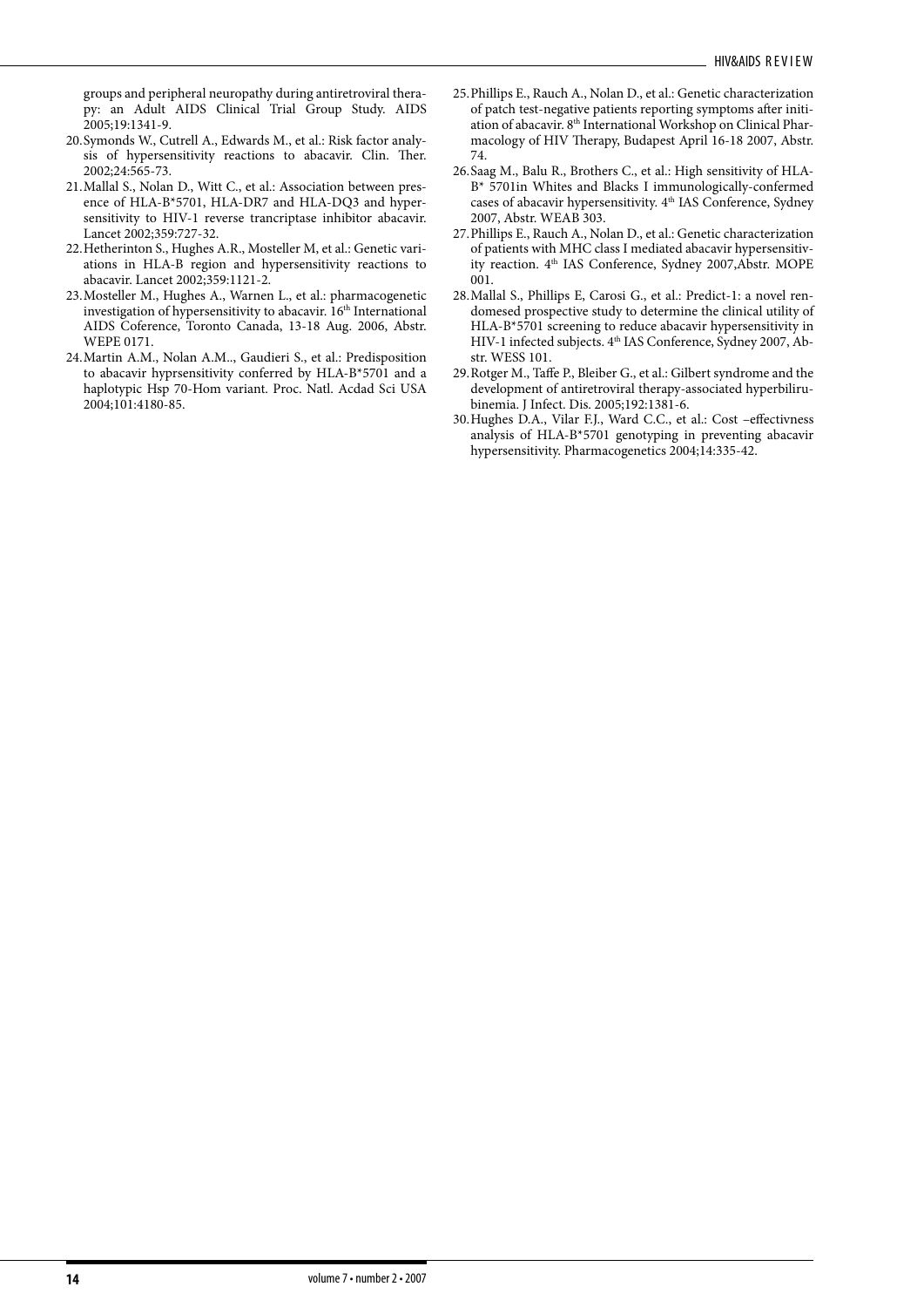| title     |                                                                                                                                                                                                                                                                                                                                                                                                                                                                                                                                                                                                                                                                                                                                                                                                                                                                                                                                                                      |
|-----------|----------------------------------------------------------------------------------------------------------------------------------------------------------------------------------------------------------------------------------------------------------------------------------------------------------------------------------------------------------------------------------------------------------------------------------------------------------------------------------------------------------------------------------------------------------------------------------------------------------------------------------------------------------------------------------------------------------------------------------------------------------------------------------------------------------------------------------------------------------------------------------------------------------------------------------------------------------------------|
|           | Lopinavir/ritonavir and rifampin:<br>is coadministration possible?                                                                                                                                                                                                                                                                                                                                                                                                                                                                                                                                                                                                                                                                                                                                                                                                                                                                                                   |
| authors   |                                                                                                                                                                                                                                                                                                                                                                                                                                                                                                                                                                                                                                                                                                                                                                                                                                                                                                                                                                      |
|           | Maciej R. Nowacki                                                                                                                                                                                                                                                                                                                                                                                                                                                                                                                                                                                                                                                                                                                                                                                                                                                                                                                                                    |
|           | Medical Department, Abbott Laboratories Poland                                                                                                                                                                                                                                                                                                                                                                                                                                                                                                                                                                                                                                                                                                                                                                                                                                                                                                                       |
| summary   |                                                                                                                                                                                                                                                                                                                                                                                                                                                                                                                                                                                                                                                                                                                                                                                                                                                                                                                                                                      |
|           | The necessity of concomitant treatment of tuberculosis and HIV infection in the same patient creates a therapeutic<br>challenge due to drug-drug interactions. The most problematic issue is coadministration of rifamycins with protease<br>inhibitor (PI) - based antiretroviral regimens. One of the PIs, commonly used in Poland is lopinavir/ritonavir (LPV/r),<br>and the only rifamycin directly available is rifampin. It is well known that rifampin dramatically decreases lopinavir<br>plasma levels. In the view of different studies, coadministration of LPV/r with rifampin, despite attempts to compen-<br>sate the interaction with dosage adjustment or additional ritonavir, is not advisable because of toxicity. In such situ-<br>ations, rifabutin should be a drug of choice. It can be taken as 1/4 of normal dosage. LPV/r dosage does not need to<br>be changed. In Poland, rifabutin can be obtained through special importing procedure. |
| key words |                                                                                                                                                                                                                                                                                                                                                                                                                                                                                                                                                                                                                                                                                                                                                                                                                                                                                                                                                                      |
|           | lopinavir, ritonavir, rifamycins, rifampin, rifampicin, rifabutin, drug interactions                                                                                                                                                                                                                                                                                                                                                                                                                                                                                                                                                                                                                                                                                                                                                                                                                                                                                 |
| address   |                                                                                                                                                                                                                                                                                                                                                                                                                                                                                                                                                                                                                                                                                                                                                                                                                                                                                                                                                                      |
|           | Maciej R. Nowacki<br>Medical Department, Abbott Laboratories Poland                                                                                                                                                                                                                                                                                                                                                                                                                                                                                                                                                                                                                                                                                                                                                                                                                                                                                                  |
|           | Poland • 02-676 Warsaw • 18A Postepu Street<br>fax +48 22 606 13 90, e-mail: mnowacki@tlen.pl                                                                                                                                                                                                                                                                                                                                                                                                                                                                                                                                                                                                                                                                                                                                                                                                                                                                        |
|           |                                                                                                                                                                                                                                                                                                                                                                                                                                                                                                                                                                                                                                                                                                                                                                                                                                                                                                                                                                      |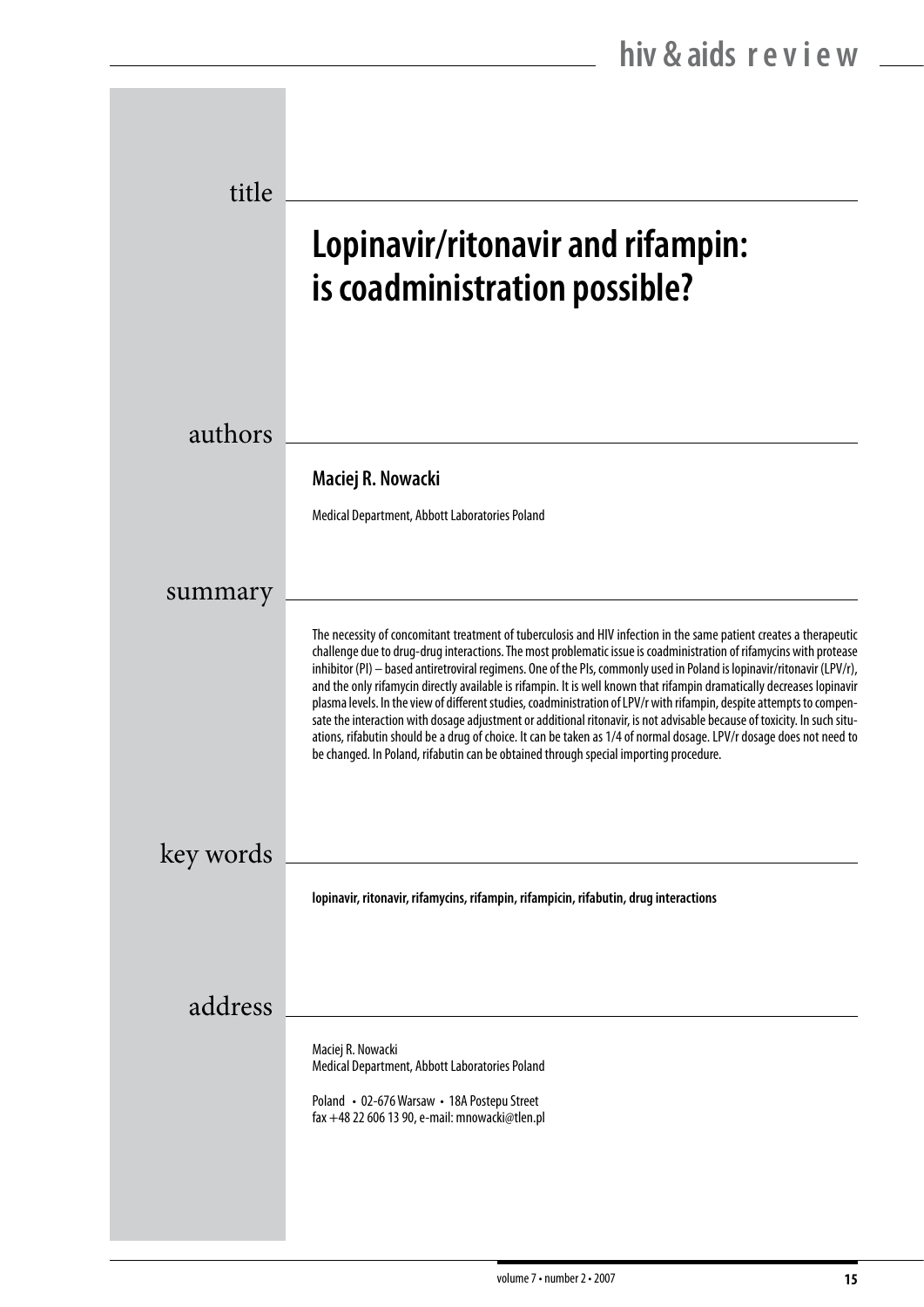The necessity of concomitant treatment of tuberculosis and HIV infection in the same patient is not a rare situation. Both infections require the use of combined therapy for the same reason: to prevent resistance. In either case, it means at least three agents given together. This leads to unavoidable problem of drug interactions.

In antiretroviral-naive patient with CD4+ count >50 cells/mm3 and active tuberculosis, the DHHS Guidelines [1] recommend starting four-drug (rifampin or rifabutin, isoniazid, pyrazinamide, and ethambutol or streptomycin) antimycobacterial treatment, then to initiate antiretroviral regimen 4 to 8 weeks later. Such approach helps identify the causes of adverse reactions which are common in this group of patients; also, after this delay period, the number of antimycobacterials can be usually reduced to one of the rifamycins plus isoniazid. In patients already on antiretroviral therapy, a four-drug regimen is recommended for first 2 months, followed by 4-7 month therapy with rifampin/rifabutin plus isoniazid; therefore, the potential risk of drug interactions during first weeks of anti-tuberculosis therapy in these patients is even higher.

The most troublesome drugs are these metabolized via P450 cytochrome system (CYP450). Unfortunately, two basic anti-tuberculosis drugs: rifampin and isoniazid, are either metabolized that way, or at least they are CYP450 inducers. Among antiretrovirals, the situation is not better. Most potent agents – protease inhibitors (PI) and non-nucleoside reverse transcriptase inhibitors (NNRTI) – are all CYP450-dependent. In case of first-line NNRTI, efavirenz, it is possible to overcome the interaction with +33% dose adjustment; however, this simple approach does not work well with the PIs [1, 2].

One of the PIs, commonly used in Poland is lopinavir/ ritonavir (LPV/r), and the only rifamycin directly available is rifampin (=rifampicin). The purpose of this paper is to review the current knowledge about possibility of coadministration of these agents.

#### **Rifampin and other rifamycins**

Rifampin is one of the rifamycins, the group of antibiotics active mostly against Gram(+) and acid-fast bacteria, including *Mycobacterium tuberculosis*. It is a first-line antimycobacterial agent, acting by inhibition of DNA-dependent RNA polymerase of mycobacteria. It is cheap, relatively safe and readily available worldwide, also as a fixed-dose combination with isoniazid, as both drugs can be given orally.

Rifampin is a potent CYP3A inducer, and this induction accelerates elimination of most other compounds which are metabolized by the same enzyme. Interestingly, rifampin metabolism itself does not depend on CYP3A [3, 4]. Adult dose of rifampin is 600 mg once daily (QD).

The compound which is chemically related to rifampin, and exhibits very similar antimycobacterial activity, is rifabutin. It is a relatively weak inducer of CYP3A, however, its metabolism is dependent on it; therefore, inhibition of this cytochrome leads to increase of rifabutin pharmacokinetic parameters [3, 4]. Adult rifabutin dose is 300 mg QD [5].

Third important member of rifamycin group, rifapentine, has very prolonged elimination, enabling twice-weekly dosage at 2-months initiation period, then once-weekly at maintenance therapy [6]. However, it proved to be inferior vs. rifampin in clinical trials due to high relapse rate [6], and currently it is not recommended in HIV+ patients because of resistance and adherence concerns [1]. Rifapentine is a strong CYP3A4 inducer [3, 4].

### **Lopinavir/ritonavir**

Lopinavir (LPV), a HIV protease inhibitor, is metabolized mainly by CYP3A4. Ritonavir, another PI, is a strong inhibitor of this cytochrome. Therefore, coadministration of these compounds (with ritonavir given in much lower dose than lopinavir – the ratio is 1:4) enhances the pharmacokinetics of lopinavir, resulting in elevated and sustained LPV plasma levels. This beneficial interaction, occurring also between ritonavir and most other PIs, is known as "ritonavir-boosting", and is employed in a number of antiretroviral regimens. In case of lopinavir, it ended with the development of convenient, co-formulated tablet containing both lopinavir and ritonavir (LPV/r 200/50 mg). Adult daily dose of LPV/r is 800 mg of lopinavir and 200 mg of ritonavir, given as two tabs twice daily (BID) [7].

Ritonavir, given in low dose as a pharmacokinetic booster, exhibits no antiviral activity of its own.

### **Lopinavir/ritonavir and rifampin**

First studies [8] of the pharmacokinetic interaction between rifampin and LPV/r showed that the area under the pharmacokinetic curve (AUC) and the minimum concentration in plasma  $(C_{min})$  for lopinavir in healthy subjects were decreased by 75 and 99%, respectively, as a result of coadministration of rifampin at 600 mg QD with standard dose of LPV/r. This results from strong induction of CYP3A by rifampin, which overcomes the inhibition of this enzyme by low-dose ritonavir. It is clear that rifampin, combined with standard-dose LPV/r, makes the latter drug almost completely inactive.

The next major study by la Porte et al. [9] tried to establish whether modifying the LPV and ritonavir dosage could overcome the interaction with rifampin. In standard-dose regimen, they basically confirmed the results of Bertz et al. [8]: LPV  $\text{C}_{\min}$  levels in steady-state have dropped by 93%. However, in their study, the observed lopinavir exposure was substantially higher compared to the historical data [8]. The dosage adjustment investigated by the authors (LPV/r BID, respectively: 667/167 mg, 800/200 mg, 400/300 mg, 400/400 mg; rifampin always 600 mg QD) showed that while the concentrations of lopinavir could be significantly increased, especially in 400/400 mg BID group, it could not be demonstrated that these regimens were equivalent – particularly with respect to  $C_{\min}$  – to the standard dose of LPV/r without rifampin. This indicates that the simple dose adjustment (either with LPV/r ratio maintained, or ritonavir dose increased to 1:1 with LPV) may not be capable of complete compensation for the accelerated metabolism of lopinavir by rifampin. Moreover, in order to approach LPV plasma levels achievable without rifampin, the authors had to administer 800 mg of ritonavir daily; due to nonlinear pharmacokinetics of ritonavir, this resulted in unproportionally high ritonavir exposure [9]. According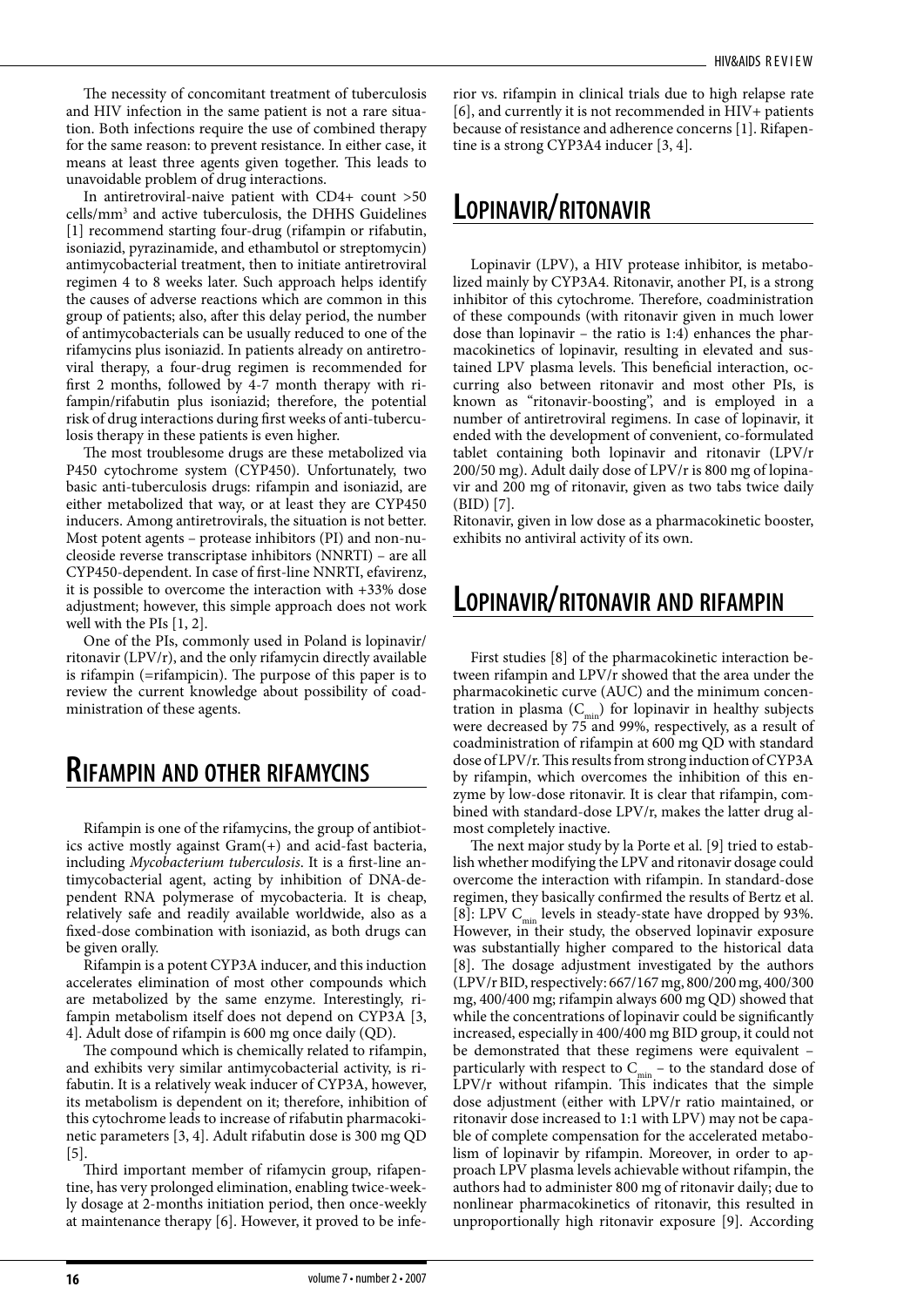to Abbott, the ritonavir manufacturer, such dosage may be used only under strict safety monitoring due to tolerance issues. It should be noted that both ritonavir and rifampin can cause liver function tests elevations, and, after increase in the dose of ritonavir, the combined effect of both drugs can be deleterious. Because of toxicity, nine of 29 (31%) studied healthy volunteers discontinued therapy; the same number of subjects experienced a ≥grade 2 increase in ALT and/or AST. Most discontinuations due to hepatotoxicity occurred in the arm with the highest ritonavir daily dose (800 mg) [9].

From the other hand, no evidence of statistically significant changes in rifampin pharmacokinetics was observed, regardless from the dosage regimen tested [9]. This confirms already known fact that rifampin metabolism is not affected by LPV or ritonavir coadministration.

Recently, a South African study tried to establish if there is a similar rifampin-induced decrease in LPV plasma concentration in children, as it was seen in adults, and if this could be ameliorated by additional ritonavir. The results showed that it was partially possible when ritonavir dose was increased to the same as lopinavir (1:1 ratio) [10]. This again raises safety concerns.

It should be noted, however, that the data regarding the possibility of compensation of the interaction between LPV/r and rifampin are limited. In particular, it is not clear what is the role of each agent (lopinavir, ritonavir and rifampin) in observed liver enzyme elevations. Further studies on this subject are warranted.

In the light of above, current recommendation of Polish Scientific AIDS Society [11], which proposes concomitant use of rifampin with increased dose of LPV/r (from 800 mg/200 mg to 1600/400 mg daily) or with standard dose of LPV/r augmented with additional 600 mg of ritonavir daily, should be taken with caution.

### **Other protease inhibitors and rifampin**

An increased hepatotoxicity associated with coadministration of rifampin 600 mg once daily and saquinavir 1000 mg/ritonavir 100 mg twice daily has been observed. Liver enzymes elevations (up to 5-fold) were detected in 40% of the HIV-seronegative subjects evaluated. It is recommended that saquinavir/ritonavir and rifampin not be used together [12]. This finding was confirmed by another study involving HIV+ patients with tuberculosis [13].

A study involving 71 HIV-negative volunteers revealed that coadministration of rifampin and atazanavir 300 mg/ ritonavir 100 mg decreased atazanavir exposure. This reduction could not be compensated by an increase in the atazanavir and ritonavir doses to 400 mg and 200 mg, respectively. Concurrent use of atazanavir/ritonavir-based regimens and rifampin should be discouraged [14]. Similar results were obtained in ACTG 5213 trial, completed by 10 HIV-negative individuals. In this study, the authors unsuccessfully tried to restore desired ATV plasma levels in the presence of 600 mg rifampin QD by administering unboosted atazanavir in the dose of 300 or 400 mg BID [15].

All other PIs are listed as producing unacceptable interactions with rifampin [16].

### **Lopinavir/ritonavir and rifabutin**

According to the CDC [17], current DHHS Guidelines [1] and lopinavir/ritonavir drug manufacturer recommendation [7], the rifamycin to be used together with LPV/r is rifabutin. Despite some problems with predictability of pharmacokinetic parameters [3, 18, 19], a guide for dosage adjustment has been established [7]. When given concomitantly with LPV/r, rifabutin dose should be slashed by 4, i.e. only 25% of usual dose should be used. The plasma levels of rifabutin, due to pharmacokinetic interaction with ritonavir, a potent CYP3A inhibitor, are expected to be within therapeutic range, and the  $C_{\text{min}}$  and AUC of lopinavir should not be impaired [1, 7].

Despite clear guidance from LPV/r manufacturer, some authors suggest twice as much rifabutin dosage, i.e. only 50% reduction [2]. This recommendation was based on a very small (n=4) Bonora study [19], made on HIV+ subjects with tuberculosis; this study gave rather inconclusive results because of wide inter-subject variability. The results of another, more recent study [20], done on five patients, also suggests that – in some cases – the 25% dosage may be too low. Though these data are not large enough to modify current dosage recommendation, it seems advisable to perform therapeutic drug monitoring of rifabutin levels where available.

Rifabutin usual adult dose is 300 mg QD; the product is available as 150 mg capsules. In order to approach the dosage of 75 mg daily when co-administered with LPV/r, thanks to long rifabutin half-life (around 45 hours [5]), one capsule can be taken every second day (QOD).

Rifabutin is not registered in Poland; this is also the case in many other countries. Even in the U.S., rifabutin is approved only as MAC prophylaxis for HIV patients [5, 21], though its use against latent or active tuberculosis in HIV patients treated with PIs or NNRTIs is advised by many [1, 2, 8, 17, 21]. Unfortunately, its cost is much higher than that of widely available, generic rifampin: in the U.S. it is around USD 8 per one capsule [21], in Poland – according to the information collected in several Polish hospitals – it is around PLN 17 per capsule ( $\sim$  USD 6.15). This leads to monthly therapy costs around PLN 260 ( $\sim$  USD 90) when rifabutin is given together with LPV/r; in comparison with the monthly cost of typical PI-based regimen  $(LPV/r + zi$ dovudine/lamivudine; PLN 3030 or  $\sim$ USD 1080) [22], it means 8.6% additional expenditure.

There is a procedure enabling importation and use of rifabutin in Poland after getting special permission from the authorities; this procedure is commonly used by pneumonologic wards and hospitals. Therefore, the use of rifabutin in HIV+ patients with tuberculosis, concomitantly treated with LPV/r, should become a rule, instead of taking the risk of coadministration of rifampin with increased dose of ritonavir or LPV/r.

### **Conclusions**

The patient, who needs concomitant antimycobacterial and anti-HIV drugs remains a therapeutic challenge. The use of efavirenz, which appears to be logical first choice, may not be always possible due to its CNS side effects, or because of already present resistance (K103N mutation).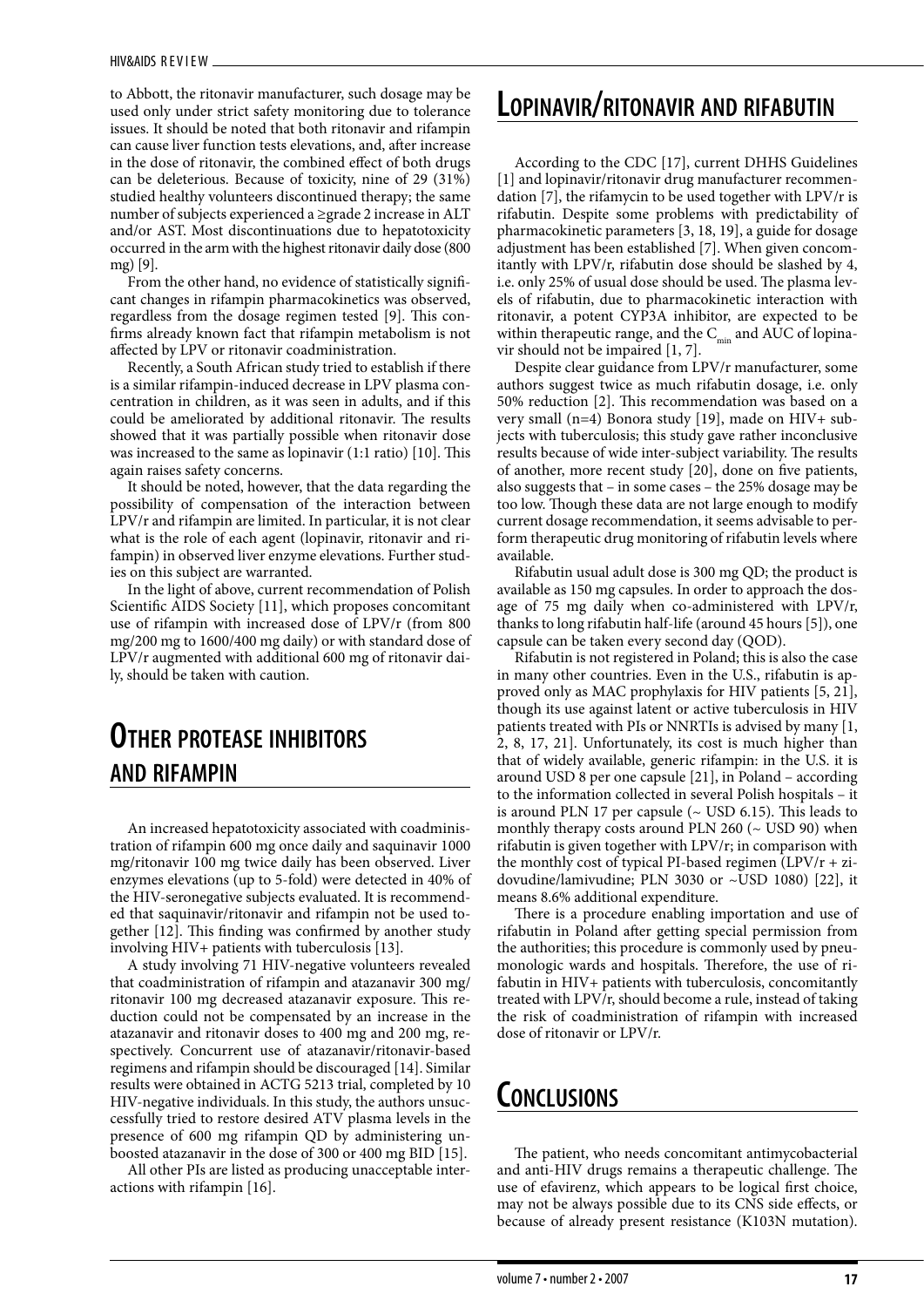The next alternative, triple-NRTI regimen, is currently regarded as inferior [1]. PI-based antiretroviral regimens often are the best option, with LPV/r being one of the most common. However, in the view of currently available data, coadministration of LPV/r with rifampin, despite attempts to compensate the interaction with dosage adjustment, is not advisable. In such situations, rifabutin should be a drug of choice. Similar opinion can be found in recently published Medscape CME activity [23].

#### **Acknowledgements**

The author thanks Dr. J. Haczynski for critical manuscript review and general support.

- 1. DHHS Panel on Antiretroviral Guidelines for Adults and Adolescents – A Working Group of the Office of AIDS Research Advisory Council. Guidelines for the use of antiretroviral agents in HIV-1-infected adults and adolescents. December 1, 2007. Available from: URL: http://aidsinfo.nih.gov.
- 2. Gadd C, editor. HIV & AIDS treatments directory. 25<sup>th</sup> ed., London: NAM; January 2006.
- 3. Burman WJ, Gallicano K, Peloquin C. Comparative pharmacokinetics and pharmacodynamics of the rifamycin antibacterials. Clin Pharmacokinet 2001; 40:327-41.
- 4. Pal D, Mitra AK. CYP3A4 and MDR mediated interactions in drug therapy. Clin Res Reg Affairs 2006; 23(3-4):125-63.
- 5. Mycobutin official FDA information. Available from: URL: http://www.drugs.com/pro/mycobutin.html.
- 6. Priftin official FDA information. Available from: URL: http:// www.drugs.com/pro/priftin.html.
- 7. Abbott Laboratories Ltd. Kaletra. Summary of Product Characteristic. Rev. 11, pub. 5 Dec 2007, EMEA. Available from: URL: http://www.emea.europa.eu/humandocs/Humans/EPAR/ kaletra/kaletra.htm.
- 8. Bertz R, Hsu A, Lam W, et al. Pharmacokinetic interactions between lopinavir/ritonavir (ABT-378r) and other non-HIV drugs. [Abstract P291]. 5th Intl Congr Drug Ther HIV Infect, Glasgow 2000.
- 9. la Porte CJL, Colbers EPH, Bertz R, et al. Pharmacokinetics of adjusted-dose lopinavir-ritonavir combined with rifampin in healthy volunteers. Antimicrob Agents Chemother 2004; 48:1553-60.
- 10.Ren Y, Nuttall J, Egbers C, et al. Plasma concentrations of efavirenz and lopinavir in children with and without rifampicinbased anti-TB treatment. [Abstract 77] 14<sup>th</sup> Conference on Retroviruses and Opportunistic Infections. February 2007, Los Angeles, CA, USA.
- 11.Podlasin RB. Tuberculosis in HIV infected persons recommendations of Polish Scientific Society of AIDS. HIV AIDS Rev, 2006; 5(4): 31-36.
- 12.Kashuba ADM. Drug-drug interactions and the pharmacotherapy of HIV infection. Top HIV Med 2005; 13:64-9.
- 13.Duran A, Lourtau L, Toibaro J, Lopez Casanello A, Losso M. Hepatocellular toxicity in patients with HIV/TB co-infection receiving rifampicin in combination with saquinavir and ritonavir. [Abstract TUPE7.1C22]. 3rd IAS Conference on HIV Pathogenesis and Treatment, July 2005, Rio de Janeiro, Brazil.
- 14.Burger D, Agarwala S, Child M, Wang Y, Grasela D. Effect of rifampin on steady-state pharmacokinetics of atazanavir and ritonavir in healthy subjects. [Abstract 657.] 12<sup>th</sup> Conference on Retroviruses and Opportunistic Infections. February 2005; Boston, MA, USA.
- 15.Acosta E, Kendall M, Gerber J, et al. Effect of rifampin on pharmacokinetics and safety of twice-daily atazanavir: ACTG protocol A5213. [Abstract 575] 14<sup>th</sup> Conference on Retroviruses and Opportunistic Infections. February 2007, Los Angeles, CA, USA.
- 16.www.hiv-druginteractions.org
- 17.Centers for Disease Control and Prevention. Updated guidelines for the use of rifabutin or rifampin for the treatment and prevention of tuberculosis among HIV-infected patients taking protease inhibitors or nonnucleoside reverse transcriptase inhibitors. Morb Mortal Wkly Rep 2000; 49:185-9.
- 18.Spradling P, Drociuk D, McLaughlin S, et al. Drug-drug interactions in inmates treated for human immunodeficiency virus and *Mycobacterium tuberculosis* infection or disease: an institutional tuberculosis outbreak. Clin. Infect. Dis. 2002; 35:1106- 12.
- 19.Bonora S, Boffito M, D'Avolio A, et al. Pharmacokinetics (PKs) of rifabutin (RIF) coadministered with lopinavir/ritonavir (LPV/r) in HIV patients affected by tuberculosis (TB). Antiviral Therapy 2003; 8(Suppl. 1):S427-8.
- 20.Boulanger C, Peloquin C, Hollender E, et al. PK analysis of rifabutin given with lopinavir/ritonavir to persons co-infected with TB and HIV. [Abstract WEPEB006].  $4<sup>th</sup>$  IAS Conference, July 2007, Sydney, Australia.
- 21.Pham P, Bartlett JG. Rifabutin. In: Johns Hopkins HIV Guide, 19 Jan 2007. Available from: URL: http://www.hopkins-hivguide.org/drug/antimicrobial\_agents/rifabutin.html?contentI nstanceId=256147.
- 22.National AIDS Center. List of ARV drugs bought in 2007. Available from: URL: http://aids.gov.pl/files/zamowienia/leki\_ .xls
- 23.Burman WJ. HIV Management 2007: The New York Course – Management of HIV-related tuberculosis in the HAART era. Available from: URL: http://www.medscape.com/viewarticle/ 558179?src=mp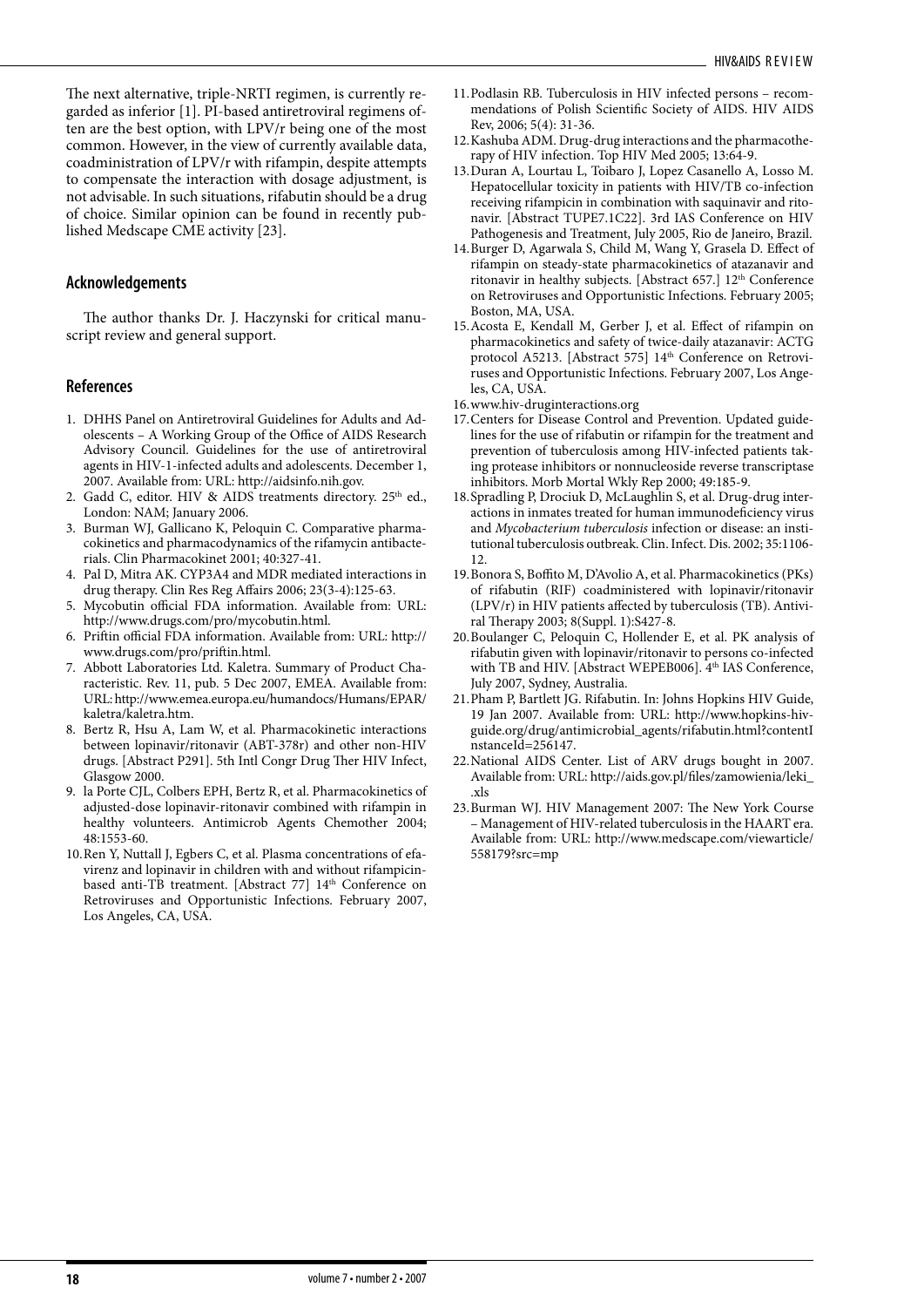| title     |                                                                                                                                                                                                                                                                                                                                                                                                                                                                                                                                                                                                                                                                                                                                                                                                                                                                                                                                                                                                                                                                                                                                                                                                      |
|-----------|------------------------------------------------------------------------------------------------------------------------------------------------------------------------------------------------------------------------------------------------------------------------------------------------------------------------------------------------------------------------------------------------------------------------------------------------------------------------------------------------------------------------------------------------------------------------------------------------------------------------------------------------------------------------------------------------------------------------------------------------------------------------------------------------------------------------------------------------------------------------------------------------------------------------------------------------------------------------------------------------------------------------------------------------------------------------------------------------------------------------------------------------------------------------------------------------------|
|           | The influence of protease inhibitors<br>on a frequency of lipid metabolism<br>disturbances occurrence in HIV-1<br>infected patients                                                                                                                                                                                                                                                                                                                                                                                                                                                                                                                                                                                                                                                                                                                                                                                                                                                                                                                                                                                                                                                                  |
| authors   |                                                                                                                                                                                                                                                                                                                                                                                                                                                                                                                                                                                                                                                                                                                                                                                                                                                                                                                                                                                                                                                                                                                                                                                                      |
|           | Jerzy Jaroszewicz • Alicja Wiercinska-Drapalo • Danuta Prokopowicz                                                                                                                                                                                                                                                                                                                                                                                                                                                                                                                                                                                                                                                                                                                                                                                                                                                                                                                                                                                                                                                                                                                                   |
|           | Department of Infectious Diseases, Medical University of Bialystok, Bialystok, Poland                                                                                                                                                                                                                                                                                                                                                                                                                                                                                                                                                                                                                                                                                                                                                                                                                                                                                                                                                                                                                                                                                                                |
| summary   |                                                                                                                                                                                                                                                                                                                                                                                                                                                                                                                                                                                                                                                                                                                                                                                                                                                                                                                                                                                                                                                                                                                                                                                                      |
|           | Highly active antiretroviral therapy (HAART) has had a significant impact on the natural history of human immuno-<br>deficiency virus (HIV) infection, leading to a remarkable decrease in its morbidity and mortality. Progressive changes<br>in the distributions of body fat and severe alterations of lipid, glucose and lactate levels challenge the success of a<br>modern antiretroviral therapy. The aim of our study was to asses the risk factors and frequency of lipid metabolism<br>alterations and fat tissue redistribution in HIV infected patients with ongoing HAART including protease inhibitors<br>(PI). In our study hypercholesterolemia as well as lipodystrophy syndrome were observed in approximately 30% of<br>studied population. Both of those disorders were characterised with high coincidence ratio and shared similar risk<br>factors, which include PI administration, HAART continuation for over 24 months, as well as age of 40 or more. Pa-<br>tients yielding those risk factors should be monitoring thoroughly during antiretroviral treatment. In the process of<br>monitoring the dynamics of serum total cholesterol increase can be a helpful marker. |
| key words |                                                                                                                                                                                                                                                                                                                                                                                                                                                                                                                                                                                                                                                                                                                                                                                                                                                                                                                                                                                                                                                                                                                                                                                                      |
|           | HIV infection, protease inhibitors, hypercholesterolemia, lipodystrophy syndrome                                                                                                                                                                                                                                                                                                                                                                                                                                                                                                                                                                                                                                                                                                                                                                                                                                                                                                                                                                                                                                                                                                                     |
| address   |                                                                                                                                                                                                                                                                                                                                                                                                                                                                                                                                                                                                                                                                                                                                                                                                                                                                                                                                                                                                                                                                                                                                                                                                      |
|           | Jerzy Jaroszewicz<br>Department of Infectious Diseases, Medical University of Bialystok<br>Poland • 15-540 Bialystok • 14 Zurawia Street<br>phone/fax: +48 85 7416 921<br>e-mail: jerzy.jr@gmail.com                                                                                                                                                                                                                                                                                                                                                                                                                                                                                                                                                                                                                                                                                                                                                                                                                                                                                                                                                                                                 |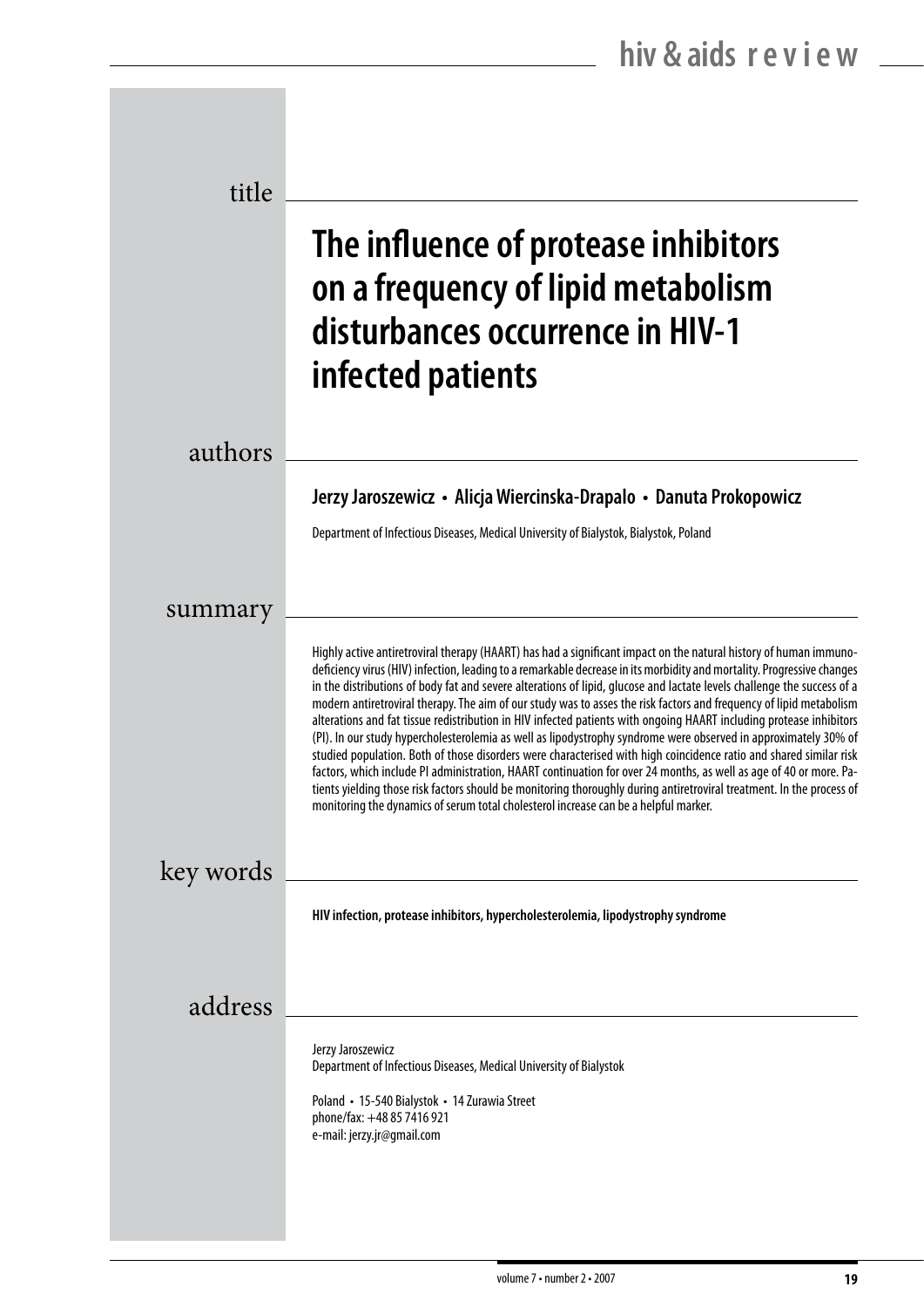#### **Introduction**

The introduction of new class of an antiretroviral therapy (ARV) – protease inhibitors (PI), in 1996 gave the rationale of modern, highly active antiretroviral therapy (HAART) of HIV infection. Implementation of PI's was a breakthrough in HIV infection therapy, which significantly influenced long-term and durable HIV viral suppression and markedly reduced AIDS related mortality [1, 2]. However, the new ARV regimen associated with the decrease in opportunistic infections prevalence as well as significant life extension, challenged medicine with long-term medication toxicities and adverse effects.

Long-term application of an antiretroviral therapy may be associated with toxic activity in various organs and systems, including liver, pancreas, central nervous system and bone marrow. Among them lipid and glucose metabolism disturbances and fat tissue redistribution – lipodystrophy syndrome (LD) yield important significance [3, 4]. Abovementioned complications are associated with the increase of cardiovascular risk and notably affect quality of life in HIV infected individuals [5].

Many authors linked lipid metabolism disturbances with protease inhibitors administration, nonetheless the exact mechanism is complex and not fully understood [3, 6-8]. Among many factors that contribute to lipid metabolism alterations the use of other antiretriviral therapy classes (nucleoside reverse transcriptase inhibitors – NRTI's and non-nucleoside reverse transcriptase inhibitors – NNRTI's) are listed [9]. Moreover the influence of factors other than ARV for example age or body mass index (BMI) is underlined [10]. Current concepts concerning this issue are reviewed in Wohl DA et al. [11]. Taking into consideration multivariable model of lipid metabolism alterations during ARV the evaluation of potential the risk factors seems to be of a great importance.

The aim of this study was to evaluate the prevalence and risk factors of lipid, glucose metabolism alteration and fat tissue redistribution in HIV infected patients undergoing HAART including PIs.

#### **Patients and methods**

Studied population consisted of 57 HIV-1 infected patients undergoing HAART including at least one PI or NNRTI. Patients were evaluated before ARV introduction and in the third, sixth and every six months following. The mean period of observation was 19 months (min. 6, max. 45). During each visit physical examination was performed and total cholesterol and its fractions, triglycerides and fasting glucose were measured. Hypercholesterolemia were defined as total cholesterol exceeding 240 mg/dL (6,2 mmol/ L, grade 2) observed at least two times [12]. Clinical characteristics of studied population are presented in Table 1.

 In order to evaluate ARV effectiveness HIV-RNA was measured by use of RT-PCR (Amplicor, Roche Diagnostics, Switzerland) with range of 50 – 75,000 cp/mL and CD4 and CD8 T lymphocyte count by use of three-color flow cytometry (Beckton-Dickinson, Franklin Lakes, NJ USA).

Existence and severity of fat tissue redistribution was evaluated on the base of physical examination and patient self-assessment questionnaire. Lipodystrophy syndrome was defined as coexistence of peripheral lipoatrophy and central lipohypetrophy. Patients receiving other than ARV medication that could contribute to lipid metabolism and fat distribution alterations were excluded. Informed consent was obtained from each patient.

#### **Table 1.** Clinical characteristics and laboratory parameters of studied population prior to ARV introduction

| <b>Clinical characteristics</b>                           |                                   |  |  |
|-----------------------------------------------------------|-----------------------------------|--|--|
| Sex (%)<br>• Men<br>• Women                               | 37 (65%)<br>20 (35%)              |  |  |
| Median age, years (min., max.),                           | 34 (21-45)                        |  |  |
| <b>Route of HIV infection</b><br>$\cdot$ IVDU<br>• Sexual | 39 (68%)<br>18 (32%)              |  |  |
| HIV and HCV co-infection                                  | 41 (72%)                          |  |  |
| Mean period of observation, months (min., max.)           | 19 (6-45)                         |  |  |
| Laboratory parameters prior to ARV                        |                                   |  |  |
| CD4 count /mL, (median, 95% CI)                           | 122 (96-185)                      |  |  |
| HIV-RNA, cp/mL, (median, 95% CI)                          | 65,000<br>$(46 - 182 \times 103)$ |  |  |
| Total cholesterol mg/mL, (median, 95% CI)                 | 155 (144-178)                     |  |  |
| HDL cholesterol mg/mL, (median, 95% CI)                   | 49 (44-63)                        |  |  |
| Triglycerides mg/mL, (median, 95% CI)                     | 165 (146-182)                     |  |  |

Data were presented as means (±SD) or median (95% CI). The significance of differences was calculated by nonparametric Mann-Whitney U test. For correlation analysis, the Spearman non-parametric correlation was used. For multivariate analysis linear multiple regressions were performed. A *P* < 0.05 was considered statistically significant. Statistical analyses were performed with Statistica 5.0 for Windows software (Statsoft Inc., Tulsa, USA).

### **Results**

During the antiretroviral treatment gradual increase in mean total cholesterol and triglycerides concentrations was observed. The mean increase in total cholesterol levels was 21% in third month, nearly 30% in 12-th, over 50% in 24-th and over 70% in 30-th month (P < 0.001 in respect to initial concentration). Similar trend was observed in respect to triglycerides concentration, P < 0.01 between initial concentrations and those observed in 18-th month, and P < 0.001 in 24-th and 30-th month of ARV (Figure 1). Further analysis included differences between PI and NNRTI-based regiments. The statistical significances in total cholesterol concentrations were obtained in 3-rd (215 v. 163mg/dL, respectively, P = 0.005) and 6-th month of ARV (234 v. 151mg/dL, respectively,  $P < 0.001$ ).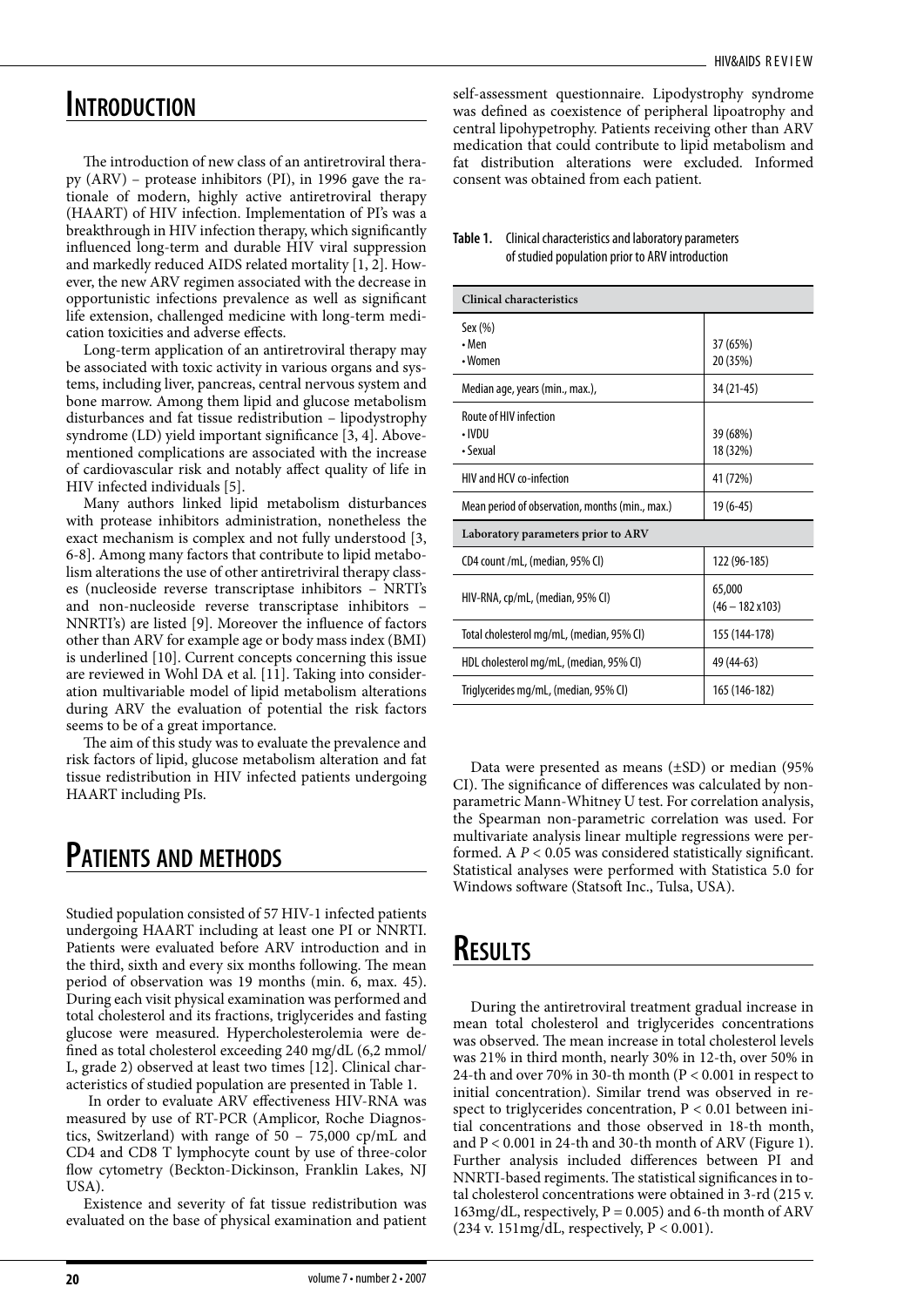

**Figure 1.** The mean total cholesterol and triglycerides concentrations (A) and their mean increase (B) during ARV in studied population

|                                                                                   | $LD -$<br>$(n = 41)$ | $LD +$<br>$(n = 16)$   | P         |
|-----------------------------------------------------------------------------------|----------------------|------------------------|-----------|
| Sex (%)<br>$\cdot$ Men (n = 37)<br>• Women $(n = 0)$                              | 28 (68%)<br>13 (32%) | 14 (87.5%)<br>2(12.5%) | <b>NS</b> |
| Age, years (median, min., max.),                                                  | 33 (21-45)           | 40 (31-51)             | 0.003     |
| <b>Route of HIV infection</b><br>$\cdot$ IVDU (n = 39)<br>$\cdot$ Sexual (n = 18) | 32 (78%)<br>9(22%)   | 9(56%)<br>7 (44%)      | <b>NS</b> |
| HIV and HCV co-infection                                                          | 32 (78%)             | 7 (44%)                | NS.       |
| BMI (median, 95% CI)                                                              | 22.8 (20,8-23,9)     | 21.7 (18,3-24,9)       | NS.       |
| CD4 count/mL (median, 95% CI)                                                     | 96 (86-185)          | 128 (64-279)           | NS.       |
| Cholesterol mg/mL (median, 95% CI)                                                | 159 (142-189)        | 166 (121-215)          | <b>NS</b> |
| HDL mg/mL (median, 95% CI)                                                        | 55 (51-65)           | 39 (24-51)             | 0.01      |
| Triglycerides mg/mL (median, 95% CI)                                              | 92 (85-138)          | 208 (151-311)          | < 0.001   |

| Table 2. Comparison of selected clinical and initial biochemical parameters in individuals without |  |  |  |
|----------------------------------------------------------------------------------------------------|--|--|--|
| fat tissue redistribution (LD-) and with lipodystrophy syndrome diagnosed (LD+)                    |  |  |  |

#### **Table 3.** The risk factors of hypercholesterolemia and lipodystrophy syndrome developement in studied population

| Risk factor                                | Hypercholesterolemia         |         | Lipodystrophy syn-<br>drome  |      |
|--------------------------------------------|------------------------------|---------|------------------------------|------|
|                                            | <b>Relative risk</b><br>(RR) | P       | <b>Relative risk</b><br>(RR) | P    |
| Age over 40                                | 7,5                          | < 0.001 | 3.35                         | 0.03 |
| Sexual route of HIV-infection transmission | 3.0                          | 0.02    | 2.8                          | 0.02 |
| <b>Treatment with Pls</b>                  | $1.5\,$                      | 0.05    | 6.58                         | 0.01 |
| Duration of HAART $>$ 24 months            | 5.0                          | 0.003   | 13.6                         | 0.02 |

The mean total cholesterol and triglycerides concentrations exceeded high values (ie. 200 mg/dL and 240 mg/dL [12]) in 18-th month of ARV. The positive correlation between total cholesterol concentration and age of patient was shown (r  $= 0.56$ ,  $P = 0.002$  in 6-th month and  $r = 0.48$ ,  $P = 0.03$  in 12-th).

During the period of observation hypercholesterolemia was diagnosed in 15 (26.3%) patients. The incidence of this complication was associated with fat tissue redistribution ( $\chi$ 2 = 11,7,  $P < 0,001$ ), on the contrary no association with sex, CD4 count or HIV viral load were shown. The risk factors of hypercholesterolemia development in our study were: age over 40 ( $RR = 7.5$ ), sexual route of infection ( $RR = 3.0$ ), HAART lasting over 24 months ( $RR = 5.0$ ) and PIbased ARV (RR = 1.5), (Table 3). On the contrary NNRTI-based regiments were associated with lower risk this complication  $(RR = 0.3)$ .

In the observation period no significant increase in mean glucose concentration was observed, however the values exceeding 110 mg/dL were significantly more frequently observed after 12-th month of treatment (in 4% of patients in 6-th, 14% in 12-th, 16% in 18-th and in 12% in 24-th month of ARV).

Lipodystrophy syndrome was diagnosed in 16 (28%) patients. Demographic characteristics and selected biochemical parameters of are presented in Table 2. Every patient with LD diagnosed was treated with at least one PI ( $RR = 6.58$ ). Among other risk factors age over 40 (RR = 3.35) or HAART duration over 24 months ( $RR = 13.6$ ) were identified, (Table 3).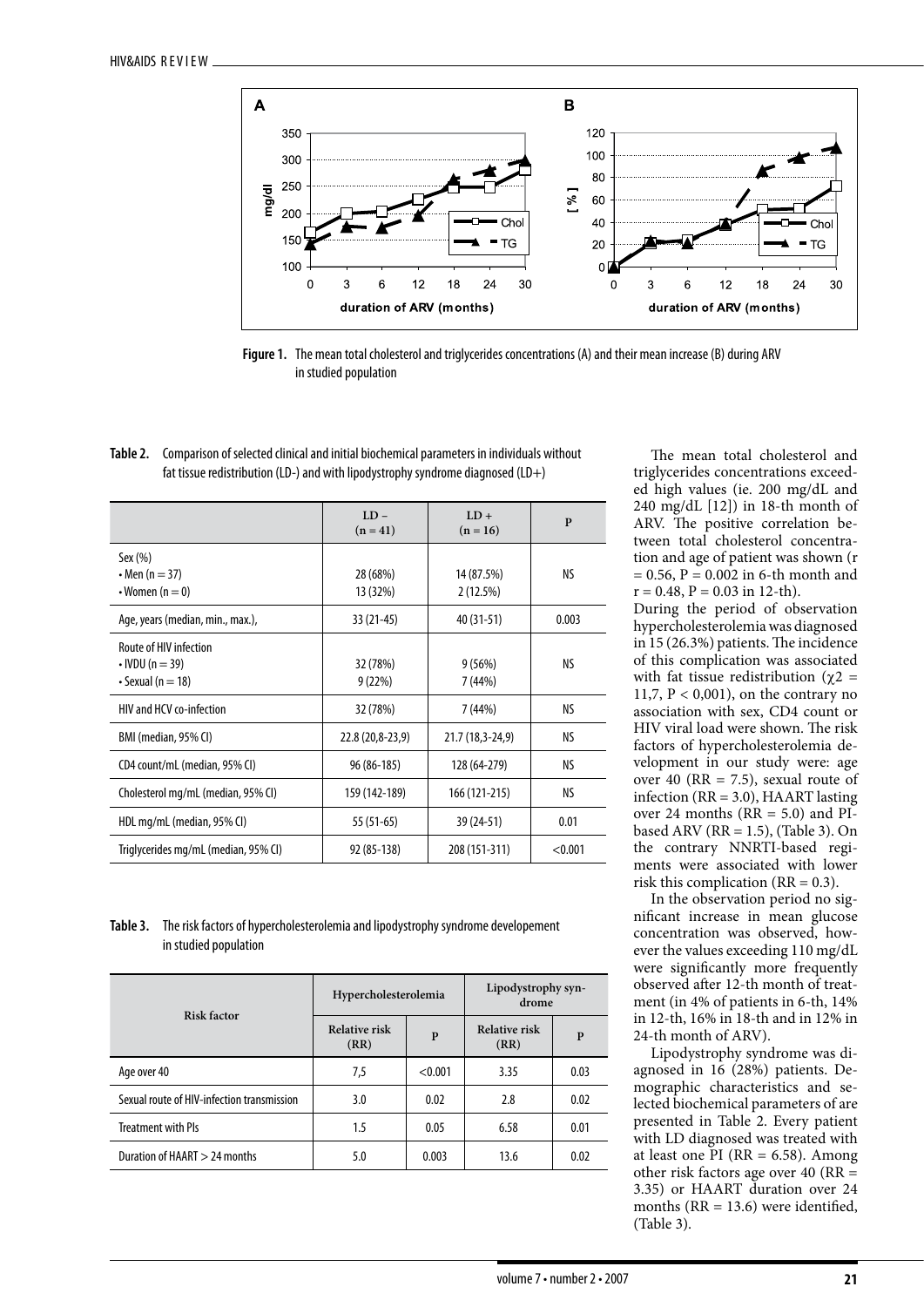Nevertheless the initial total cholesterol concentrations did not differ in patient with lipodystrophy syndrome and without fat tissue alterations, in the first group author observed more rapid dynamics of total cholesterol increase in first 6 months of ARV (Figure 2). For that reason we introduced the parameter of >50% increase in total cholesterol during first 6 months of HAART. This parameter was associated with increased risk of lipodystrophy syndrome occurrence (RR = 3.5) and also yielded high positive predictive value (PPV = 82%) whereas negative predictive value of



**Figure 2.** The change of mean total cholesterol concentration in relation to initial values in patients witout (LD-) and with lipodystrophy syndrome (LD+)

### **Discussion**

Lipids metabolism alterations in HIV-infected patients were described prior to era of modern ARV treatment. Increased triglycerides concentrations as well decrease in HDL cholesterol were observed in advanced stages of an HIV infection [13]. However the introduction of HAART put this issue in special interest of clinicians and scientists. The majority of publications linked lipids disorders with PI administration [3-6]. The results of our study as well showed that PI administration significantly increases the risk of hypercholesterolemia as well as fat tissue redistribution. The prevalence of those disorders according to different authors varies between 28–80% of that hypercholesterolemia affects 10-50% of patients receiving PI-based HAART [3, 4, 14]. In our study hypercholesterolemia and lipodystrophy syndrome affected around 30% of studied population. There were no differences between various used PI's and the prevalence of abovementioned disorders (data not shown).

Another factor affecting lipid metabolism and fat distribution in HIV-infected patients is duration of ARV. Martinez et al. calculated that every six months of HAART increases the risk of lipodsytrophy syndrome occurrence 1.57 times. In our study the duration of HAART exceeding 2 years was the strongest prognostic factor and increased the risk of hypercholesterolemia five times and lipodsytrophy thirteen times. Furthermore mean concentrations of total cholesterol and triglycerides exceeding high values (ie. 200 mgl/dL and 240 mg/dL respectively) in 18-th month of ARV.

It was shown that age and initial BMI before ARV introduction have a significant predictive value of lipids metabolism disturbances occurrence [10]. We found a positive correlation between total cholesterol and age. Moreover age over 40 significantly increased the risk of hypercholesterolemia ( $RR = 7.5$ ) and lipodsytrophy syndrome development. Interestingly, in our study the risk of metabolic disturbances was associated with sexual route of HIV infection acquiring. Similar relation was showed by Martinez et al. [4].

LD was 62,5%.

In our study hypercholesterolemia and fat tissue redistribution more often coexisted together. Despite of the lack of differences in initial total cholesterol serum concentrations in patients with and without lipodystrophy syndrome, the first group showed higher dynamics of cholesterol raise during ARV. Introduced parameter of over 50% total cholesterol increase during first 6 months of HAART showed high positive predictive value for lipodystrophy syndrome development ( $PPV = 82%$ ). The possibility of prediction of the lipodystrophy syndrome occurrence seems to be of a great importance, especially when the irreversibility as well as pharmacotherapy difficulties are taken into consideration [15, 16].

In summary, hypercholesterolemia and lipodystrophy syndrome affected almost one third of studied HIV-infected population during ARV. Both disorders showed high coincidence and common risk factors, among them age over 40, PI-based ARV and HAART duration over 24 months seemed to be of a major magnitude. Individuals possessing those risk factors should undergo close monitoring, in which the dynamics of total cholesterol increase could be helpful.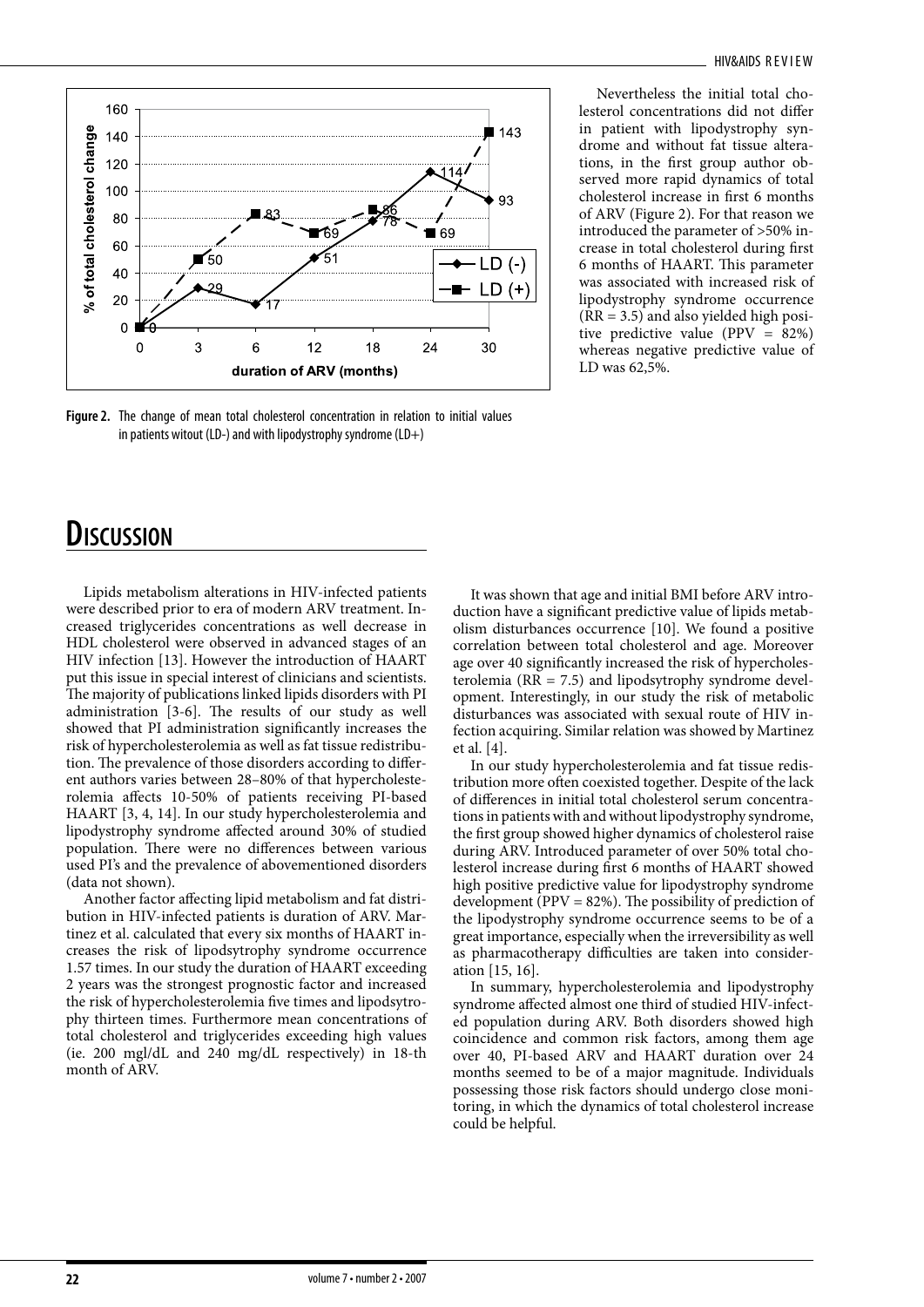- 1. Palella F., Delaney K., Moorman A. et al. Declining morbidity and mortality among patients with advanced human immunodeficiency virus infection. N Engl J Med 1998; 338:853-60.
- 2. Hammer SM., Squires KE., Hughes MD. et al. A controlled trial of two nucleoside analogues plus indinavir in persons with human immunodeficiency virus infection and CD4 cell counts of 200 per cubic millimeter or less. N Engl J Med 1997; 337:725-33.
- 3. Carr A., Samaras K, Burton S. et al. A syndrome of peripheral lipodystrophy, hyperlipidemia and insulin resistance in patients receiving HIV protease inhibitors. AIDS 1998; 12:F51- 8.
- 4. Martinez E., Gatell JM. Metabolic abnormalities and body fat redistribution in HIV-1 infected patients: the lipodystrophy syndrome. Cur Opinin Infect Dis 1999; 12:13-19.
- 5. Mondy K, Tebas P. Cardiovascular risks of antiretroviral therapies. Annu Rev Med 2007; 58:141-55.
- 6. Martinez E.: Risk of lipodystrophy in HIV-1-infected patients treated with protease inhibitors: a prospective cohort study. Lancet 2001; 357:591-8.
- 7. Mallon PW. Pathogenesis of lipodystrophy and lipid abnormalities in patients taking antiretroviral therapy. AIDS Rev  $2007:9:3-15.$
- 8. Cianflone K, Zakarian R, Stanculescu C, Germinario R. Protease inhibitor effects on triglyceride synthesis and adipokine secretion in human omental and subcutaneous adipose tissue. Antivir Ther 2006;11:681-91.
- 9. McComsey GA., Ward DJ., Hessenthaler SM. et al. Improvement in lipoatrophy associated with highly active antiretroviral therapy in human immunodeficiency virus-infected patients switched from stavudine to abacavir or zidovudine: the results of the TARHEEL study. Clin Infect Dis 2004; 38:263- 70.
- 10.McComsey G., Maa JF. Host factors may be more important than choice of antiretrovirals in the development of lipoatrophy. AIDS Read. 2003; 13:539-42.
- 11.Wohl DA, McComsey G, Tebas P et al. Current concepts in the diagnosis and management of metabolic complications of HIV infection and its therapy. Clin Infect Dis 2006;43:645-53.
- 12.Expert Panel on Detection, Evaluation and Treatment of High Blood Cholesterol in Adults. JAMA 2001; 285: 2486-97.
- 13.Grunfeld C., Pang M., Doerrler W. et al. Lipids, lipoproteins, triglyceride clearance, and cytokines in human acquired immunodeficiency syndrome. J Clin Endocrinol and Metabol 1992; 74: 1045-52.
- 14.Mulligan K., Grunfeld C., Tai V. et al. Hyperlipidemia and insulin resistance are induced by protease inhibitors independent of changes in body composition in patients with HIV infection. J AIDS 2000; 23: 35-43.
- 15.Carr A., Workman C., Carey D. et al. No effect of rosiglitazone for treatment of HIV-1 lipoatrophy: randomised, doubleblind, placebo-controlled trial. Lancet 2004; 363:429-38.
- 16.Barragan P, Fisac C, Podzamczer D. Switching strategies to improve lipid profile and morphologic changes. AIDS Rev 2006; 8:191-203.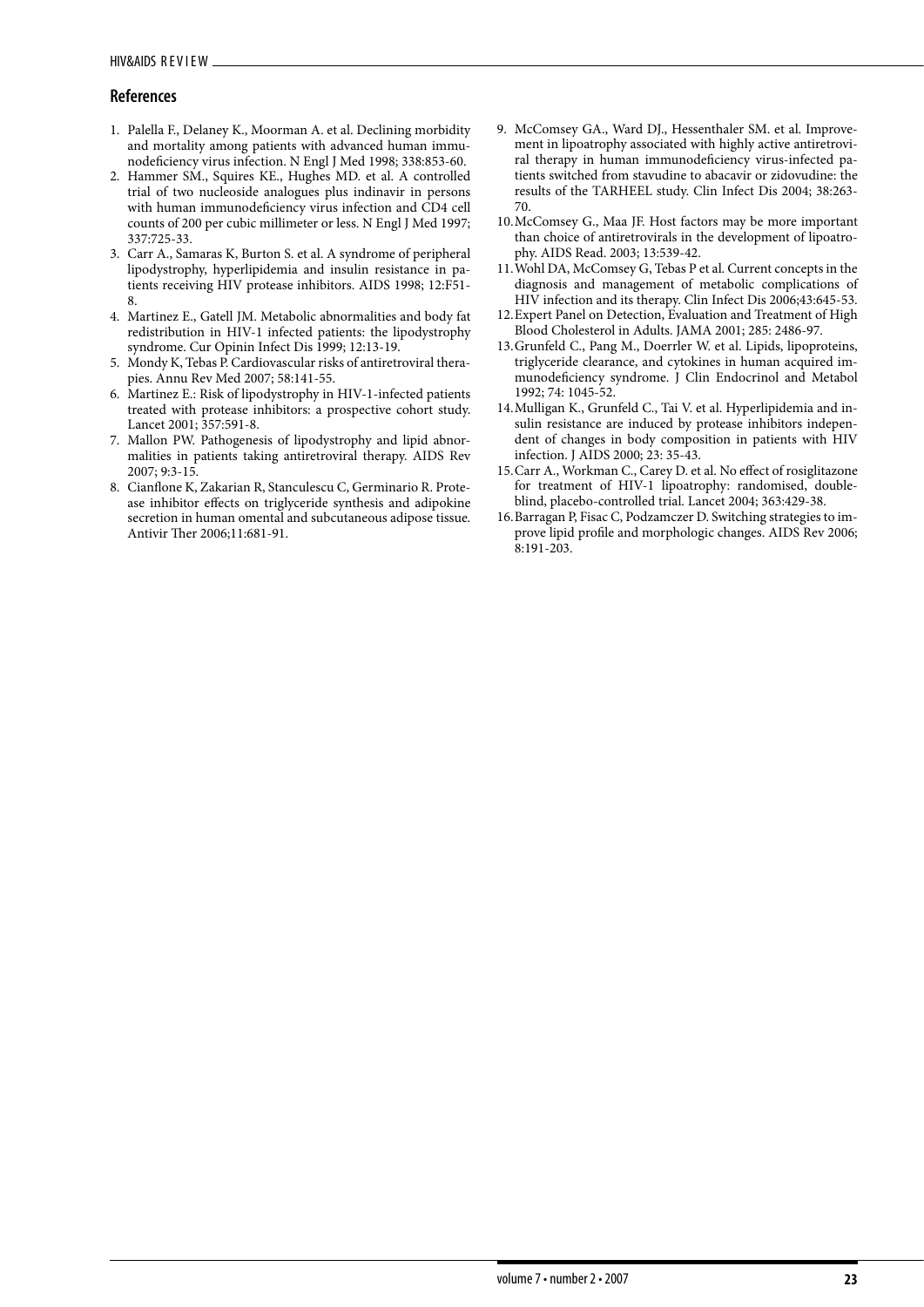|                                                                                                                                                                                                                                                                                                                                                                                                                                                                                                                                                                                                                                                                                                                                                                                                                                                                                                                                                                                                                                                                                                                                                                                                                                                                                                                                                                                                                                                                                                                                                                                                                                                                                                                                                                                                                                                                                                                                                                                                                                                                                                                                                              | title     |
|--------------------------------------------------------------------------------------------------------------------------------------------------------------------------------------------------------------------------------------------------------------------------------------------------------------------------------------------------------------------------------------------------------------------------------------------------------------------------------------------------------------------------------------------------------------------------------------------------------------------------------------------------------------------------------------------------------------------------------------------------------------------------------------------------------------------------------------------------------------------------------------------------------------------------------------------------------------------------------------------------------------------------------------------------------------------------------------------------------------------------------------------------------------------------------------------------------------------------------------------------------------------------------------------------------------------------------------------------------------------------------------------------------------------------------------------------------------------------------------------------------------------------------------------------------------------------------------------------------------------------------------------------------------------------------------------------------------------------------------------------------------------------------------------------------------------------------------------------------------------------------------------------------------------------------------------------------------------------------------------------------------------------------------------------------------------------------------------------------------------------------------------------------------|-----------|
| Assessment of metformin therapy effect<br>on selected parameters of glucose and<br>lipid metabolism and the course of<br>lipodystrophy in HIV-1 infected patients<br>receiving protease inhibitors – pilot study                                                                                                                                                                                                                                                                                                                                                                                                                                                                                                                                                                                                                                                                                                                                                                                                                                                                                                                                                                                                                                                                                                                                                                                                                                                                                                                                                                                                                                                                                                                                                                                                                                                                                                                                                                                                                                                                                                                                             |           |
|                                                                                                                                                                                                                                                                                                                                                                                                                                                                                                                                                                                                                                                                                                                                                                                                                                                                                                                                                                                                                                                                                                                                                                                                                                                                                                                                                                                                                                                                                                                                                                                                                                                                                                                                                                                                                                                                                                                                                                                                                                                                                                                                                              | authors   |
| Jacek Gąsiorowski · Brygida Knysz · Paweł Piszko · Bartosz Szetela ·<br>Małgorzata Zalewska • Andrzej Gładysz                                                                                                                                                                                                                                                                                                                                                                                                                                                                                                                                                                                                                                                                                                                                                                                                                                                                                                                                                                                                                                                                                                                                                                                                                                                                                                                                                                                                                                                                                                                                                                                                                                                                                                                                                                                                                                                                                                                                                                                                                                                |           |
| Department of Infectious Diseases, Wroclaw Medical University, Poland                                                                                                                                                                                                                                                                                                                                                                                                                                                                                                                                                                                                                                                                                                                                                                                                                                                                                                                                                                                                                                                                                                                                                                                                                                                                                                                                                                                                                                                                                                                                                                                                                                                                                                                                                                                                                                                                                                                                                                                                                                                                                        |           |
|                                                                                                                                                                                                                                                                                                                                                                                                                                                                                                                                                                                                                                                                                                                                                                                                                                                                                                                                                                                                                                                                                                                                                                                                                                                                                                                                                                                                                                                                                                                                                                                                                                                                                                                                                                                                                                                                                                                                                                                                                                                                                                                                                              | summary   |
| <b>Background</b><br>Abnormalities in glucose and lipid metabolism as well as the occurrence of central adiposity are the most serious<br>adverse effects of HAART (highly active antiretroviral therapy). They occur as the result of insulin resistance and hyper-<br>insulinaemia. Metformin can reduce these abnormalities.<br>The aim of the pilot study was to find out if there was any influence of metformin therapy on insulin level and<br>selected lipid metabolism parameters as well as the possibility of stopping lipodystrophy progression in HIV-1 in-<br>fected patients receiving protease inhibitors.<br><b>Material and methods</b><br>Twenty four HIV-1 infected subjects receiving protease inhibitors were enrolled into the study. Among them were<br>13 patients who got metformin and 11 patients of a control group. The time of observation was 6 months. At the<br>beginning of the study and after 6 months the following parameters were tested: plasma HIV-RNA level, CD4(+) T<br>cell count, level of insulin, free fatty acids, total cholesterol, HDL-cholesterol fraction, triglycerides, as well as BMI, the<br>ultrasound assessment of the adipose tissue. Statistical analysis of the results was then performed.<br><b>Results</b><br>After 6 months of follow-up there were statistically no significant changes in insulin, total cholesterol, triglycer-<br>ides, free fatty acids and HDL-cholesterol levels, compared with the results obtained at the beginning of the study<br>both in the group receiving metformin and in the control. There were also no other statistically significant differ-<br>ences between the two groups. Additionally a positive influence of metformin on redistribution of abdominal adi-<br>pose tissue and reduction of subcutaneous adipose tissue was observed in a group of patients with lipodystrophy.<br><b>Conclusions</b><br>1. Metformin is not a useful drug in the therapy of metabolic abnormalities (glucose and lipids) due to protease<br>inhibitors; 2. Metformin influences adipose tissue redistribution and thus can be recommended in the treatment of |           |
| HIV-1 infected patients with lipodystrophy, to improve adherence and quality of life.                                                                                                                                                                                                                                                                                                                                                                                                                                                                                                                                                                                                                                                                                                                                                                                                                                                                                                                                                                                                                                                                                                                                                                                                                                                                                                                                                                                                                                                                                                                                                                                                                                                                                                                                                                                                                                                                                                                                                                                                                                                                        |           |
|                                                                                                                                                                                                                                                                                                                                                                                                                                                                                                                                                                                                                                                                                                                                                                                                                                                                                                                                                                                                                                                                                                                                                                                                                                                                                                                                                                                                                                                                                                                                                                                                                                                                                                                                                                                                                                                                                                                                                                                                                                                                                                                                                              | key words |
| HIV infection, protease inhibitors, metformin, lipodystrophy                                                                                                                                                                                                                                                                                                                                                                                                                                                                                                                                                                                                                                                                                                                                                                                                                                                                                                                                                                                                                                                                                                                                                                                                                                                                                                                                                                                                                                                                                                                                                                                                                                                                                                                                                                                                                                                                                                                                                                                                                                                                                                 |           |
|                                                                                                                                                                                                                                                                                                                                                                                                                                                                                                                                                                                                                                                                                                                                                                                                                                                                                                                                                                                                                                                                                                                                                                                                                                                                                                                                                                                                                                                                                                                                                                                                                                                                                                                                                                                                                                                                                                                                                                                                                                                                                                                                                              | address   |
| Jacek Gąsiorowski<br>Department of Infectious Diseases, Wroclaw Medical University<br>Poland • 51-149 Wrocław • 5 Koszarowa Street<br>phone/fax: +48 71 325 52 42,<br>e-mail: jacekgasiorowski@yahoo.co.uk                                                                                                                                                                                                                                                                                                                                                                                                                                                                                                                                                                                                                                                                                                                                                                                                                                                                                                                                                                                                                                                                                                                                                                                                                                                                                                                                                                                                                                                                                                                                                                                                                                                                                                                                                                                                                                                                                                                                                   |           |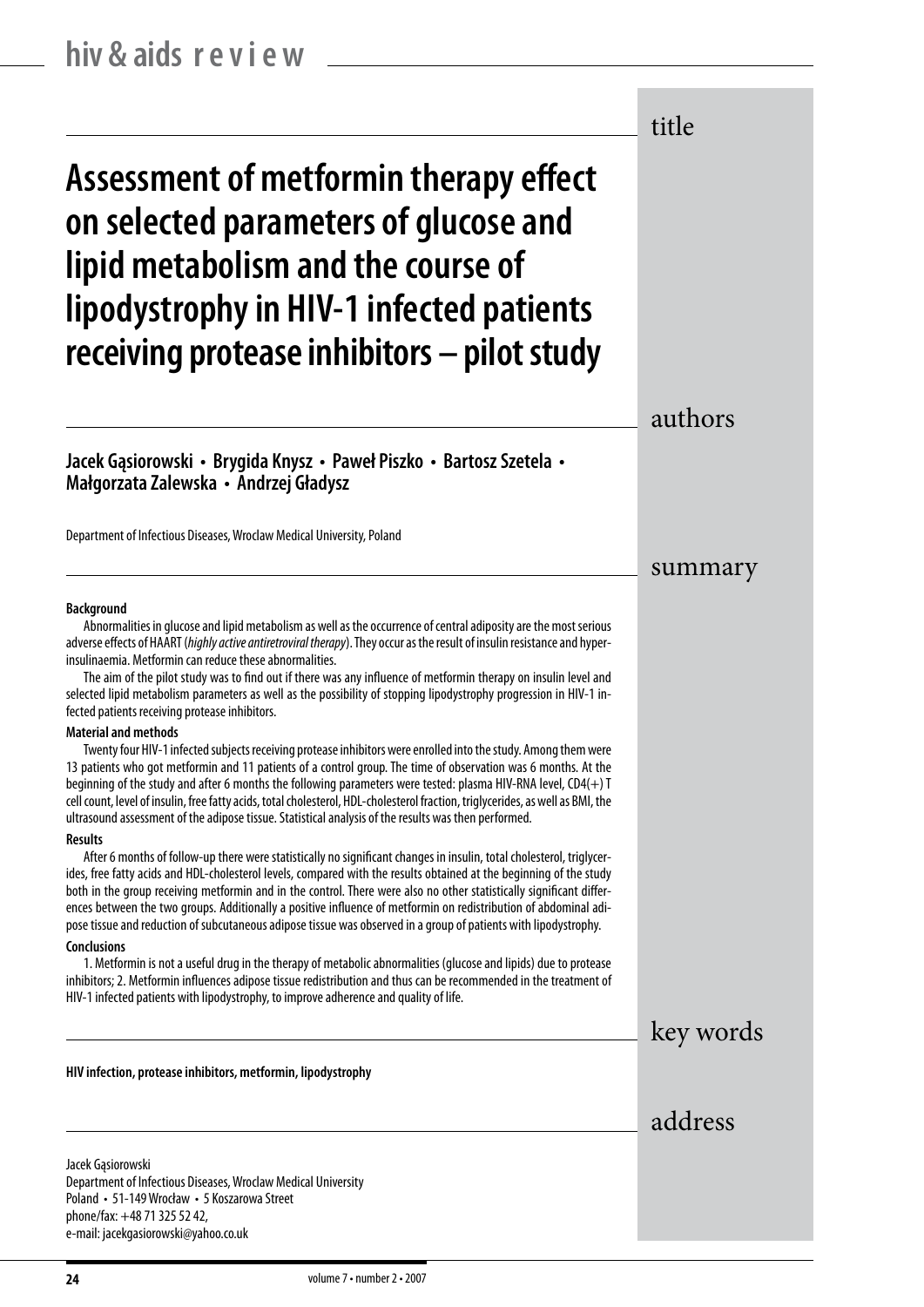### **Introduction**

Metabolic abnormalities in glucose (hyperinsulinaemia, insulin resistance, impaired glucose tolerance) and lipid (hypercholesterolaemia, hypertriglycerydaemia) metabolism are the most serious adverse effects of HAART (*highly active antiretroviral therapy*). The lipodystrophy syndrome also includes the occurrence of central adiposity characterized by the accumulation of visceral fat with secondary ailments such as a feeling of fullness and flatulence worsening quality of life [1,2,3].

The observed lipid abnormalities among patients receiving antiretroviral therapy are mainly due to insulin resistance and hyperinsulinaemia. However, the pathomechanism of these abnormalities is not understood in detail. They are known to be caused by the use of protease inhibitors, which are often the basis of antiretroviral therapy [2,4]. Hypercholesterolaemia and hypertriglycerydaemia can result in cardiovascular complications, including myocardial infarction, and pancreatitis. Extremely advanced lipodystrophy can lead to serious disability [5]. As yet, there is no effective method to treat metabolic abnormalities caused by protease inhibitors. The only way to stop lipodystrophy is to cease antiretroviral therapy, which quickly results in irreversible progression of HIV infection and worsening of immune function [2,6]. Attempts to use fibrate derivatives based therapies in cases of high cholesterolaemia and/or triglycerydaemia were made. However, due to their limited effectiveness, ie. little influence of this group of drugs on stopping the progress of lipodystrophy, numerous interactions between fibrates and antiretroviral drugs, as well as their high cost, their use is limited in clinical practice [1,2,7].

In the last few years reports have been made on biguanide derivatives' (metformin) positive effect on glucose and lipid metabolism deranged by antiretroviral therapy as well as the possibility of putting stop to or even regression of central adiposity [1,8,9,10,11,12,13,14]. Metformin acts by restoring sensitivity of insulin receptors, and thus normalizing insulin concentration as well as other parameters of lipid metabolism. All this leads to a stop or regression of lipodystrophy in HIV-1 infected patients receiving protease inhibitors as part of their antiretroviral therapy.

### **Aim of the study**

The aim of the pilot study was to find out if there was any influence of metformin therapy on insulin and selected lipid metabolism parameters as well as the possibility of stopping or even regressing lipodystrophy in HIV-1 infected patients receiving protease inhibitors. Study was made with the consent of Ethic Committee of Medical University in Wroclaw.

### **Material and methods**

Twenty four HIV-1 infected patients receiving HAART containing protease inhibitors were enrolled into the study. Patients with diabetes were excluded.

The follow-up period lasted 6 months. We decided on this follow-up period after other researchers, also assuming that this is the optimal time to observe the effects of metformin on the parameters under study [8,9,15,16].

The patients were divided into two groups:

- 1. group receiving metformin (Metformax, Polfa Kutno S.A) 500 mg twice a day for 6 months (13 patients)
- 2. control group (11 patients).

All the patients enrolled into the study continued the previous antiretroviral therapy with 2 nucleoside analogues (zidovudine + lamivudine) and 1 protease inhibitor (saquinavir) boosted with ritonavir.

The following examinations were performed at the beginning of the study and at the end after 6 months:

- plasma HIV-RNA level by polymerase chain reaction method (RT-PCR; Amplicor HIV-1 Monitor®; Roche Molecular Systems),
- $T \text{ CD4}(+)$  lymphocyte count in peripheral blood with the use of the flow cytometry method (Becton Dickinson FacsCount),
- insulin fasting level in peripheral blood with the use of the immuno-enzymatic method (MEIA); Abbott Diagnostics,
- fasting: fatty acids, total cholesterol, HDL-cholesterol fraction, triglycerides levels in peripheral blood,
- physical examination,
- BMI (body mass index)
- ultrasound

The ultrasound assessment of the adipose tissue was performed at the beginning of the study and after 6 months of follow-up. The assessment was performed at three points:

- point 1 subcutaneous adipose tissue, measurement 5 cm from the navel
- point 2 subcutaneous adipose tissue, measurement 2 cm from the left nipple
- point 3 abdominal adipose tissue in the omentum region, measurement between the posterior surface of the left lobe of the liver and the anterior wall of the aorta.

The subcutaneous adipose tissue measurement was performed in 13 patients (8 in metformin group and 5 in control group) with the use of a 7.5 MHz linear probe, and the abdominal adipose tissue measurement was performed with the use of a 3.5 MHz Convex probe. An Aloka SSD 1100 apparatus was used. All patients under study were right-handed, which excludes any possible differences in subcutaneous adipose tissue thickness of the left nipple region among right- and left-handed patients.

### **Statistical analysis**

For the comparison of average results of feature distribution which was approximately normal ( $p > 0.05$ ) in both groups, the *t*-Student test was used.

For feature distribution other than normal ( $p$ <0.05) in either of the groups, the non-parametric *U* Mann-Whitney test was used.

For the results of the insulin, triglycerides, total and HDL cholesterol as well as free fatty acids levels between the group receiving metformin and the control the Wilcoxon matched pairs test was used.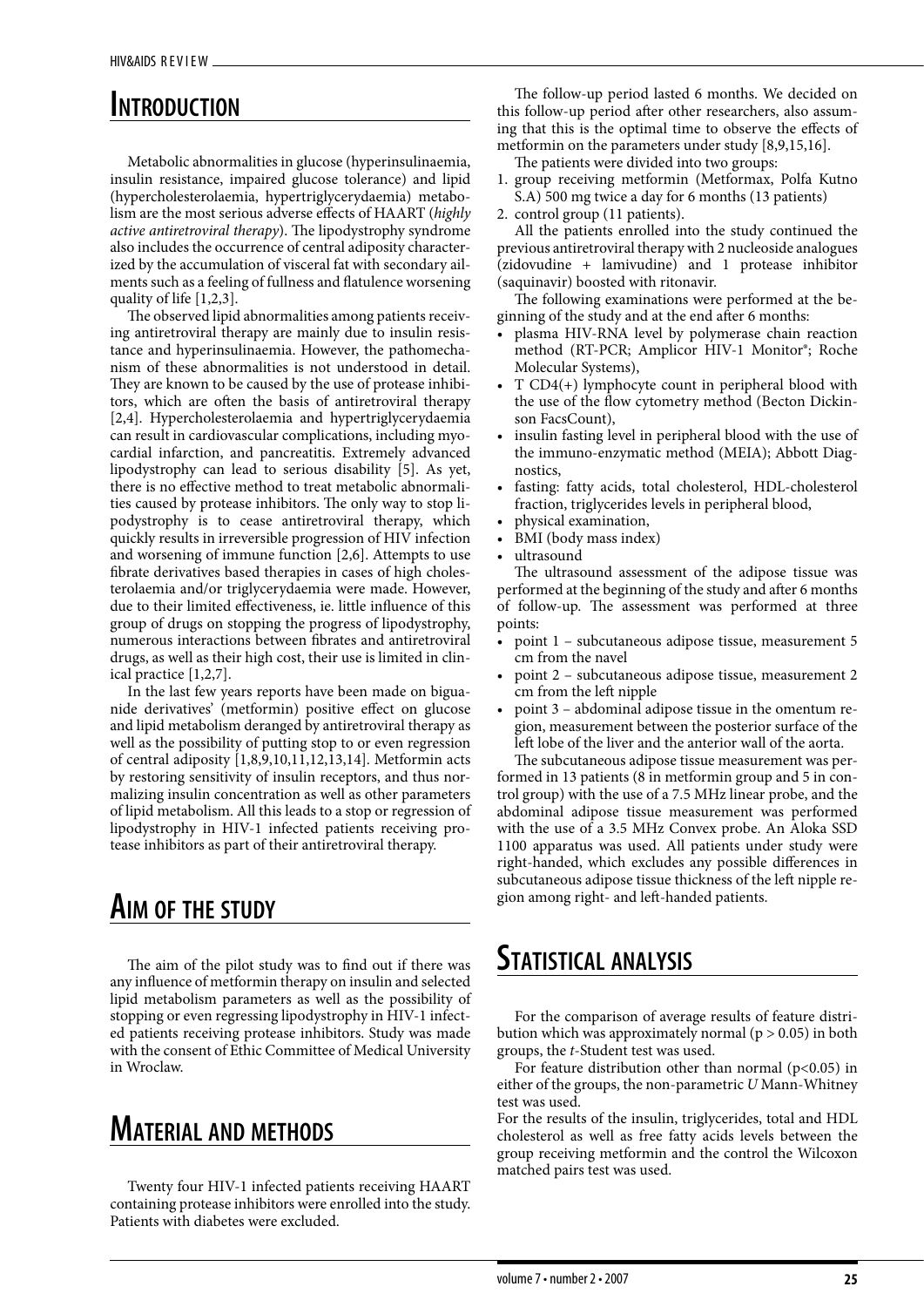#### **Results**

Both groups under the study (patients receiving metformin and the control group) did not differ according to the age (av. 35 vs. 33.6 years), gender, duration of HIV-1 infection and previous antiretroviral therapy, including protease inhibitors (av. 18 months), T CD4(+) lymphocyte count (av. 454 vs. 437 cell/μl.) and HIV RNA level (av. 6189.1 vs. 21193.7 copies/mL – statistically insignificant difference).

In 3 out of 13 patients receiving metformin the drug was stopped due to diarrhoea. Other patients tolerated the therapy well and no adverse events were observed.

After 6 months of therapy no statistically significant differences in insulin, triglycerides, total and HDL cholesterol as well as free fatty acids levels between the group receiving metformin and the control were observed. The detailed results of the study are shown in Table 1. Glucose levels, before treatment and after 6 months were within the normal ranges.

|                                                                              | group<br>receiving<br>metformin | control<br>group |
|------------------------------------------------------------------------------|---------------------------------|------------------|
| <b>Number</b>                                                                | 10                              | 11               |
| Aqe                                                                          | 35                              | 33,6             |
| Gender                                                                       | 7M 6F                           | 8M 3F            |
| T CD4 lymphocytes (cells/uL)                                                 | 454.3                           | 437.5            |
| HIV RNA (copies/mL)                                                          | 6189.1                          | 21193.7          |
| <b>BMI</b><br>at the beginning of the study<br>after 6 months                | 23.26<br>23.16                  | 23.86<br>22.81   |
| Insulin (mIU/mL)<br>at the beginning of the study<br>after 6 months          | 11.9<br>26.97                   | 11.1<br>13.0     |
| Apolipoprotein A (g/L)<br>at the beginning of the study<br>after 6 months    | 2.386<br>1.563                  | 2.028<br>1.806   |
| Apolipoprotein B (g/L)<br>at the beginning of the study<br>after 6 months    | 1.244<br>0.997                  | 1.048<br>1.193   |
| Free fatty acids (µmol/L)<br>at the beginning of the study<br>after 6 months | 0.59<br>0.459                   | 0.444<br>0.633   |
| total cholesterol (mg/dL)<br>at the beginning of the study<br>after 6 months | 216.4<br>208.8                  | 202.5<br>185.0   |
| HDL-cholesterol (mg/dL)<br>at the beginning of the study<br>after 6 months   | 44.21<br>43.2                   | 43.65<br>43.03   |
| triglycerides (mg/dL)<br>at the beginning of the study<br>after 6 months     | 369.6<br>305.48                 | 244.01<br>190.5  |

**Table 1.** Patients characteristics (average results)

**Table 2.** Ultrasound adipose tissue examination

|                            | Group receiving<br>metformin | Control group           |
|----------------------------|------------------------------|-------------------------|
| Number                     | 8                            | 5                       |
| Age                        | 22-49                        | 32-50                   |
| Gender                     | 7 M, 1F                      | 5M                      |
| Initial examination (mm)   |                              |                         |
| Point 1                    | av. 15.9/11.2 - 19.2/        | av. 14.24 /7.4 - 22.9/  |
| Point 2                    | av. 15.97 /8.4 - 25.4/       | av. 13.6/9.0 - 18.5/    |
| Point 3                    | av. 21.28/11.7 - 33.2/       | av. 16.42/11.0 - 23.1/  |
| Follow-up examination (mm) |                              |                         |
| Point 1                    | av. 13.22 /9.4 - 17.1/       | av. 6.42 / 0.84 - 14.2/ |
| Point 2                    | av. 11.3/4.9 - 20.2/         | av. 3.25 / 0.68 - 12.9/ |
| Point 3                    | av. 18.46/10.2 - 33.2/       | av. 24.6/19.0 - 28.07/  |

In both groups no differences in thickness of subcutaneous and abdominal adipose tissue were seen in the examination performed at the beginning of the study.

A reduction in subcutaneous tissue in both groups was observed in the follow-up examination. However, this effect was more visible in the control group.

A reduction in abdominal adipose tissue was seen in the follow-up examination of the group receiving metformin (6 patients). A reduction in thickness of abdominal adipose tissue by over 50% compared to the measurements performed at the beginning of the study was observed in 5 patients administering metformin. In this group, an average reduction in the thickness of adipose tissue in the omentum was approximatelly 3 mm. This effect was not shown in the control group where the adipose tissue growth in the omentum was observed in the majority of the patients (an average of 8 mm after 6 months). The results are presented in Table 2.

#### **Discussion**

Use of protease inhibitors is regarded as the main cause of central adiposity syndrome with the excessive growth of visceral adipose tissue [2,3,4,5,6,10,11], usually accompanied by an increase in cholesterol and triglycerides levels. The main reasons for these abnormalities are insulin resistance and hyperinsulinaemia [8,11,13]. The etiopathogenetic relation between these symptoms and antiretroviral therapy remains unexplained. The existence of two mechanisms is stipulated: the direct one which assumes an impairment of cellular glucose use as a result of action of antiretroviral drugs and the indirect mechanism related to the redistribution of adipose tissue: central adiposity and/ or peripheral lipoatrophy. [13] Among drugs that restore sensitivity of peripheral receptors to insulin, and thus reduce insulin levels, hypertriglycerydaemia and stop lipodystrophy, metformin is the most promising one [8,15,16].

Based on the results of previous reports, taking care of an increasing number of patients with lipodystrophy syn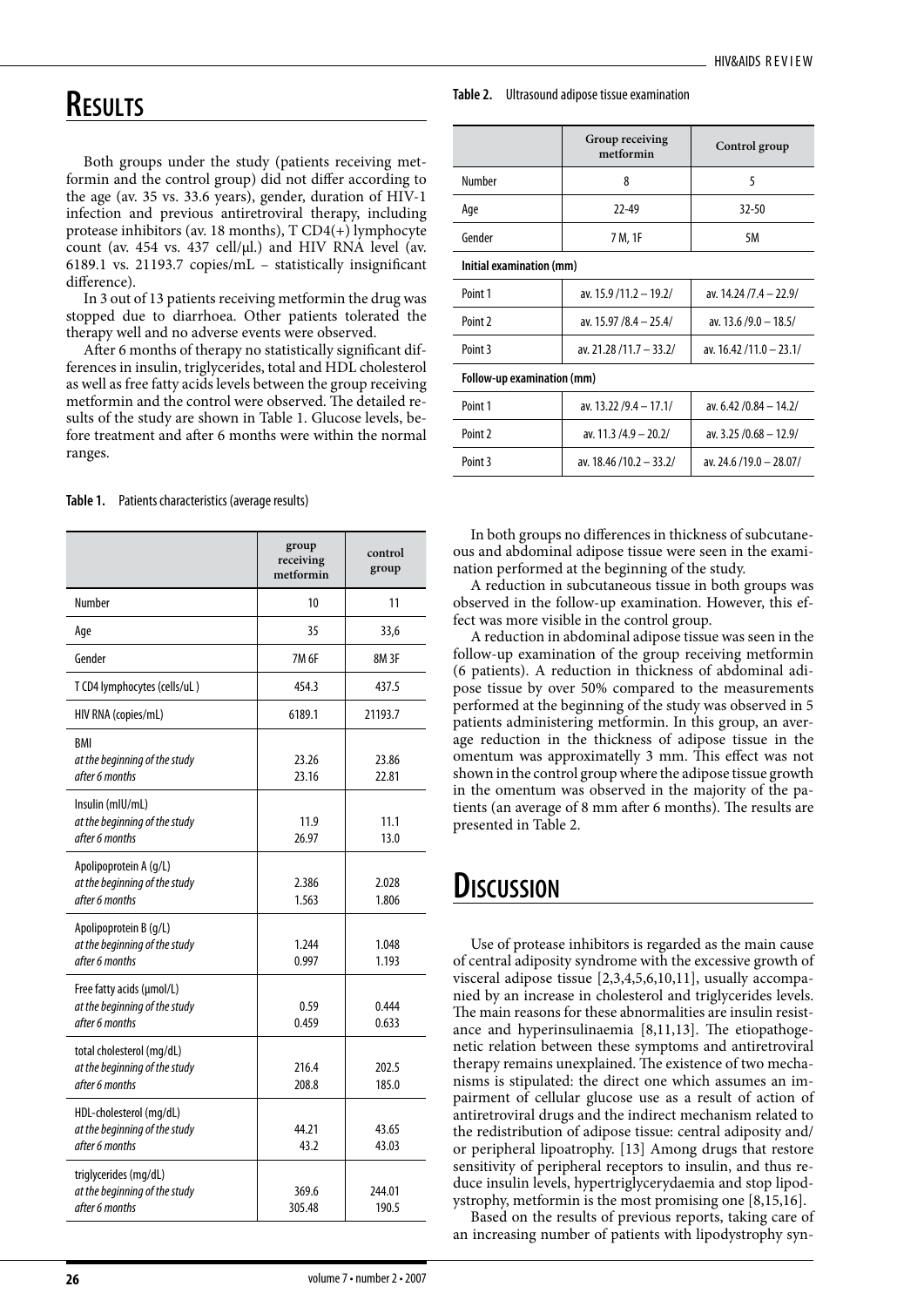drome due to antiretroviral therapy, we started to use metformin to diminish the symptoms of this abnormality. We also assessed the effects of the drug on selected biochemical parameters and thickness of adipose tissue in selected body regions. The choice of biochemical parameters was dependent on the pathomechanism of lipodystrophy and the mechanism of metformin action [7,9,10].

Our pilot study has not shown any noticeable effects of metformin treatment on the reduction of insulin levels. In the study of Hadigan et al. and Kohli et al, in a group of patients similar in number and duration of follow-up treated with metformin, a significant reduction in insulin levels was observed in comparison to the control [8,11,15]. Considering our results and those presented by Hadigan et al. [8,15], it will be possible to draw unequivocal conclusions only after studying larger groups of patients.

As for parameters of lipid metabolism, throughout the 6-months follow-up period, no statistically significant changes were observed both in the group receiving metformin and in the control. Similar results were obtained by Calza et al. [7], Hadigan et al. [15] and Kohli et al. [11]. On the other hand, other authors reported a reduction in total cholesterol, HDL-cholesterol and apolipoproteins A and B levels as the effect of metformin treatment. However, according to most researchers there were only minor fluctuations [2,5,9,11,17]. It is well known that in HIV-1 negative patients with type II diabetes, metformin normalizes lipid metabolism parameters such as total cholesterol, LDL-cholesterol, HDL-cholesterol and triglycerides. There is lack of such an effect in HIV-1 infected patients with mixed hyperlipidaemia [15]. In our opinion the 6-months treatment period, long enough for an improvement in the control group but perhaps too short for achieving the same effect in HIV-1 infected individuals, is less significant.

Ultrasound measurement of adipose tissue, both subcutaneous and abdominal, is a valuable complementary method for the assessment of thickness of adipose tissue in patients with lipodystrophy as a result of antiretroviral therapy [18,19,20].

Ultrasound examination performed in the course of the study and after the 6-month follow-up period in the group receiving metformin showed a significant reduction in the thickness of abdominal adipose tissue.

Our results corroborate the study of Hadigan et al. and Kohli et al., according to whom metformin treatment was related to the reduction in the volume of abdominal adipose tissue and reduction of subcutaneous adipose tissue [8,11].

According to literature, the choice of measurement region is of great importance. In the study of Martinez et al. [16,19] ultrasound measurements of subcutaneous adipose tissue at the navel, humerus and zygomatic bone regions as well as abdominal adipose tissue were performed. The most useful were arm and zygomatic bone regions, regardless of sex. In our study, due to the predominance of male patients, other measurement points were selected for the group receiving metformin, which according to authors can be equally useful in the assessment of redistribution of adipose tissue. This was corroborated by the results obtained in our study which also indicates a reduction in subcutaneous adipose tissue at navel and nipple regions in the group receiving metformin.

As metformin treatment of HIV-1 infected patients runs a risk of lactic acidosis [3,14,21], the patients were also screened for the symptoms typical for acidosis which was not observed in any of the patients.

The possible positive effect of metformin on lipodystro-

phy syndrome would be an extremely valuable observation. Attempts to use other drugs (e.g. growth hormone, androgens) did not yield such good, if not thoroughly unsatisfying, results. The high cost and numerous adverse events are just few of additional problems with growth hormone [16]. Most of the studies (including ours) are unfortunately based on small groups of patients, which is an additional factor that makes it difficult to make a complete assessment of metformin's influence on lipodystrophy syndrome in HIV-1 infected individuals receiving antiretroviral therapy. Yet it justifies the need for further studies.

### **Conclusions**

- 1. Metformin is not a useful drug in the therapy of metabolic abnormalities (glucose and lipids) due to protease inhibitors.
- 2. Metformin influences adipose tissue redistribution and thus can be recommended in the treatment of HIV-1 infected patients with lipodystrophy, to improve adherence and the quality of life.

- 1. Aboud M, Elgalib A, Kulasegaram R et al. Insulin resistance and HIV infection: a review. Int J Clin Pract. 2007 Mar;61(3):463-72.
- 2. Behrens G, Dejam A, Schmidt H, et al. Impaired glucose tolerance, beta cell function and lipid metabolism in HIV patients under treatment with protease inhibitors. AIDS 1999, 13:F63- F70.
- 3. Panel on Clinical Practices for Treatment of HIV Infection convened by the Department of Health and Human Services: Guidelines for the Use of Antiretroviral Agents in HIV-1-Infected Adults and Adolescents. 2003; Avilable from http:// AIDSinfo.nih.gov.
- 4. Carr A, Samaras K, Chisholm DJ, et al. Pathogenesis of HIV – 1 protease inhibitor-associated peripheral lipodystrophy, hyperlipidaemia, and insulin resistance. Lancet 1998, 351:1881- 1883.
- 5. Cooper DA. A syndrome of peripheral lipodystrophy, hyperlipidaemia and insulin resistance in patients receiving HIV protease inhibitors. AIDS 1998, 12:F167-F173.
- 6. Saag MS, Powderly WG, Schambelan M, et al. Switching Antiretroviral Drugs for Treatment of Metabolic Complications in HIV-1 Infection: Summary of Selected Trials. Topics in HIV Medicine 2002, 10,1:47-51.
- 7. Calza L, Manfredi R, Chiodo F. Statins and fibrates for the treatment of hyperlipidemia in HIV-infected patients receiving HAART. AIDS 2003, 17:851-860.
- 8. Hadigan C, Corcoran C, Basgoz N, et al. Metformin in the treatment of HIV lipodystrophy syndrome: a randomized controlled trial. JAMA 2000, 284:472-477.
- 9. Havlir DV, Currier JS. Complications of HIV Infection and Antiretroviral Therapy. Topics in HIV Medicine 2003, 11,3: 86-96.
- 10.Huang JS, Rietschel P, Hadigan CM, et al. Increased abdominal visceral fat is associated with reduced bone density in HIV-infected men with lipodystrophy. AIDS 2001, 15,8:975- 982.
- 11.Kohli R, Shevitz A, Gorbach S, Wanke C: A randomized placebo-controlled trial of metformin for the treatment of HIV lipodystrophy. HIV Med. 2007 Oct; 8:420-6.
- 12.Mulligan K, Kotler DP. Metabolic and Morphologic Complications in HIV Disease: What's New? The PRN Notebook 2003, 8,1:11-20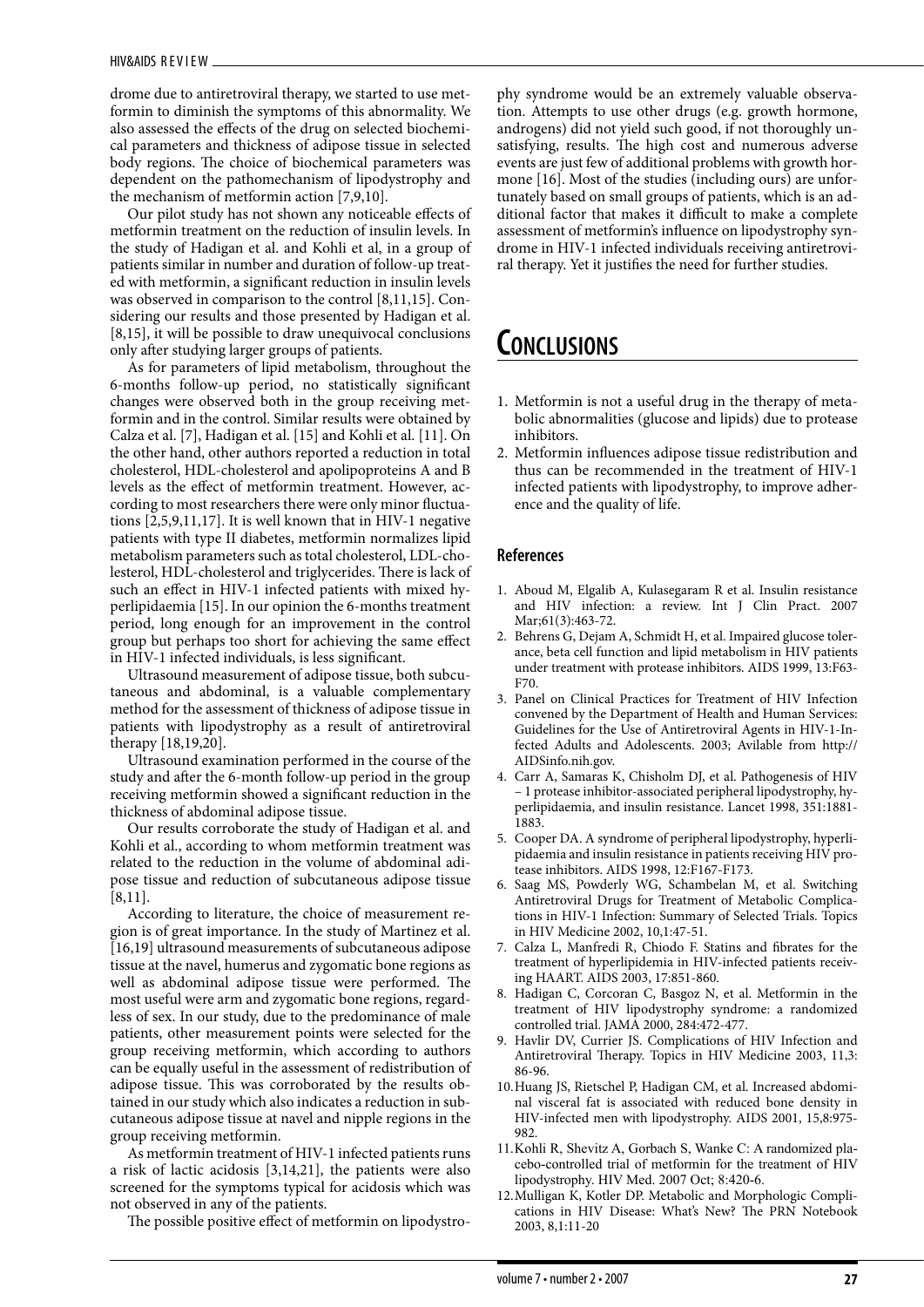- 13.Palella FJ, Delaney KM, Moorman AC, et al. Declining morbidity and mortality among patients with advanced human immunodeficiency virus infection. N Engl J Med 1998, 338:853-860.
- 14.Schambelan M, Benson CA, Carr A, et al. Management of Metabolic Complications Associated With Antiretroviral Therapy for HIV-1 Infection: Recommendations of an International AIDS Society-USA Panel. JAIDS 2002, 31:257-275.
- 15.Hadigan C, Rabe J, Grinspoon S. Sustained benefits of metformin therapy on markers of cardiovascular risk in human immunodeficiency virus-infected patients with fat redistribution and insulin resistance. J Clin Endocrinol Metab 2002, 87:4611-4615.
- 16.Martinez E, Domingo P, Ribera E, et al. Effects of metformin or gemfibrozil on the lipodystrophy of HIV-infected patients receiving protease inhibitors. Antivir Ther 2003, 8:403-410.
- 17.Saint-Marc T, Touraine JL. Effects of metformin on insulin resistance and central adiposity in patients receiving effective protease inhibitor therapy. AIDS 1999, 13:1000-1002.
- 18.Engelson ES, Kotler DP, Tan Y, et al. Fat distribution in HIVinfected patients reporting truncal enlargement quantified by whole-body magnetic resonance. Am J Clin Nutr 1999, 69:1162-1169.
- 19.Martinez E, Bianchi L, Garcia-Viejo MA, et al. Sonographic assessment of regional fat in HIV-1 infected people. Lancet 2000, 356: 1412-1413.
- 20.Miller KD, Jones E, Yanovsky JA, et al. Visceral abdominal-fat accumulation associated with use of indinavir. Lancet 1998, 351:871-875.
- 21.Worth L, Elliott J, Anderson J, Sasadeusz J, Street A, Lewin S. A cautionary tale: fatal lactic acidosis complicating nucleoside analogue and metformin therapy. Clin Infect Dis 2003, 37(2):315-6.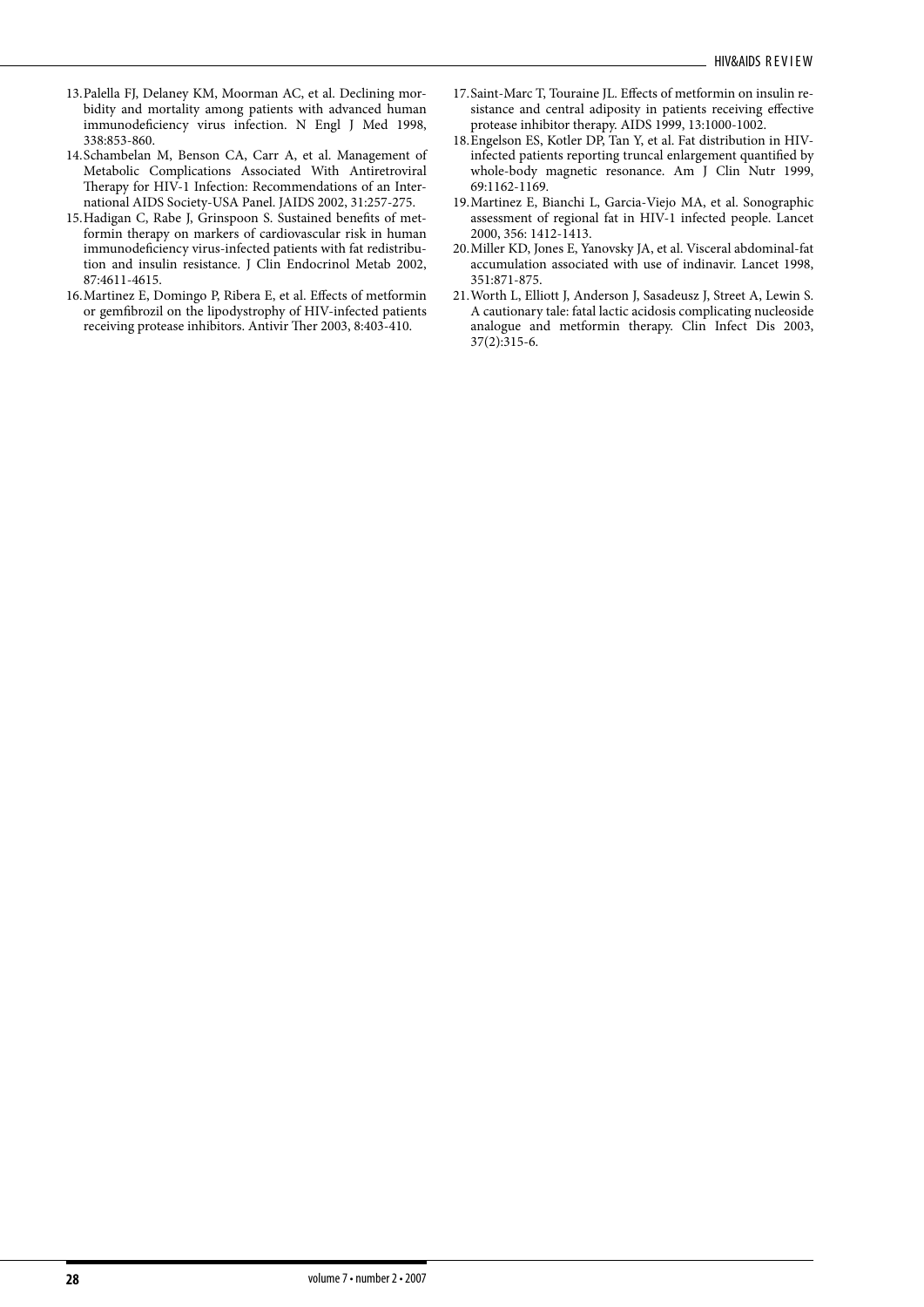| title     |                                                                                                                                                                                                                                                                                                                                                                                                                                                                                                                                                                                                                                                                                                                                                     |
|-----------|-----------------------------------------------------------------------------------------------------------------------------------------------------------------------------------------------------------------------------------------------------------------------------------------------------------------------------------------------------------------------------------------------------------------------------------------------------------------------------------------------------------------------------------------------------------------------------------------------------------------------------------------------------------------------------------------------------------------------------------------------------|
|           | <b>HIV-Associated Plasmablastic Lymphoma</b><br><b>Following HAART-Related Immune</b><br><b>Reconstitution</b>                                                                                                                                                                                                                                                                                                                                                                                                                                                                                                                                                                                                                                      |
| authors   |                                                                                                                                                                                                                                                                                                                                                                                                                                                                                                                                                                                                                                                                                                                                                     |
|           | Liron Pantanowitz, MD <sup>1</sup> • John P. Doweiko, MD <sup>2</sup> • Julia Braza, MD <sup>3</sup> •<br>German Pihan, MD <sup>3</sup> · Bruce J. Dezube, MD <sup>2</sup>                                                                                                                                                                                                                                                                                                                                                                                                                                                                                                                                                                          |
|           | Department of Pathology <sup>1</sup> , Baystate Medical Center, Tufts University School of Medicine, Springfield, MA;<br>and Departments of Medicine (Hematology/Oncology <sup>2</sup> ) and Pathology <sup>3</sup> , Beth Israel Deaconess Medical Center,<br>Harvard Medical School, Boston, MA                                                                                                                                                                                                                                                                                                                                                                                                                                                   |
| summary   |                                                                                                                                                                                                                                                                                                                                                                                                                                                                                                                                                                                                                                                                                                                                                     |
|           | Plasmablastic lymphoma is a unique AIDS-related lymphoma. Data from the pre-highly active antiretroviral therapy<br>(HAART) era shows that they portend a poor prognosis. However, recent reports suggest that these lymphomas may<br>respond to HAART. We describe a case of EBV-associated plasmablastic lymphoma in a 39-year-old homosexual man<br>with concomitant pulmonary cryptococcus that was aggravated following the initiation of HAART. The exacerbation<br>of plasmablastic lymphoma following HAART in this case may represent a novel manifestation of the immune recon-<br>stitution inflammatory syndrome. This report highlights the fact that the optimal time to commence HAART in this<br>setting remains to be established. |
| key words |                                                                                                                                                                                                                                                                                                                                                                                                                                                                                                                                                                                                                                                                                                                                                     |
|           | HAART, lymphoma, reconstitution                                                                                                                                                                                                                                                                                                                                                                                                                                                                                                                                                                                                                                                                                                                     |
| address   |                                                                                                                                                                                                                                                                                                                                                                                                                                                                                                                                                                                                                                                                                                                                                     |
|           | Liron Pantanowitz, MD<br>Department of Pathology, Baystate Medical Center                                                                                                                                                                                                                                                                                                                                                                                                                                                                                                                                                                                                                                                                           |
|           | 759 Chestnut Street, Springfield, MA, 01199, USA<br>phone: (413) 794 41 94; fax: (413) 794 31 95<br>E-mail: liron.pantanowitz@bhs.org                                                                                                                                                                                                                                                                                                                                                                                                                                                                                                                                                                                                               |
|           |                                                                                                                                                                                                                                                                                                                                                                                                                                                                                                                                                                                                                                                                                                                                                     |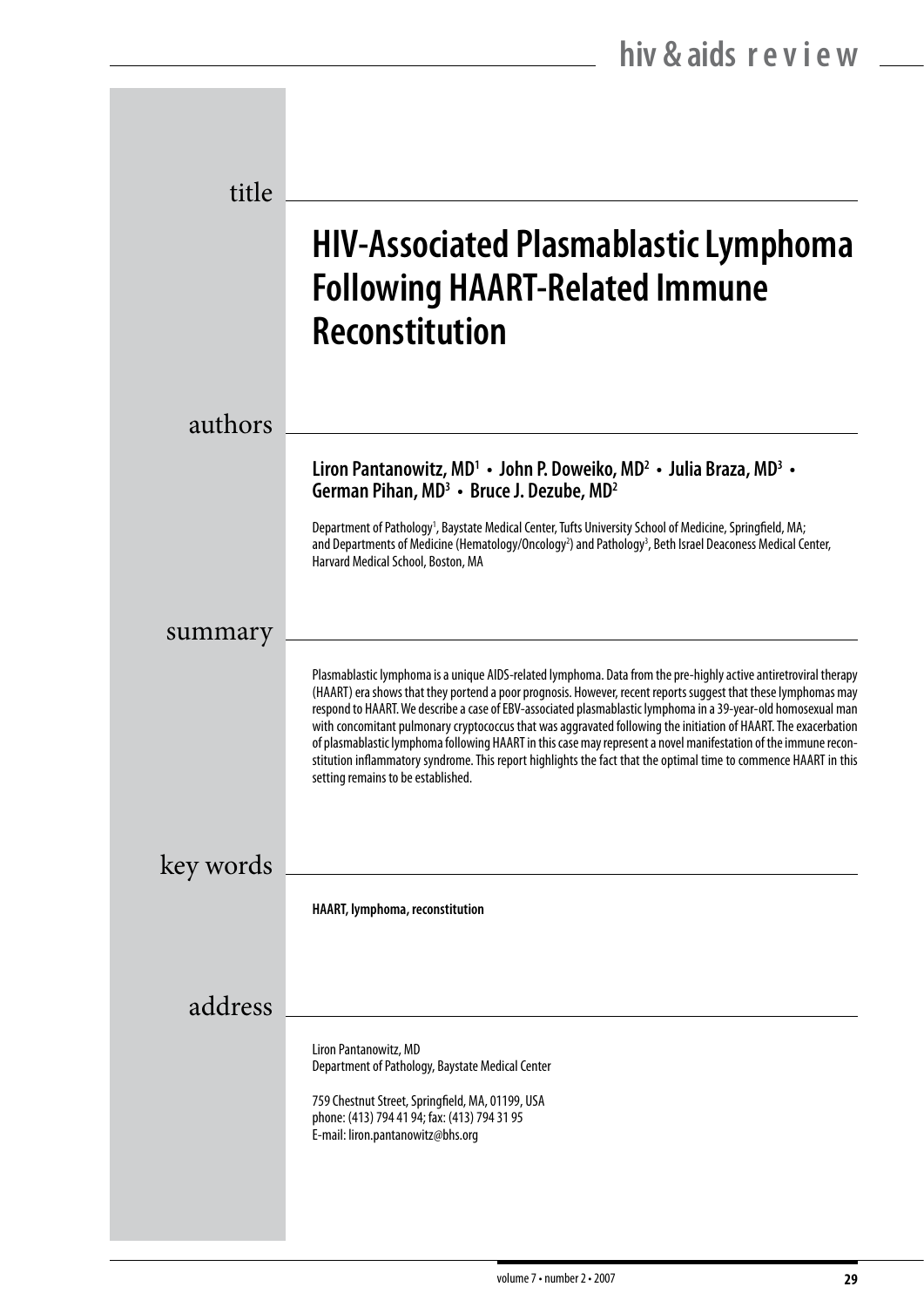#### **Introduction**

Plasmablastic lymphoma is a unique AIDS-related non-Hodgkin lymphoma (NHL) that presents as a rapidly growing destructive tumor, typically arising in the setting of a low CD4 count.1 These lymphomas have been reported to occur in several locations including the jaws and oral cavity, lung, mediastinum, bowel, nose, skin, testes, soft tissue, lymph nodes, brain and bone marrow.<sup>2-5</sup> Lymphoma cells are characterized by a plasmacytoid morphology and plasma cell phenotype. Unlike myeloma, the lymphoma cells are EBV positive and often HHV8 negative.5

To date, there have been too few cases of plasmablastic lymphoma reported to reliably determine their optimal management. Available data from the pre-HAART era shows that these novel lymphomas carried a poor prognosis, with a dismal median survival of approximately 5 months.6 Based on only a few case reports, it has been proposed that immunologic and virologic control with HAART may be beneficial in the treatment of plasmablastic lymphoma, as well as may help maintain continued complete remission.7-8 Nasta and colleagues described an HIV-infected man who presented one month after discontinuation of HAART with plasmablastic lymphoma of the mediastinum.7 After restarting their patient on his HAART regimen, the bulky mediastinal mass completely resolved. Treatment with CHOP chemotherapy was only started by Nasta *et al* when the patient presented with recurrent disease, which resulted in a further remission. Lester *et al* reported another HIV-positive patient with plasmablastic lymphoma who had a complete response to HAART lasting 14 months, followed by relapse several months after an antiretroviral holiday.8 Their patient went into complete remission eight months from the diagnosis of relapse after having received a full course of combination chemotherapy with modified. CHOP.

We report a case of HIV-associated plasmablastic lymphoma exacerbation following HAART, which may represent a unique manifestation of the immune reconstitution inflammatory syndrome.

### **Case report**

A 39-year-old homosexual man presented with severe fatigue, fevers, night sweats, and a 15-pound weight loss. He was found to be HIV positive with an initial CD4 count of 3 cells/μm (CD4/CD8 ratio of 0) and HIV viral load of 321,000 copies/mL. He weighed 139 pounds and appeared cachetic. There was no palpable lymphadenopathy or organomegaly. Laboratory tests showed a decreased hematocrit of 22.7%. Bone marrow biopsy showed a high-grade plasmablastic lymphoma occupying up to 30% of the marrow cellularity. He was started on antiretroviral therapy with boosted atazanavir, tenofovir and emtricitabine. Shortly thereafter he was diagnosed with pulmonary cryptococcus for which he received fluconazole. Prior to starting a full chemotherapy regimen (2 months since his initial presentation), the patient experienced dysphagia, and he developed right supraclavicular and cervical masses. His CD4 count at this time was 47 cells/μm and HIV viral load 169,000 copies/mL. Excisional biopsy of the neck mass revealed a plasmablastic lymphoma (Figure 1) similar to that

detected in the prior bone marrow biopsy specimen. By immunohistochemistry, tumor cells were demonstrated to be negative for B-cell (CD20, CD79a), T-cell (CD3, CD4, CD5, CD8), and NK cell markers (CD56) as well as negative for cytokeratins (AE1/AE3, CAM 5.2), bcl-2, PAX-5, kappa, lambda, and TdT. Immunoperoxidase stains showed them to be positive for the plasma cell markers CD138 and MUM-1, and a subset were also immunoreactive for CD43 and CD10 (dim). MIB-1 staining showed a proliferative fraction of greater than 90%. Tumor cells were positive for Epstein Barr virus (by EBER in-situ-hybridization), but negative for HHV8 (by LNA immunohistochemistry). A lumbar puncture was negative for lymphoma. The patient was started on systemic chemotherapy consisting of EP-OCH (etopside, doxorubicin, vincristine, prednisone and cyclophosphamide) and he also received intrathecal cytarabine for CNS prophylaxis. After the first cycle of chemotherapy, his fevers and night sweats disappeared, and the neck and supraclavicular masses resolved. His CD4 count at that point was 12 cells/μm and HIV viral load undetectable.

### **Discussion**

We report a case of HIV-associated, EBV-related plasmablastic lymphoma in which the initiation of HAART was temporarily associated with an exacerbation of the patient's lymphoma. Gilaberte *et al* described a similar case of a 44-year-old man with AIDS that developed cutaneous plasmablastic lymphoma following treatment with HAART.<sup>9</sup> Similarly, other authors observed four cases of non-Hodgkin lymphoma (NHL) following combination antiretroviral therapy.10 As a result of potent antiretroviral therapy these four patients reached viral suppression in a mean time of 15 weeks followed by a rise in CD4+ T cells within 16.5 weeks. The diagnosis of NHL was established at a mean time of 36 weeks after HAART was introduced, and 20 weeks after the CD4+ T cell increase was achieved.<sup>10</sup> The authors of this previously reported series believe that the immune reconstitution following HAART was a predisposing factor for the development of NHL in their patients. Also, they report prompt progression of lymphoma in their patients. The outcome in all four of their cases was fatal. Such prior reports support the proposal that lymphoma exacerbation in our case could be ascribed to immune enhancement by HAART, rather than lymphoma progression due to a lack of response to HAART.

It has been shown by other investigators that, despite a decline in HIV viral load and restoration of total CD4+ T cell numbers in patients treated with HAART, EBV load remains unaltered, even after 5 years of therapy.<sup>11</sup> Moreover, those researchers found that for individuals who receive HAART late during HIV progression, as did our patient, lymphoma may develop shortly after initiation of HAART.11 We are now aware of the fact that the initiation of HAART may, in certain circumstances, worsen clinical findings as a result of an immune reconstitution inflammatory syndrome (IRIS).<sup>12-13</sup> The exacerbation of plasmablastic lymphoma in our patient, and possibly the atypical lymphoid infiltrates present in his gastrointestinal tract, may have been part of an IRIS. Risk factors for IRIS include a low CD4 count, the presence of infection(s) such as cryptococcus and herpes viruses, and a robust virologic and immunologic response to HAART.13-14 Indeed, our patient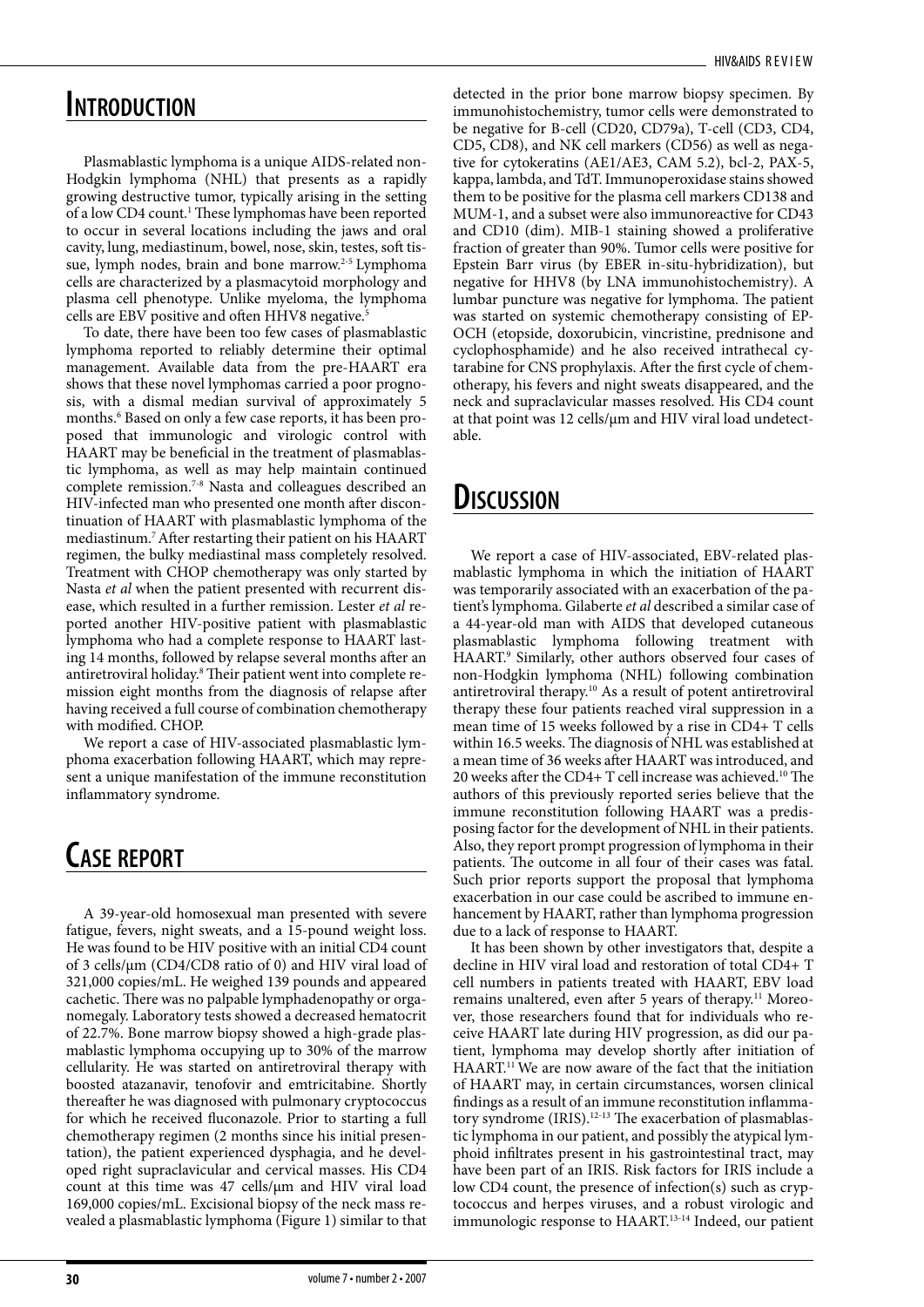

**Figure 1.** Plasmablastic lymphoma pathology

*Top left:* High-grade lymphoma comprised of plasmablasts with prominent nucleoli (H&E stain). *Top right:* Lymphoma cells are negative for the B-cell marker CD20. *Middle left:* Lymphoma cells demonstrate cytoplasmic immunoreactivity for the plasma cell marker CD138. *Middle right:* Lymphoma cells are positive for MUM-1. *Bottom left:* Mib-1 staining shows a very high proliferation rate in tumor cells. *Bottom right:* EBER in-situ hybridization is positive in lymphoma cells.

had an abrupt decline in his HIV viral load and rise in his very low CD4 count following HAART, as well as pulmonary Cryptococcus and evidence of a latent EBV infection. Therefore, we speculate that the exacerbation of lymphoma observed in this case may have been avoided by delaying HAART, at least until the cryptococcal antigen load in our patient was reduced by effective antifungal therapy. The optimal time to commence HAART in co-infected patients, especially when they have advanced HIV disease with low CD4 counts, needs to be established.

- 1. Aboulafia DM, Pantanowitz L, Dezube BJ. AIDS-related non-Hodgkin lymphoma: still a problem in the era of HAART. AIDS Read 2004; 14:605-17.
- 2. Delecluse HJ, Anagnostopoulos I, Dallenbach F, Hummel M, Marafioti T, Schneider U, Huhn D, Schmidt-Westhausen A, Reichart PA, Gross U, Stein H. Plasmablastic lymphomas of the oral cavity: a new entity associated with the human immunodeficiency virus infection. Blood 1997; 89:1413-20.
- 3. Chetty R, Hlatswayo N, Muc R, Sabaratnam R, Gatter K. Plas-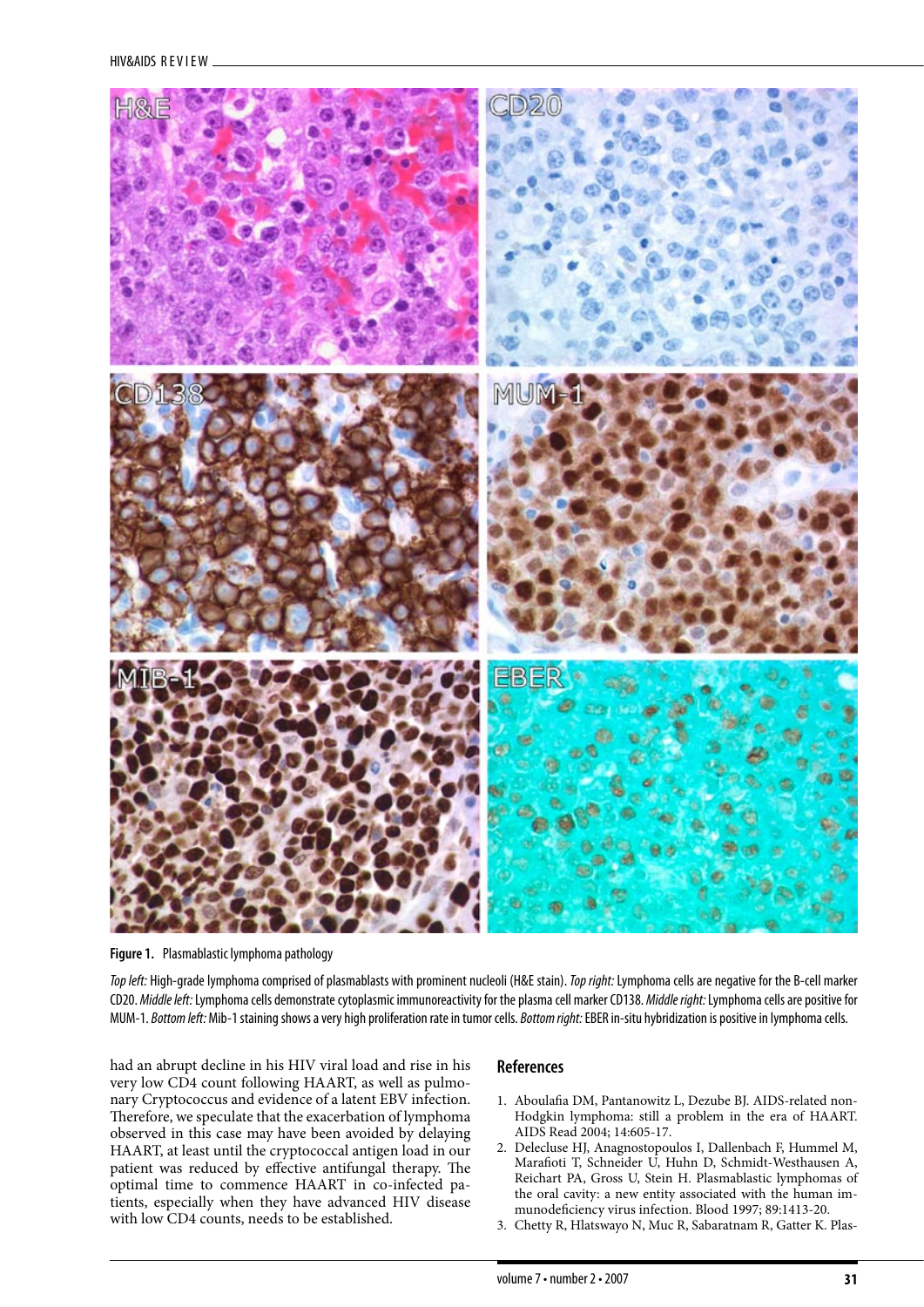mablastic lymphoma in HIV+ patients: an expanding spectrum. Histopathology 2003; 42:605-9.

- 4. Jaffar SA, Pihan G, Dezube BJ, Pantanowitz L. Differentiating HIV-associated lymphomas that exhibit plasmacellular differentiation. HIV AIDS Rev 2005; 4:43-9.
- 5. Dong HY, Scadden DT, de Leval L, Tang Z, Isaacson PG, Harris NL. Plasmablastic lymphoma in HIV-positive patients: an aggressive Epstein-Barr virus-associated extramedullary plasmacytic neoplasm. Am J Surg Pathol 2005; 29:1633-41.
- 6. Navarro WH, Kaplan LD. AIDS-related lymphoproliferative disease. Blood 2006; 107:13-20.
- 7. Nasta SD, Carrum GM, Shahab I, Hanania NA, Udden MM. Regression of a plasmablastic lymphoma in a patient with HIV on highly active antiretroviral therapy. Leuk Lymphoma 2002; 43:423-6.
- 8. Lester R, Li C, Phillips P, Shenkier TN, Gascoyne RD, Galbraith PF, Vickars LM, Leitch HA. Improved outcome of human immunodeficiency virus-associated plasmablastic lymphoma of the oral cavity in the era of highly active antiretroviral therapy: a report of two cases. Leuk Lymphoma 2004; 45:1881-5.
- 9. Gilaberte M, Gallardo F, Bellosillo B, Saballs P, Barranco C, Serrano S, Pujol RM. Recurrent and self-healing cutaneous monoclonal plasmablastic infiltrates in a patient with AIDS and Kaposi sarcoma. Br J Dermatol 2005; 153:828-32.
- 10.Knysz B, Kuliszkiewicz-Janus M, Jelen M, Podlasin R, Gladysz A. Non-Hodgkin's lymphoma as a rare manifestation of immune reconstitution disease in HIV-1 positive patients. Postepy Hig Med Dosw 2006; 60:547-51.
- 11.Piriou E, Jansen CA, Dort K, De Cuyper I, Nanlohy NM, Lange JM, van Oers MH, Miedema F, van Baarle D. Reconstitution of EBV latent but not lytic antigen-specific CD4+ and CD8+ T cells after HIV treatment with highly active antiretroviral therapy. J Immunol 2005; 175:2010-7.
- 12.Crum-Cianflone NF. Immune reconstitution inflammatory syndromes: what's new? AIDS Read 2006; 16:199-217.
- 13.Lipman M, Breen R. Immune reconstitution inflammatory syndrome in HIV. Curr Opinion Infect Dis 2006; 19:20-5.
- 14.Skiest DJ, Hester LJ, Hardy RD. Cryptococcal immune reconstitution inflammatory syndrome: report of four cases in three patients and review of the literature. J Infect 2005; 51:e289- 97.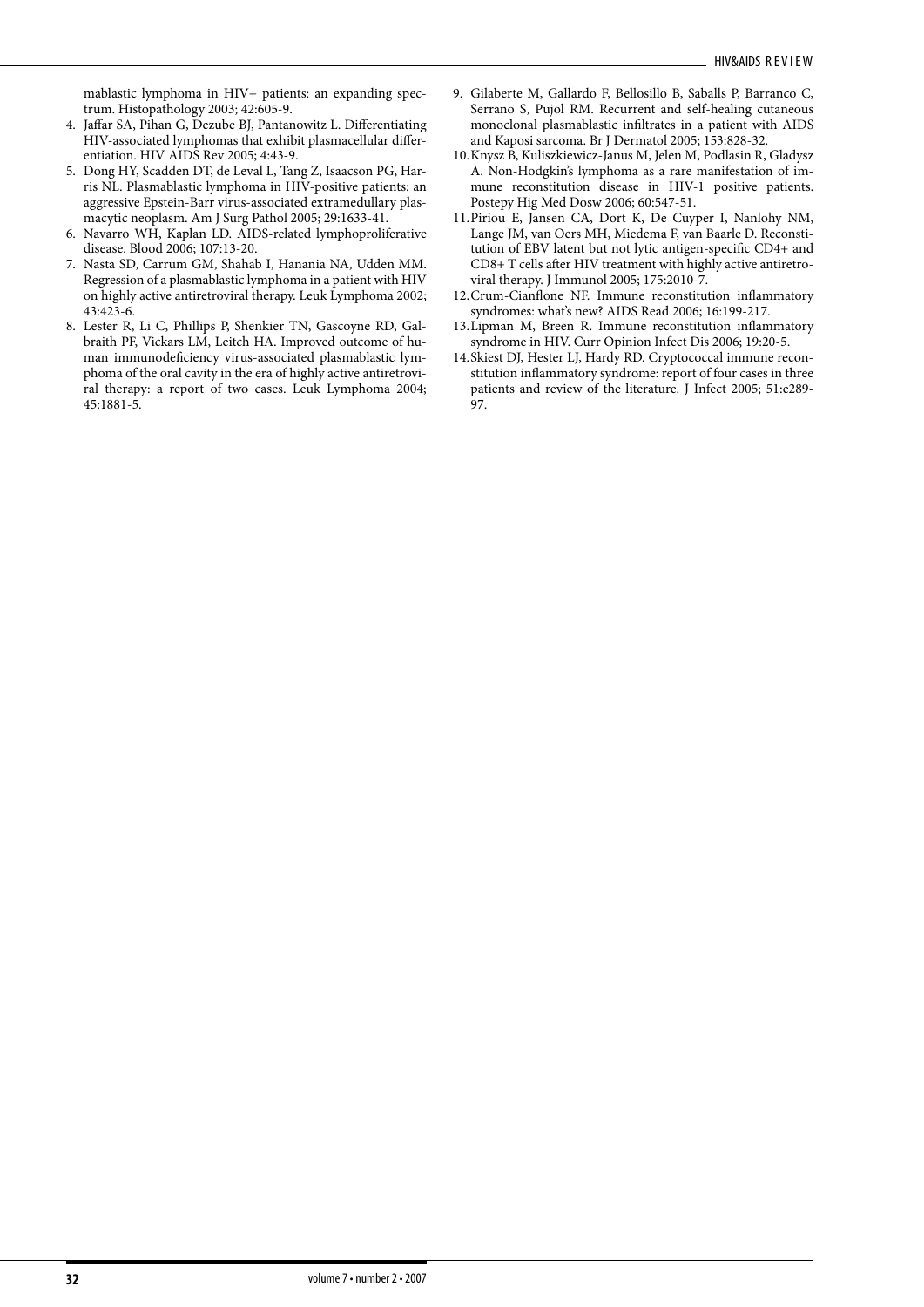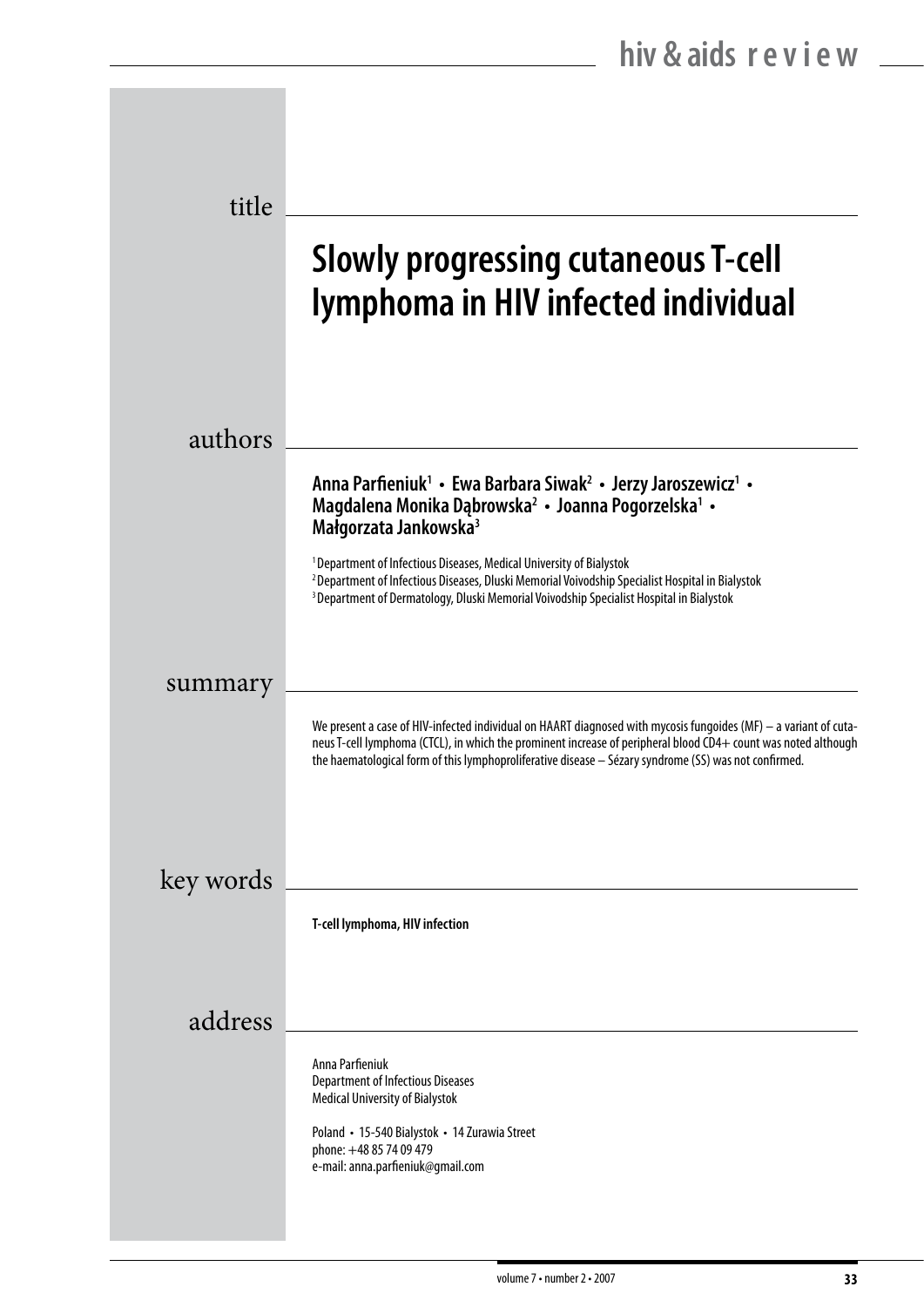A 50-year-old homosexual HIV-positive white man presented in November 2002, with multiple erythematous exfoliating pruritic macules localized in the face, trunk, groin, axillae and purulent lesions in perineal region. His past medical history included syphilis successfully treated 20 years earlier. He was in stage B3 of the clinical category of the HIV infection (according to CDC classification) based on fever lasting longer than 1 months. His CD4+ lymphocyte count was 168 cells/mL, CD4+/CD8+ ratio – 0.1 and HIV-viral load – 122 copies /mL. The HAART was introduced (ddI, d4T, NFV). Blood test showed a normal white blood cell count (WBC) with moderate eosinophilia, mild normocytic aneamia, accelerated erythrocyte sedimentation rate (ESR) (115/122 mm) and increased C-reactive protein (143 mg/L). Liver and renal function tests, coagulation screen, platelet count, electrolytes, and urinalysis were within normal limits A diagnosis of generalized seborrhoeic dermatitis was confirmed and topical corticosteroids, a*ntifungals and keratolytics were started resulting only in a mild remission. An antihistaminic drugs were administered to reduce pruritus.*

Over the next two years his skin condition deteriorated and the development of the generalized erythroderma with pruritus and scaling was observed (Fig. 1). Cutaneous eruption became more infiltrative with the thickening of the skin folds in the face (leonine – like facies appearance) (Fig. 2), ectropion of the eyelids, blepharitis. Scattered violaceous plaques and exophytic ulcerated tumours with excoriations were observed on the trunk and extremities. The palms and soles were affected with hyperkeratosis with fissuring of the skin and the onychodystrophy (Fig. 3). The peripherial lymphadenopathy was reported. Repeated skin biopsies were performed, but the diagnosis was equivocal. Microscopy of the first cutaneous biopsy specimen from the dorsum showed hyperkeratosis and focal parakeratosis, epidermal proliferation, massive infiltrate of lymphocytes and histiocytes along with vascular proliferation in the dermis. Skin biopsy repeated in 2006 eventually revealed findings consistent with CTCL corresponding to incipient MF. Immunocytochemical staining showed evidence of CD3(+) CD20(-) lymphocytes. Histopathological examination of lymph nodes biopsies revealed non–specific inflammatory infiltrates. Laboratory parameters taken in April 2006 showed accelerated ESR (62/78 mm), elevated level of C-reactive protein (140 mg/L), increased activity of lactate dehydrogenase (501 U/L). The remaining blood tests: WBC, RBC, platelet count, liver and renal function tests, urinalysis were within normal limits through the four–year observation. Although periodically transient intermittent mild eosinophilia was noted. Moreover some of the serologic tests towards syphilis, USR (unheated serum reagin test), FTA-ABS (fluorescent treponemal antibody absorption test), TPHA (T. pallidum hemagglutination test ) were transitory positive, whereas VDRL slide test (venereal disease research laboratories) remained negative. Serological treponemal and non-treponemal tests repeated routinely every 6 months were negative before and after this single incident. Therefore, this phenomenon was explained as a trace of past lues or rather immunological phenomenon concomitant with the presence of cutaneus lymphoma. Interestingly, in the observed period the CD4+ lymphocyte count measured at least twice a year was consistently increasing to 1260 cells/mm<sup>3</sup> and CD4+/CD8+ ratio rose to 0,9. The last measured CD4+ count, in April 2007, was 740 cells/mm3 and CD4+/CD8+ ratio 1,29 (Fig. 4). This might suggest the development of haematological variant of MF – Sézary syndrome. Therefore the cytometric evaluation of peripheral blood leucocytes was performed. The result was: CD19+ – 10,2%, CD3+ – 86%, CD3+/CD4+ – 39,2%, CD3+/CD8+ – 46,1%, CD16+ 56+  $-2,4%$ .



Figure 1.



Figure 2.

Figure 3.

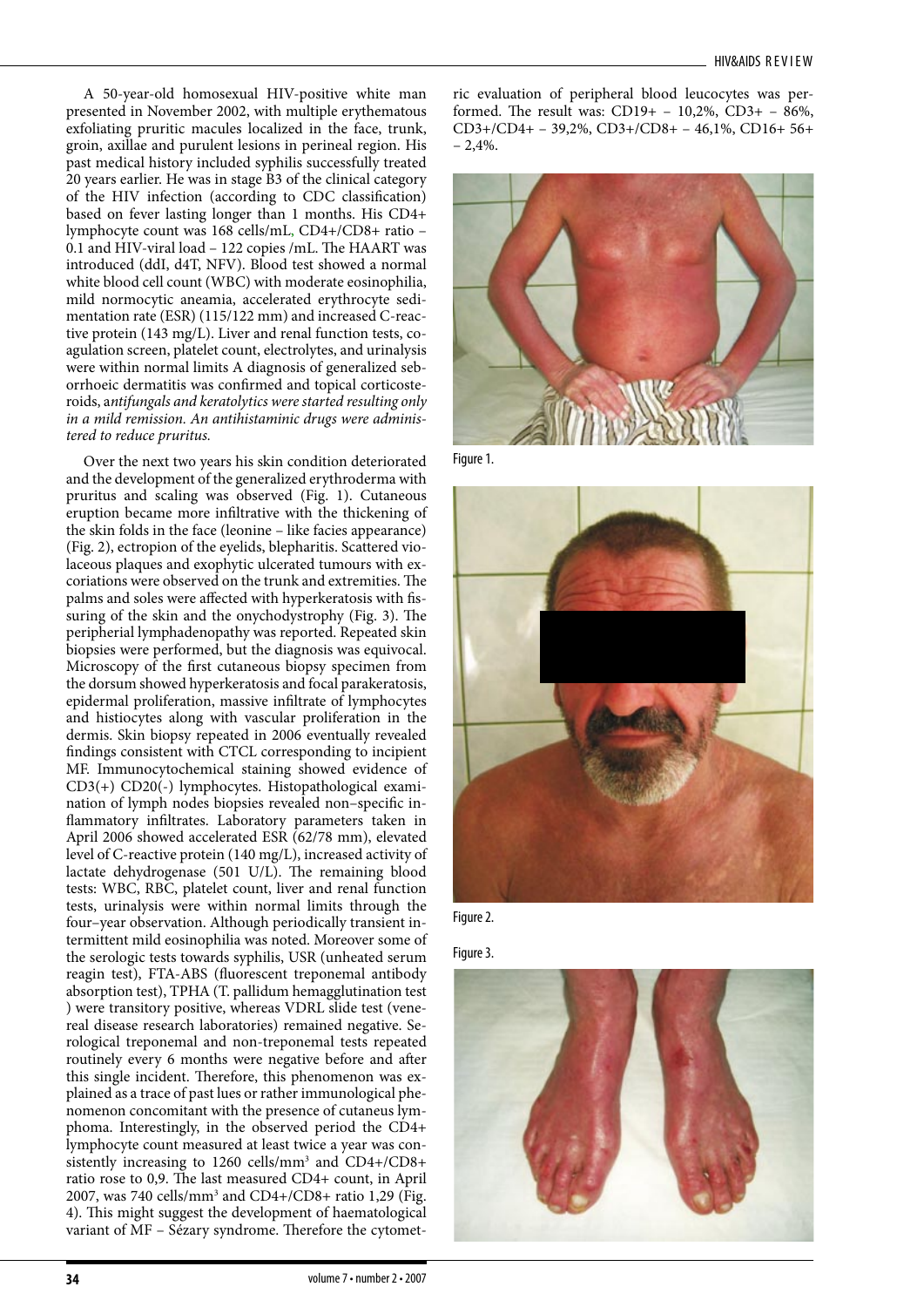This finding was not consistent with the criteria for SS diagnosis. The HIV viral load was 122 copies/ml in the 3rd month of HAART (ddI, d4T, NFV). After the 30 months of viral suppression with undetectable HIV RNA (limit of detection – 50 copies/ml) the rebound was seen and drug regimen was changed to 3TC, TDF, NFV. The viral suppression was achieved and the evaluation of HIV RNA repeated every 6 months was below the LOD. The chest roentgenogram did not disclose any abnormalities. Abdominal ultrasonography revealed mild splenomegaly. No signs of the visceral involvement were present. Since the establishment of the diagnosis, the patient was given three courses of ultraviolet A treatment enhanced with 8-metoksypsoralen (PUVA) and gradual, but transitional improvement was observed. So far, he has not developed any opportunistic infection or has been diagnosed with other AIDS defining illness.

In HIV infected individuals B-cell NHLs are predominant. However, it was shown that HIV infected individuals are at increased risk of T-cell lineage lymphoproliferative disorders, including MF, SS, peripheral and cutaneus lymphomas, adult T-cell leukaemia/lymphoma<sup>1</sup>. A few cases of CTCL in HIV infection have been reported, among which the predominant were CD8+ T-cell lymphomas<sup>2-5</sup>. In the case of CD4+ T-cell MF followed by SS the CD4+ T-cell infiltrates were shown in skin biopsies and the increase in blood CD4+ count and decrease in blood CD8+ count was observed parallel with the disease progression. Despite the remarkable increase in blood CD4+ count resembling clone expansion, the criteria for SS diagnose were fulfilled in advanced stage of disease. The authors suggest that in condition of CTCL the CD4+ count might be useless to stage the HIV-infection<sup>2</sup>. Mycosis fungoides, which is the established diagnosis of this patient, is a systemic disease even when it appears to be clinically limited only to the skin. MF is a malignant lymphoma manifesting with expansion of the T-cells clone. These cells infiltrate the skin in physiological conditions. Malignant CD4+ cells lose their CD2+, CD5+ or CD7+ T-cells antigens and express cutaneous lymphocyte antigen (CLA) which promotes their adhesion to endothelial selectins in cutaneous postcapillary venules. Although malignant T-cells could leave the skin via lymphatic vessels to the lymphatic nodes and blood, haematological variant of MF called Sézary Syndrome, occurs only in 5% of MF cases. Blood criteria for SS are the following: more than 1000 per mm<sup>3</sup> atypical T lymphocytes with cerebriform nuclei circulating in the peripheral blood or other evidence of a significant increase in relative or absolute T-cell count with the presence of malignant T-cell clone in the blood such as clonal T-cell gene rearrangement (identical to that found in the skin). The Tcell gene rearrangement revealed by molecular or cytogenetic techniques is an expansion of T-cells immunophenotype with aberrant expression of pan T-cells markers (an increase of CD4<sup>+</sup> cells, the CD4/CD8 ratio >10, and/or an expansion of T cells with a loss of 1 or more of the normal T-cell antigens is observed in laboratory tests) $6, 7$ .

There are many unanswered questions until now with regard to this case. Skin biopsy established diagnosis of Tcell lymphoma consistent with MF. Cytometric evaluation of peripheral blood leukocytes did not confirmed the SS, which if positive could explain prominent increase of CD4+ count. Immunological phenomena appearing as a



transitory positive syphilis tests could suggest lymphocytes abnormalities in the course of the disease. On the other hand the significant rise in CD4+ count and CD4+/CD8+ ratio might indicate vivid response to the HAART introduction. Thus, immune restoration diseases (IRD) might be considered as well. There are reports suggesting the link between EBV infection and occurrence of HIV-associated B-cell lymphomas despite treatment with HAART. However in HIV related T-cell lymphomas similar association was not proven. The vigorous rise of CD4+, high baseline CD8+ count, effective HIV suppression and progress of skin disease might support the diagnosis of paradoxical immune response termed IRD. Although, in this patient the first dermatological symptoms appeared about one month prior to HAART introduction. His skin condition gradually deteriorated in the course of the disease, despite the transient rebound in HIV viral load in the beginning of 2005 (Fig. 4). Hence, this makes the diagnosis of IRD unlikely.

- 1. Biggar RJ, Engels EA, Frisch M, Goedert JJ. Risk of T-cell lymphomas in persons with AIDS. J Acquir Immune Defic Syndr 2001;26(4):371-6.
- 2. Berger TG, Kerschmann RL, Roth R, Schulze K, Zackheim HS. Sezary's syndrome and human immunodeficiency virus infection. Arch Dermatol 1995;131(6):739-41.
- 3. Fischer M, Wohlrab J, Audring TH, Sterry W, Marsch WC. Granulomatous mycosis fungoides. Report of two cases and review of the literature. J Eur Acad Dermatol Venereol 2000;14(3):196-202.
- 4. Munoz-Perez MA, Rios-Martin JJ, Rodriguez-Pichardo A, Camacho F. Cutaneous T-cell lymphoma and human immunodeficiency virus infection: 2 cases and a review of the literature. Acta Derm Venereol 1999;79(2):153-5.
- 5. Nahass GT, Kraffert CA, Penneys NS. Cutaneous T-cell lymphoma associated with the acquired immunodeficiency syndrome. Arch Dermatol 1991;127(7):1020-2.
- 6. Vonderheid EC, Bernengo MG, Burg G, et al. Update on erythrodermic cutaneous T-cell lymphoma: report of the International Society for Cutaneous Lymphomas. J Am Acad Dermatol 2002;46(1):95-106.
- 7. Ruiz-de-Casas A, Carrizosa-Esquivel A, Herrera-Saval A, Rios-Martin JJ, Camacho F. Sezary syndrome associated with granulomatous lesions during treatment with bexarotene. Br J Dermatol 2006;154(2):372-4.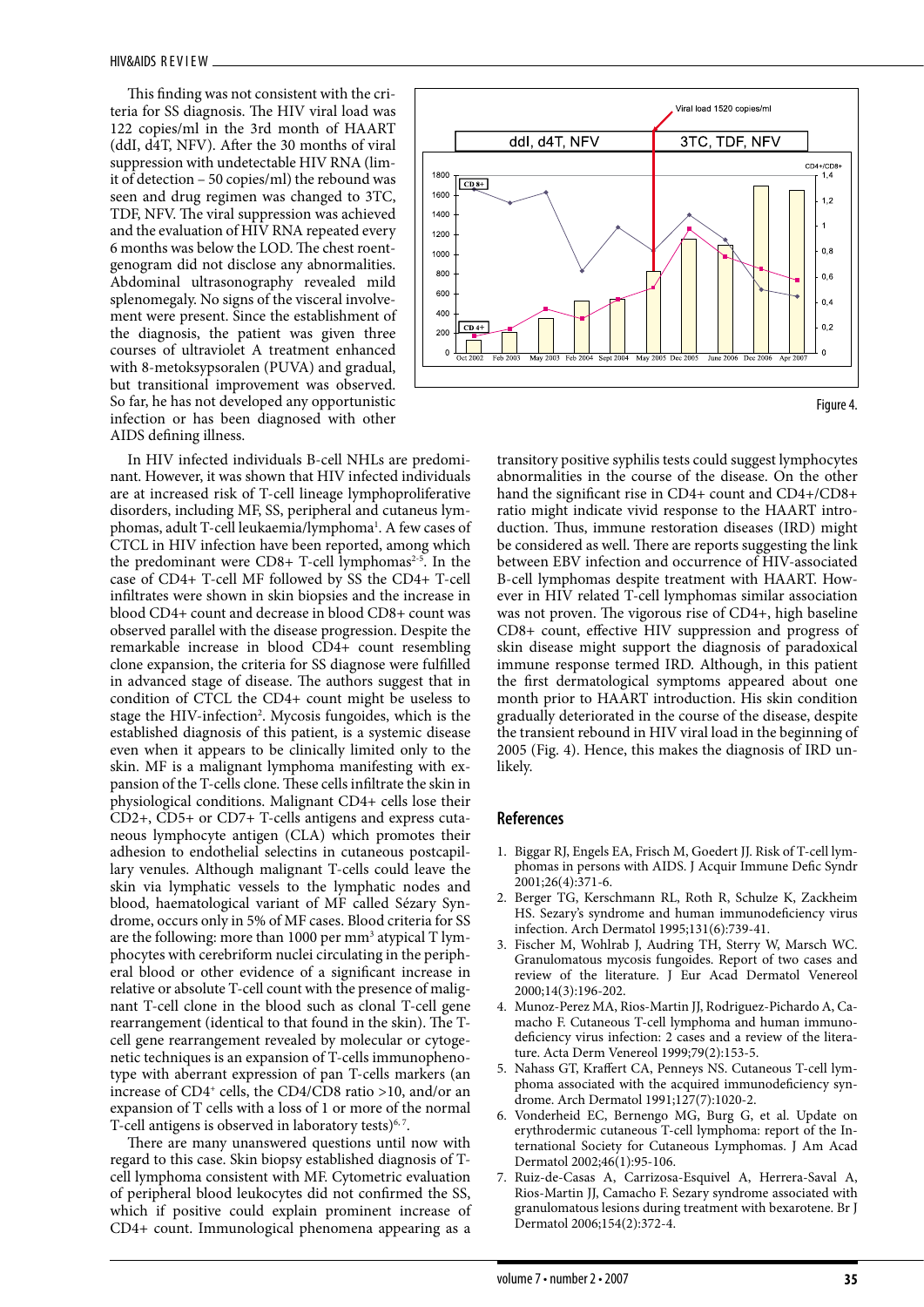Instructions for Authors HIV&AIDS Review

*HIV & AIDS Review* is the official journal of the Polish AIDS Research Society (PTN AIDS). It is published quarterly. *HIV&AIDS Review* publishes several types of paper: original papers, preliminary comunications, epidemiology – population studies, psychological and sociomedical aspects of HIV/AIDS, educational aspects, patient-physician relationship, conference or workshop summaries, product investigations – scinetific evaluations on medical and pharmaceutical products, case reports, letters to the Editor, reviews and special reports. A limited number of articles either by invitation or following your suggestions will be of a more "tutorial" format written by experts for scientists seeking introduction into or clarification on some important issues in our research areas.

**Review process.** Received manuscripts are first examined by the *HIV&AIDS Review* editors. Manuscripts with insufficient priority for publication are rejected promptly. Incomplete packages or manuscripts not prepared in the advised style will be sent back to authors without scientific review. The registered manuscripts are sent to independent experts for scientific evaluation. We encourage authors to suggest the names of possible reviewers, but we reserve the right of final selection.

**Copyright transfer.** Upon acceptance, authors transfer copyright to the *HIV &AIDS Review*. Once an article is accepted for publication in *HIV & AIDS Review*, the information therein is embargoed from reporting by the media until the mail date of the issue in which the article appears.

#### **Preparation of Manuscript**

Guidelines for submission in *HIV&AIDS Review* are in accordance with: Uniform Requirements for Manuscripts Submitted to Biomedical Journals (N Eng J Med, 1997; 336: 309-15).

Include 1 complete of the manuscript (with full page photocopies of any figures), text should be one and half spaced with 12-point typeface. Margins: 2.5 cm (1 inch) at top, bottom, right, and left. Number on all pages consecutively, starting with the Title Page. Manuscripts should not exceed 15 pages, including references, tables and illustrations.

The Editorial Board reserves the privilege to adjust the format of the article.

The manuscript should include:

**Title page** with the following information:

- full names of all authors
- name of the department and institution in which the work was done
- affiliations of the authors
- manuscript full title
- full name, address, telephone and/or fax number of the author responsible for manuscript preparation

**email address** to speed up contacts with authors

• source(s) of support in the form of grants (quote the number of the grant) equipment, drugs etc.

**Summary page.** Summary in structured form not exceeding 200 words should consist of four paragraphs labeled: Background, Material and Methods, Results, Conclusion. Each summary section should begin in a new line and briefly describe, respectively, the purpose of the study, how the investigation was performed, the most important results and the principal conclusion that authors draw from the results.

**Key words** (3 to 6) or short phrases should be written at the bottom of the page including summary. The use of the items included in Index Medicus (Medical Subject Headings) is advised.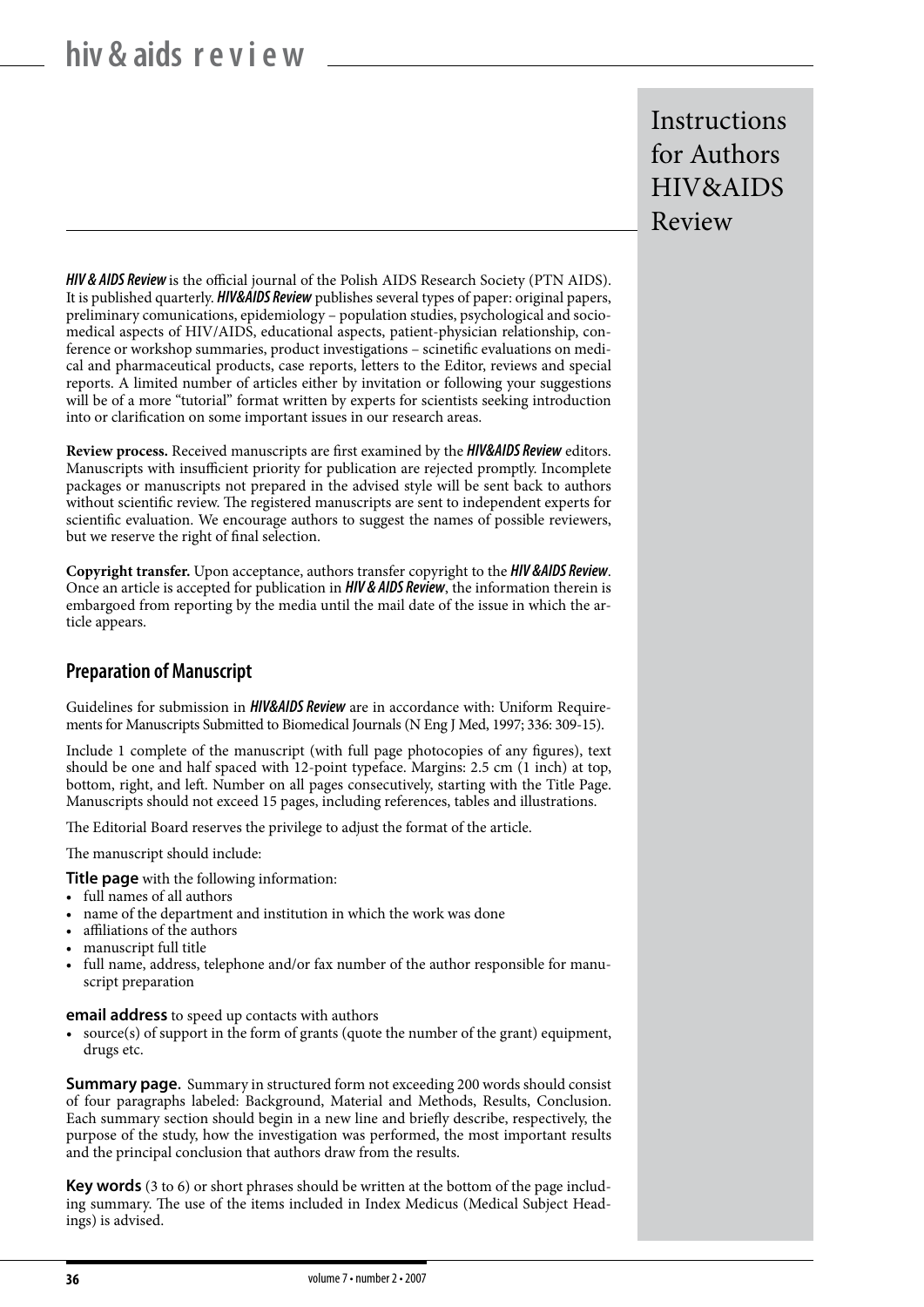**Text.** The text of the article should be divided to seven paragraphs labeled: Background, Material and Methods, Results, Discussion, Conclusions, Acknowledgements, References.

**Background** should contain a scientific rationale and the aim of the study or (in case of a review) purpose of the article.

**Material and methods** should describe clearly the selection of observational or experimental subjects (patients or laboratory animals) including controls, such as age, gender, inclusion and exclusion criteria (the circumstances for rejection from the study should be clearly defined), randomization and masking (blinding) method.

The protocol of data acquisition, procedures, investigated parameters, methods of measurements and apparatus should be described in sufficient detail to allow other scientists to reproduce the results. Name and references to the established methods should be given. References and brief description should be provided for methods that have been published but are not well known, whereas new or substantially modified methods should be described in detail. The reasons for using them should be provided along with the evaluation of their limitations. The drugs and other chemicals should be precisely identified including generic name, dose and route of administration.

The statistical methods should be described in detail to enable verification of the reported results.

Provide information on patients informed consent. Studies on patients and volunteers require informed consent documented in the text of the manuscript. Where there is any unavoidable risk of breach of privacy – e.g. in a clinical photograph or in case details – the patients written consent to publication must be obtained and copied to the journal. Information on approval of a Local Ethical Committee should also be provided.

**Results** should concisely and reasonably summarize the findings. Restrict tables and figures to the number needed to explain the argument of the paper and assess its support. Do not duplicate data in graphs and tables. Give numbers of observation and report exclusions or losses to observation such as dropouts from a clinical trial. Report treatment complications. The results should be presented in a logical sequence in the text, tables and illustrations. Do not repeat in the text all the data from the tables or graphs. Emphasize only important observations.

**Discussion** should deal only with new and/or important aspects of the study. Do not repeat in detail data or other material from the Background or the Results section. Include in the Discussion the implications of the findings and their limitations, including implications for future research. The discussion should confront the results of other investigations especially those quoted in the text.

**Conclusions** should be linked with the goals of the study. State new hypotheses when warranted. Include recommendations when appropriate. Unqualified statements and conclusions not completely supported by the obtained data should be avoided.

**Acknowledgements.** List all contributors who do not meet the criteria for authorship, such as technical assistants, writing assistants or head of department who provided only general support. Financial and other material support should be disclosed and acknowledged.

**References** must be numbered consecutively as they are cited. References selected for publication should be chosen for their importance, accessibility, and for the "further reading opportunities they provide. References first cited in tables or figure legends must be numbered so that they will be in sequence with references cited in the text. The style of references is that of Index Medicus. List all authors when there are six or fewer; when there are seven or more, list the first three, then "et al.". The following is a sample reference:

#### *Standard journal article*

Lahita R, Kluger J, Drayer DE, Koffler D, Reidenberg MM. Antibodies to nuclear antigens in patients treated with procainamide or acetylprocainamide. N Engl J Med 1979;301:1382-5.

#### *Article with published erratum*

Koffler D, Reidenberg MM. Antibodies to nuclear antigens in patients treated with procainamide or acetylprocainamide [published erratum appears in N Engl J Med 1979;302:322-5]. N Engl J Med 1979; 301: 1382-5.

*Article in electronic form*

Drayer DE, Koffler D. Factors in the emergence of infectious diseases. Emerg Infect Dis [serial online] 1995 Jan-Mar [cited 1996 Jun 5];1(1):[24 screens]. Available from: URL:http://www.cdc.gov/ncidod/EID/eid.htm

#### *Article, no author given*

Cancer in South Africa [editorial]. S Afr Med J 1994;84:15.

*Book, personal author(s)*

Ringsven MK, Bond D. Gerontology and leadership skills for nurses. 2nd ed. Albany (NY): Delmar Publishers; 1996.

*Book, editor(s) as author*

Norman IJ, Redfern SJ, editors. Mental health care for elderly people. New York: Churchill Livingstone; 1996.

#### *Book, Organization as author and publisher:*

Institute of Medicine (US). Looking at the future of the Medicaid program. Washington: The Institute; 1992.

#### *Chapter in a book*

Phillips SJ, Whisnant JP. Hypertension and stroke. In: Laragh JH, Brenner BM, editors. Hypertension: pathophysiology, diagnosis, and management. 2nd ed. New York: Raven Press; 1995. p. 465-78.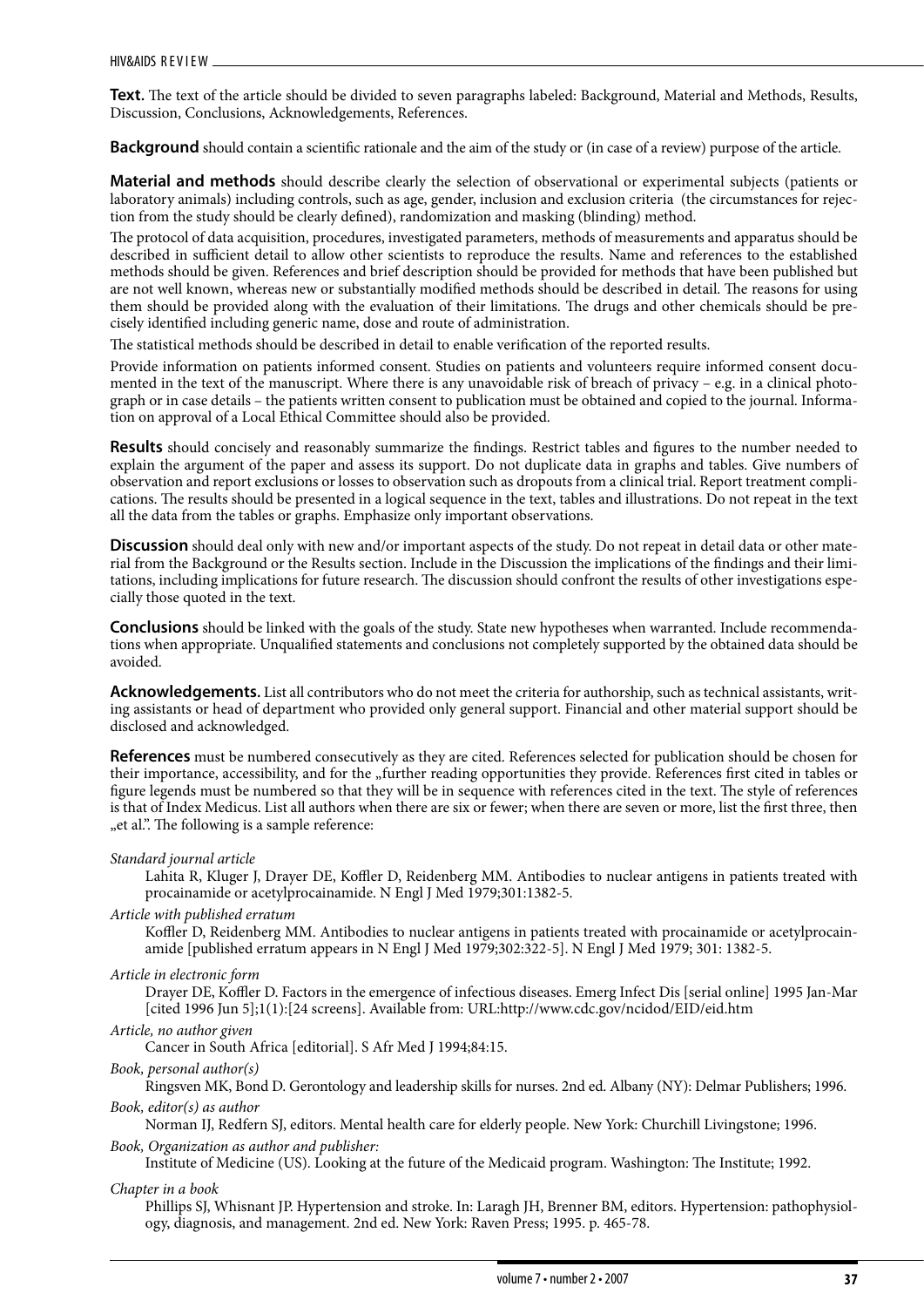#### *Conference proceedings*

Kimura J, Shibasaki H, editors. Recent advances in clinical neurophysiology. Proceedings of the 10th International Congress of EMG and Clinical Neurophysiology; 1995 Oct 15-19; Kyoto, Japan. Amsterdam: Elsevier; 1996.

*Conference paper*

Bengtsson S, Solheim BG. Enforcement of data protection, privacy and security in medical informatics. In: Lun KC, Degoulet P, Piemme TE, Rienhoff O, editors. MEDINFO 92. Proceedings of the 7th World Congress on Medical Informatics; 1992 Sep 6-10; Geneva, Switzerland.

Avoid using abstracts or review papers as references. Unpublished observations and personal communications can not be used as references. If essential, such material may be incorporated in the appropriate place in the text.

**Tables.** Type or print out each table on a separate sheet of paper. Do not submit tables as photographs. Number tables consecutively in the order of their first citation in the text, and supply a brief title for each. Give each column a short or abbreviated heading. Place explanatory matter in footnotes, not in the heading. Explain in footnotes all nonstandard abbreviations that are used in each table. For footnotes use the following symbols, in this sequence: \*, ý, §, ||, Â, \*\*, ýý, etc. Identify statistical measures of variations such as standard deviation and standard error of the mean. Do not use internal horizontal and vertical rules. Be sure that each table is cited in the text.

If you use data from another published or unpublished source, obtain permission and acknowledge them fully.

**Figures** should be professionally drawn and photographed; freehand or typewritten lettering is unacceptable. Instead of original drawings, x-ray films and other material, send sharp, glossy, black-and-white photographic prints, usually 127×173 mm (5×7 in) but no larger than 203×254 mm (8×10 in). Letters, numbers, and symbols should be clear and even throughout and of sufficient size that when reduced for publication each item will still be legible. Titles and detailed explanations belong in the legends for illustrations, not on the illustrations themselves.

Each figure should have a label pasted on its back indicating the number of the figure, author's name and top of the figure. Do not write on the back of figures, scratch or mar them by using paper clips. Do not bend figures or mount them on cardboard. **Figures** should be numbered consecutively according to the order in which they have been first cited in the text. If a figure has been published, acknowledge the original source and submit written permission from the copyright holder to reproduce the material. Permission is required irrespective of authorship or publisher, except for documents in the public domain.

**Photographs** should be color or black & white glossy prints with numbers and descriptions on the back, following the pattern: title, authors, number of the photograph, its description.

Photomicrographs should have internal scale markers. Symbols, arrows, or letters used in photomicrographs should contrast with the background. If photographs of people are used, either the subjects must not be identifiable or their pictures must be accompanied by written permission to use the photograph.

**Text on a diskette.** The text may be processed with the use of any standard text editor. Standard fonts are advised, 12-point typeface. Tables, figures, drawings and photographs may be processed using any mode and software (\*.txt, \*.doc, \*.xls, \*.cdr, \*.bmp, \*.eps, \*.tif preferably). Use 3.5 diskettes, CD-R or ZIP disks.

When submitting disks, authors should (1) be certain to include a print-out of the version of the article that is on the disk; (2) put only the latest version of the manuscript on the disk; (3) name the file(s) clearly; (4) label the disk with the format of the file and the file name; (5) provide information on the hardware and software used. Indicate the format: IBM PC or Apple and the name (+version) of software use.

#### **Sending the manuscript to the journal**

The authors are requested to send 1 (one) copy of the manuscript along with a corresponding number of tables, pictures and photo duplicates and a computer diskette (see below conditions). Manuscripts must be accompanied by a covering letter signed by corresponding authors. The manuscript must be accompanied by copies of any permissions to reproduce published material, to use illustrations or report information about identifiable people or to name people for their contributions.

Authors, who have an access to internet can send their work-files using standard e-mail software. The e-mail software must have an option to send data files attached to the e-mail message. In such a case all parts of the work should be send as a separate files: text file, picture file(s), table file(s), photo file(s) etc. To speed up the data transfer please compress the files if possible, using \*.arj or \*.zip formats before transmission.

Complete packages of manuscripts are to be sent to the address: **Alicja Wiercinska-Drapalo**

Editor in Chief HIV & AIDS Review 15-540 Bialystok, Zurawia 14 Str, Poland e-mail: awiercinska@gmail.com